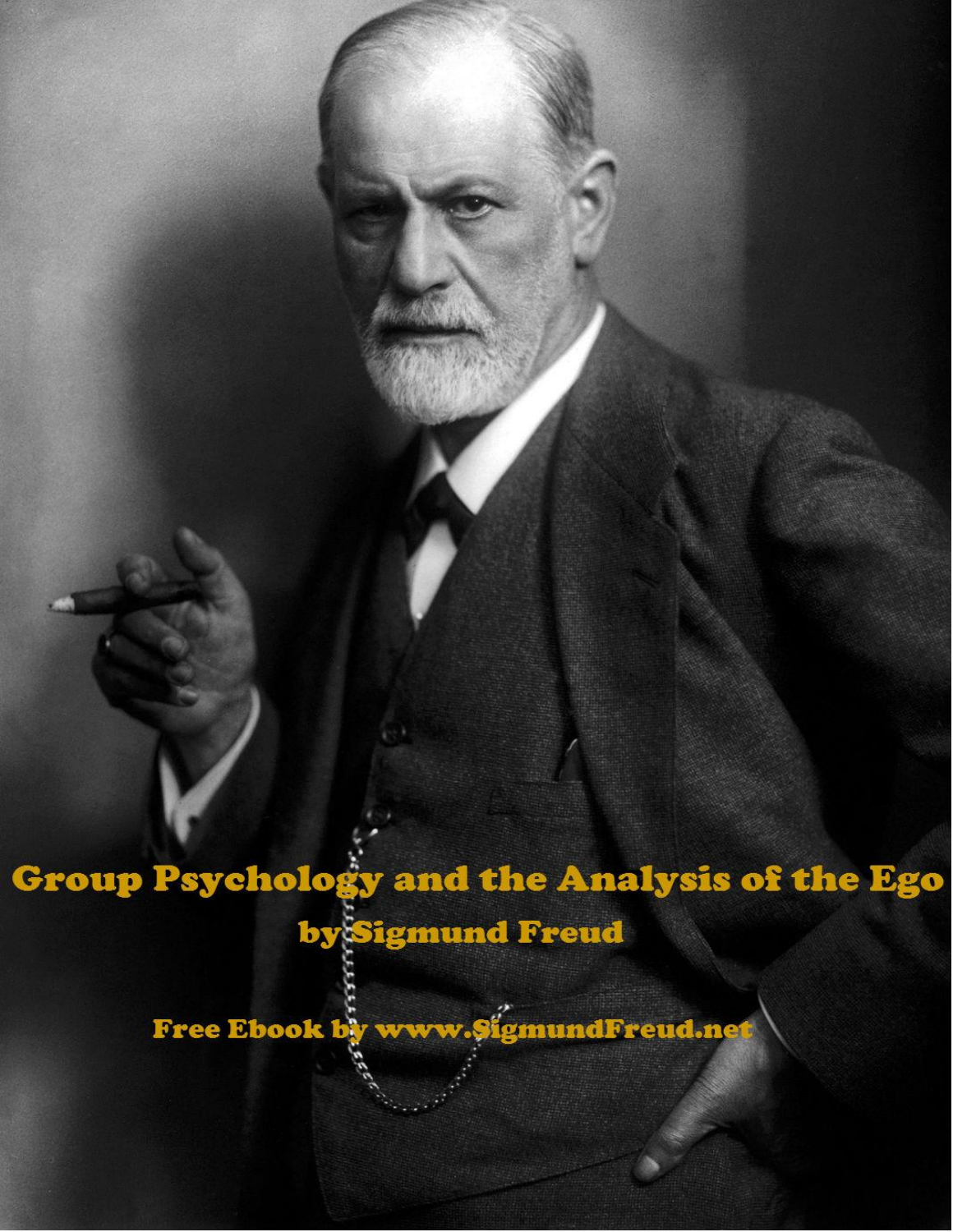# Table of Contents

#### <span id="page-1-0"></span>I. INTRODUCTION

The contrast between individual psychology and social or group psychology, which at a first glance may seem to be full of significance, loses a great deal of its sharpness when it is examined more closely. It is true that individual psychology is concerned with the individual man and explores the paths by which he seeks to find satisfaction for his instinctual impulses; but only rarely and under certain exceptional conditions is individual psychology in a position to disregard the relations of this individual to others. In the individuals mental life someone else is invariably involved, as a model, as an object, as a helper, as an opponent; and so from the very first individual psychology, in is extended but entirely justifiable sense of the words, is at the same time social psychology as well.

The relations of an individual to his parents and to his brothers and sisters, to the object of his love, and to his physician - in fact all the relations which have hitherto been the chief subject of psycho-analytic research - may claim to be considered as social phenomena; and in this respect they may be contrasted with certain other processes, described by us as narcissistic, in which the satisfaction of the instincts is partially or totally withdrawn from the influence of other people. The contrast between social and narcissistic - Bleuler would perhaps call them autistic mental acts therefore falls wholly within the domain of individual psychology, and is not well calculated to differentiate it from a social or group psychology.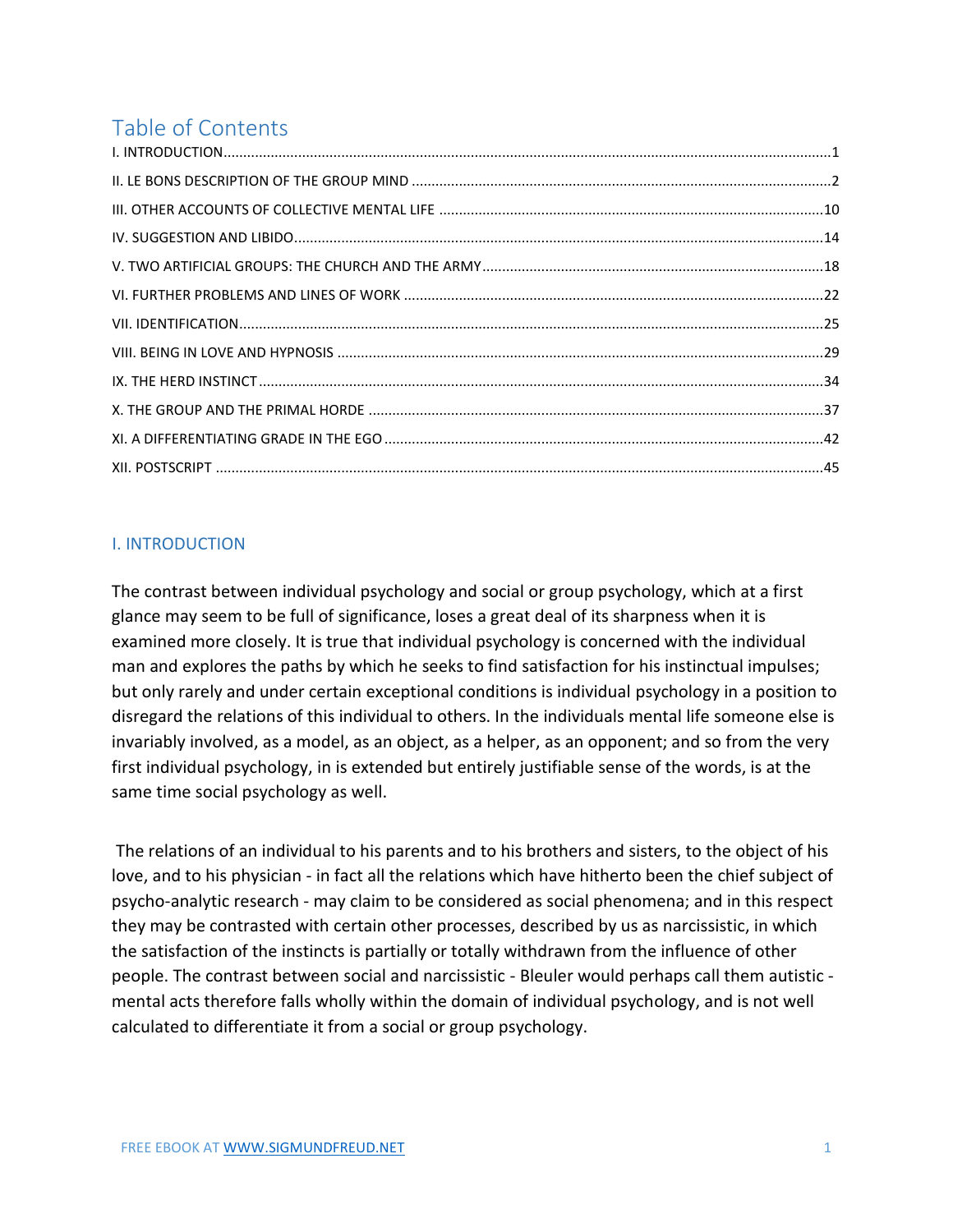The individual in the relations which have already been mentioned - to his parents and to his brothers and sisters, to the person he is in love with, to his friend, and to his physician - comes under the influence of only a single person, or of a very small number of persons, each one of whom has become enormously important to him. Now in speaking of social or group psychology it has become usual to leave these relations on one side and to isolate as the subject of inquiry the influencing of an individual by a large number of people simultaneously, people with whom he is connected by something, though otherwise they may in many respects be strangers to him. Group psychology is therefore concerned with the individual man as a member of a race, of a nation, of a caste, of a profession, of an institution, or as a component part of a crowd of people who have been organized into a group at some particular time for some definite purpose. When once natural continuity has been severed in this way, if a breach is thus made between things which are by nature interconnected, it is easy to regard the phenomena that appear under these special conditions as being expressions of a special instinct that is not further reducible - the social instinct (herd instinct, group mind), which does not come to light in any other situations. But we may perhaps venture to object that it seems difficult to attribute to the factor of number a significance so great as to make it capable by itself of arousing in our mental life a new instinct that is otherwise not brought into play. Our expectation is therefore directed towards two other possibilities: that the social instinct may not be a primitive one and insusceptible of dissection, and that it may be possible to discover the beginnings of its development in a narrower circle, such as that of the family.

Although group psychology is only in its infancy, it embraces an immense number of separate issues and offers to investigators countless problems which have hitherto not even been properly distinguished from one another. The mere classification of the different forms of group formation and the description of the mental phenomena produced by them require a great expenditure of observation and exposition, and have already given rise to a copious literature. Anyone who compares the narrow dimensions of this little book with the wide extent of group psychology will at once be able to guess that only a few points chosen from the whole material are to be dealt with here. And they will in fact only be a few questions with which the depth-psychology of psycho-analysis is specially concerned.

#### <span id="page-2-0"></span>II. LE BONS DESCRIPTION OF THE GROUP MIND

Instead of starting from a definition, it seems more useful to begin with some indication of the range of the phenomena under review, and to select from among them a few specially striking and characteristic facts to which our enquiry can be attached. We can achieve both of these aims by means of quotation from Le Bons deservedly famous work Psychologie des foules.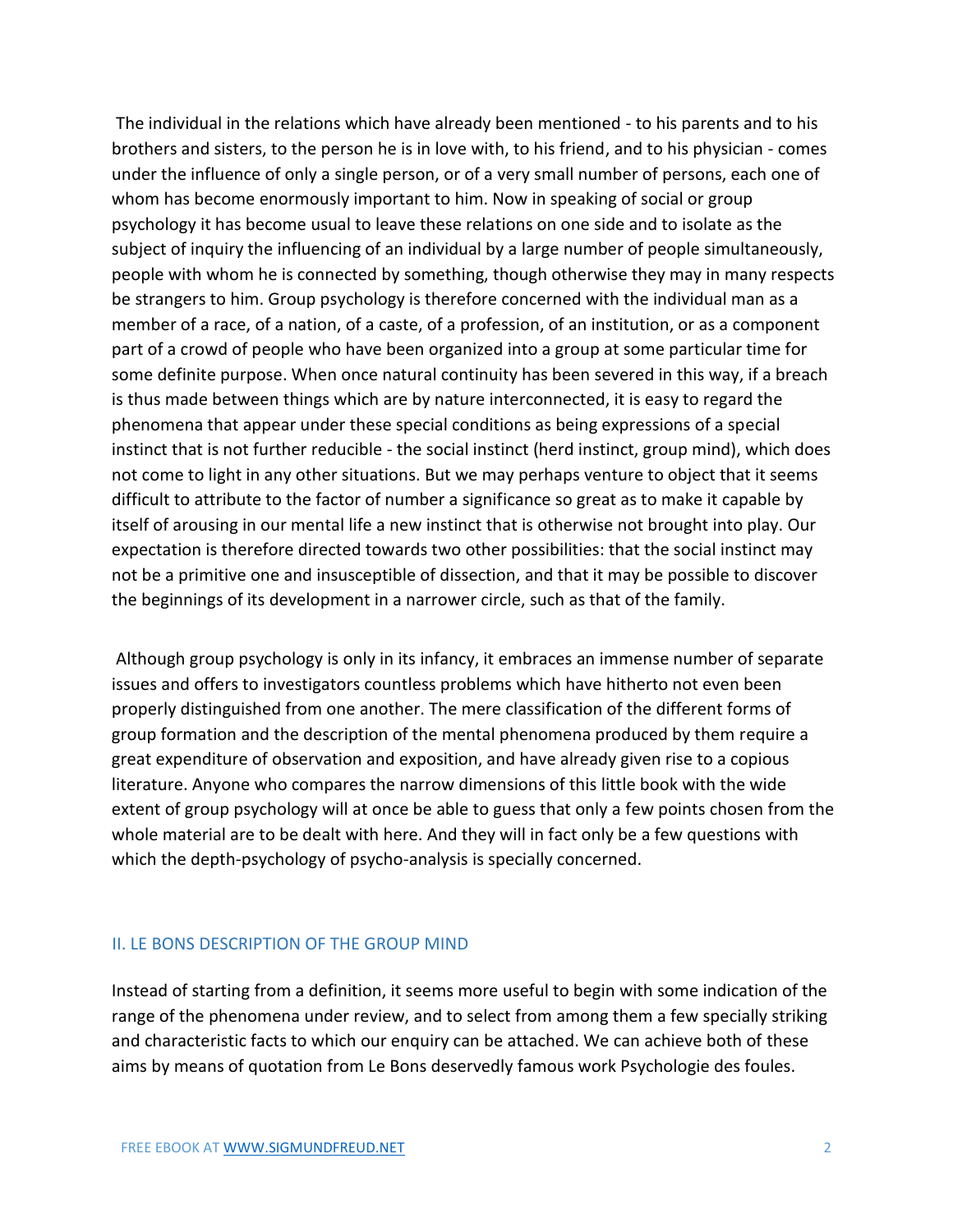Let us make the matter clear once again. If a psychology, concerned with exploring the predispositions, the instinctual impulses, the motives and the aims of an individual man down to his actions and his relations with those who are nearest to him, had completely achieved its task, and had cleared up the whole of these matters with their interconnections, it would then suddenly find itself confronted by a new task which would lie before it unachieved. It would be obliged to explain the surprising fact that under a certain condition this individual, whom it had come to understand, thought, felt and acted in quite a different way from what would have been expected. And this condition is his insertion into a collection of people which has acquired the characteristic of a psychological group. What, then, is a group? How does it acquire the capacity for exercising such a decisive influence over the mental life of the individual? And what is the nature of the mental change which it forces upon the individual?

It is the task of a theoretical group psychology to answer these three questions. The best way of approaching them is evidently to start with the third. Observation of the changes in the individuals reactions is what provides group psychology with its material; for every attempt at an explanation must be preceded by a description of the thing that is to be explained.8

I will now let Le Bon speak for himself. He says: The most striking peculiarity presented by a psychological group is the following. Whoever be the individuals that compose it, however like or unlike be their mode of life, their occupations, their character, or their intelligence, the fact that they have been transformed into a group puts them in possession of a sort of collective mind which makes them feel, think, and act in a manner quite different from that in which each individual of them would feel, think, and act were he in a state of isolation. There are certain ideas and feelings which do not come into being, or do not transform themselves into acts except in the case of individuals forming a group. The psychological group is a provisional being formed of heterogeneous elements, which for a moment are combined, exactly as the cells which constitute a living body form by their reunion a new being which displays characteristics very different from those possessed by each of the cells singly.

We shall take the liberty of interrupting Le Bons exposition with glosses of our own, and shall accordingly insert an observation at this point. If the individuals in the group are combined into a unity, there must surely be something to unite them, and this bond might be precisely the thing that is characteristic of a group. But Le Bon does not answer this question; he goes on to consider the alteration which the individual undergoes when in a group and describes it in terms which harmonize well with the fundamental postulates of our own depth-psychology.

It is easy to prove how much the individual forming part of a group differs from the isolated individual, but it is less easy to discover the causes of this difference.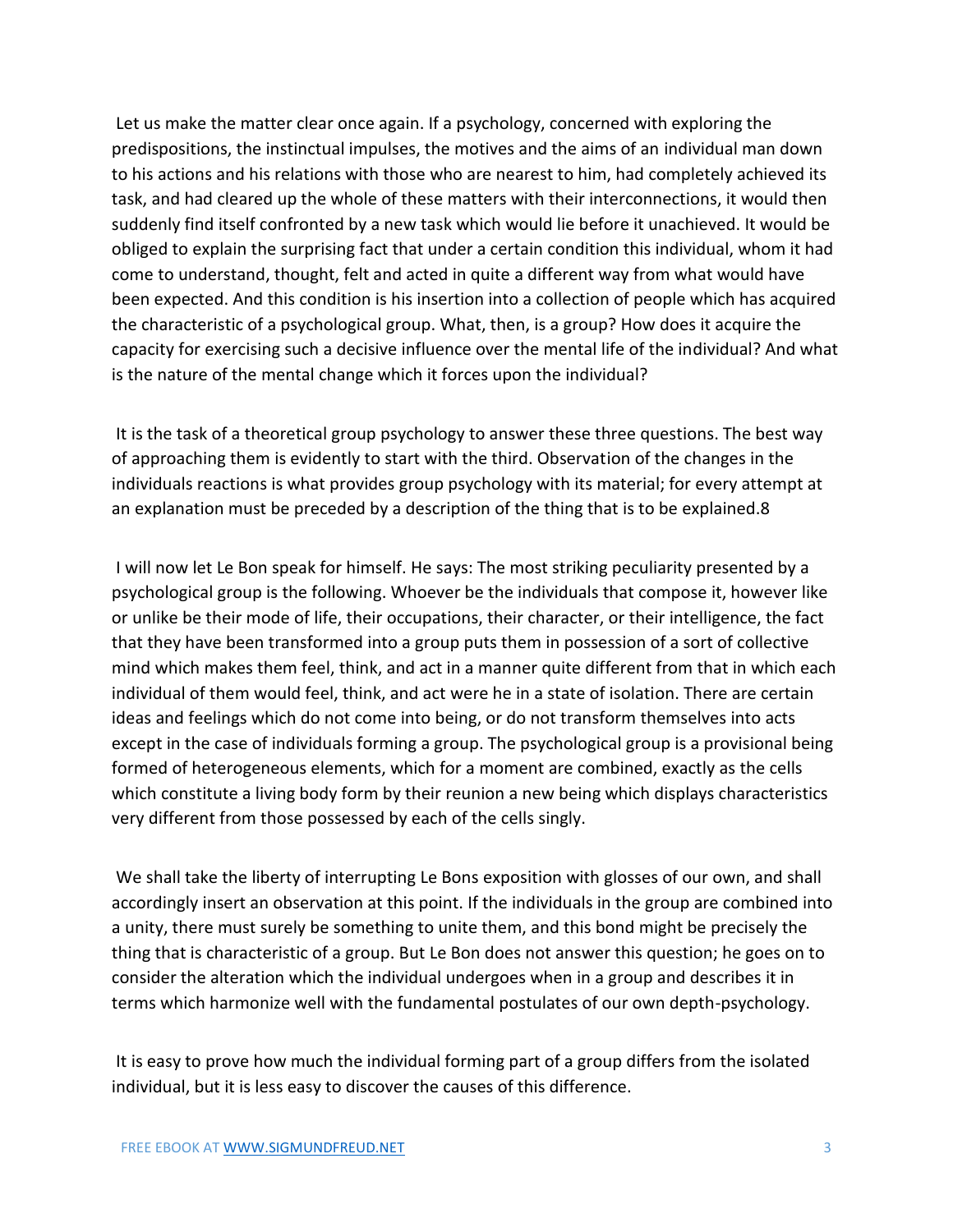To obtain at any rate a glimpse of them it is necessary in the first place to call to mind the truth established by modern psychology, that unconscious phenomena play an altogether preponderating part not only in organic life, but also in the operations of the intelligence. The conscious life of the mind is of small importance in comparison with its unconscious life. The most subtle analyst, the most acute observer, is scarcely successful in discovering more than a very small number of the conscious motives that determine his conduct. Our conscious acts are the outcome of an unconscious substratum created in the mind mainly by hereditary influences. This substratum consists of the innumerable common characteristics handed down from generation to generation, which constitute the genius of a race. Behind the avowed causes of our acts there undoubtedly lie secret causes that we do not avow, but behind these secret causes there are many others more secret still, of which we ourselves are ignorant. The greater part of our daily actions are the result of hidden motives which escape our observation.

Le Bon thinks that the particular acquirements of individuals become obliterated in a group, and that in this way their distinctiveness vanishes. The racial unconscious emerges; what is heterogeneous is submerged in what is homogeneous. As we should say, the mental superstructure, the development of which in individuals shows such dissimilarities, is removed, and the unconscious foundations, which are similar in everyone, stand exposed to view. In this way individuals in a group would come to show an average character. But Le Bon believes that they also display new characteristics which they have not previously possessed, and he seeks the reason for this in three different factors.

The first is that the individual forming part of a group acquires, solely from numerical considerations, a sentiment of invincible power which allows him to yield to instincts which, had he been alone, he would perforce have kept under restraint. He will be the less disposed to check himself, from the consideration that, a group being anonymous and in consequence irresponsible, the sentiment of responsibility which always controls individuals disappears entirely.

From our point of view we need not attribute so much importance to the appearance of new characteristics. For us it would be enough to say that in a group the individual is brought under conditions which allow him to throw off the repressions of his unconscious instinctual impulses. The apparently new characteristics which he then displays are in fact the manifestations of this unconscious, in which all that is evil in the human mind is contained as a predisposition. We can find no difficulty in understanding the disappearance of conscience or of a sense of responsibility in these circumstances. It has long been our contention that social anxiety is the essence of what is called conscience.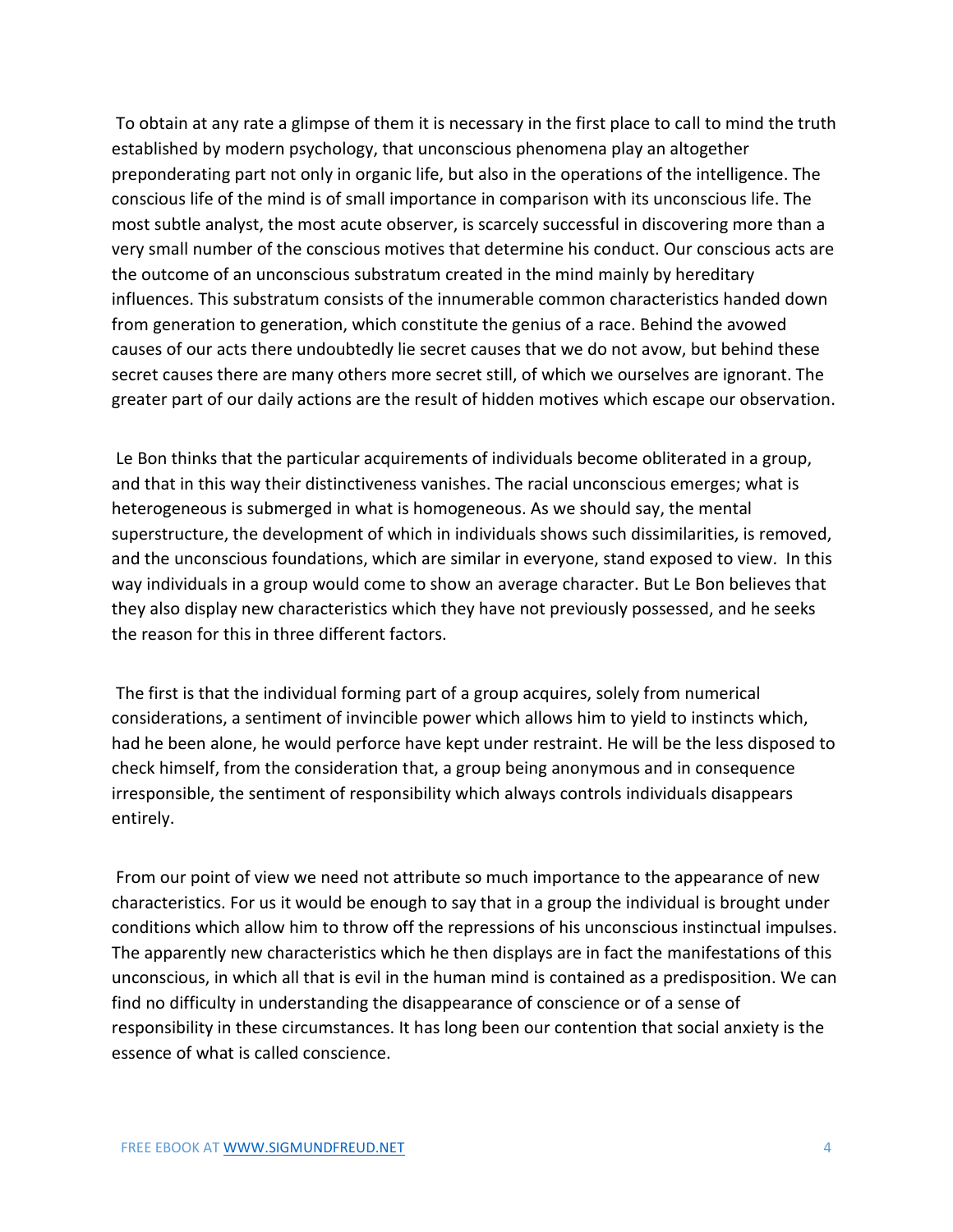There is some difference between Le Bons view and ours owing to his concept of the unconscious not quite coinciding with the one adopted by psycho-analysis. Le Bons unconscious more especially contains the most deeply buried features of the racial mind, which as a matter of fact lies outside the scope of psycho-analysis. We do not fail to recognize, indeed, that the egos nucleus, which comprises the archaic heritage of the human mind, is unconscious; but in addition to this we distinguish the unconscious repressed, which arose from a portion of that heritage. This concept of the repressed is not to be found in Le Bon.

The second cause, which is contagion, also intervenes to determine the manifestation in groups of their special characteristics, and at the same time the trend they are to take. Contagion is a phenomenon of which it is easy to establish the presence, but which it is not easy to explain. It must be classed among those phenomena of a hypnotic order, which we shall shortly study. In a group every sentiment and act is contagious, and contagious to such a degree that an individual readily sacrifices his personal interest to the collective interest. This is an aptitude very contrary to his nature, and of which a man is scarcely capable, except when he makes part of a group.

We shall later on base an important conjecture upon this last statement.

A third cause, and by far the most important, determines in the individuals of a group special characteristics which are quite contrary at times to those presented by the isolated individual. I allude to that suggestibility of which, moreover, the contagion mentioned above is only an effect.

To understand this phenomenon it is necessary to bear in mind certain recent physiological discoveries. We know to-day that by various processes an individual may be brought into such a condition that, having entirely lost his conscious personality, he obeys all the suggestions of the operator who has deprived him of it, and commits acts in utter contradiction with his character and habits. The most careful investigations seem to prove that an individual immersed for some length of time in a group in action soon finds himself - either in consequence of the magnetic influence given out by the group, or from some other cause of which we are ignorant - in a special state, which much resembles the state of "fascination" in which the hypnotized individual finds himself in the hands of the hypnotizer. . . . The conscious personality has entirely vanished; will and discernment are lost. All feelings and thoughts are bent in the direction determined by the hypnotizer.

Such also is approximately the state of the individual forming part of a psychological group. He is no longer conscious of his acts. In his case, as in the case of the hypnotized subject, at the same time that certain faculties are destroyed, others may be brought to a high degree of exaltation. Under the influence of a suggestion, he will undertake the accomplishment of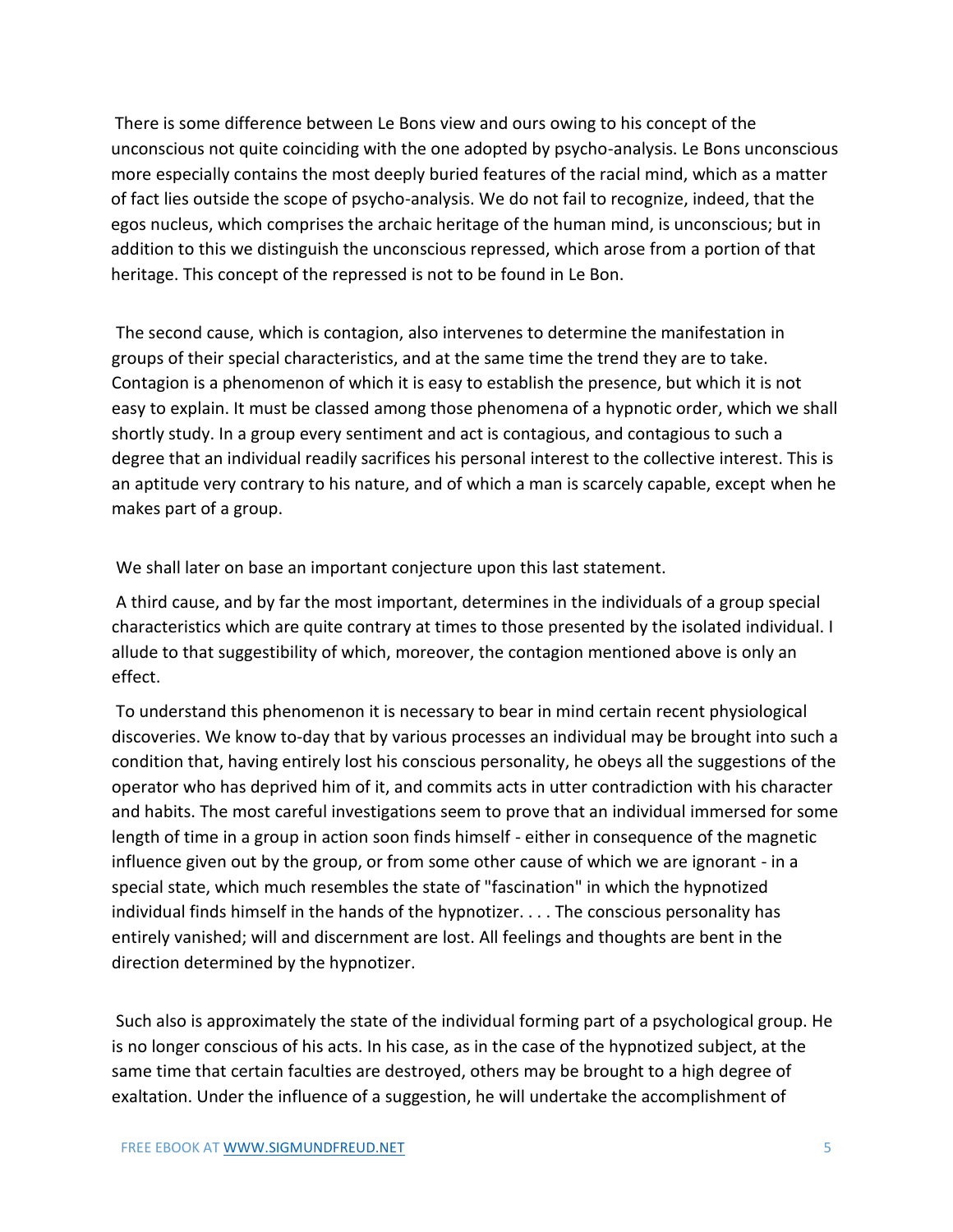certain acts with irresistible impetuosity. This impetuosity is the more irresistible in the case of groups than in that of the hypnotized subject, from the fact that, the suggestion being the same for all the individuals in the group, it gains in strength by reciprocity.

We see, then, that the disappearance of the conscious personality, the predominance of the unconscious personality, the turning by means of suggestion and contagion of feelings and ideas in an identical direction, the tendency to immediately transform the suggested ideas into acts; these, we see, are the principal characteristics of the individual forming part of a group. He is no longer himself, but has become an automaton who has ceased to be guided by his will.

I have quoted this passage so fully in order to make it quite clear that Le Bon explains the condition of an individual in a group as being actually hypnotic, and does not merely make a comparison between the two states. We have no intention of raising any objection at this point, but wish only to emphasize the fact that the two last causes of an individual becoming altered in a group (the contagion and the heightened suggestibility) are evidently not on a par, since the contagion seems actually to be a manifestation of the suggestibility. Moreover the effects of the two factors do not seem to be sharply differentiated in the text of Le Bons remarks. We may perhaps best interpret his statement if we connect the contagion with the effects of the individual members of the group on one another, while we point to another source for those manifestations of suggestion in the group which he regards as similar to the phenomena of hypnotic influence. But to what source? We cannot avoid being struck with a sense of deficiency when we notice that one of the chief elements of the comparison, namely the person who is to replace the hypnotist in the case of the group, is not mentioned in Le Bons exposition. But he nevertheless distinguishes between this influence of fascination which remains plunged in obscurity and the contagious effect which the individuals exercise upon one another and by which the original suggestion is strengthened.

Here is yet another important consideration for helping us to understand the individual in a group: Moreover, by the mere fact that he forms part of an organized group, a man descends several rungs in the ladder of civilization. Isolated, he may be a cultivated individual; in a crowd, he is a barbarian - that is, a creature acting by instinct. He possesses the spontaneity, the violence, the ferocity, and also the enthusiasm and heroism of primitive beings. Le Bon then dwells especially upon the lowering in intellectual ability which an individual experiences when he becomes merged in a group.

Let us now leave the individual, and turn to the group mind, as it has been outlined by Le Bon. It shows not a single feature which a psycho-analyst would find any difficulty in placing or in deriving from its source. Le Bon himself shows us the way by pointing to its similarity with the mental life of primitive people and of children. A group is impulsive, changeable and irritable. It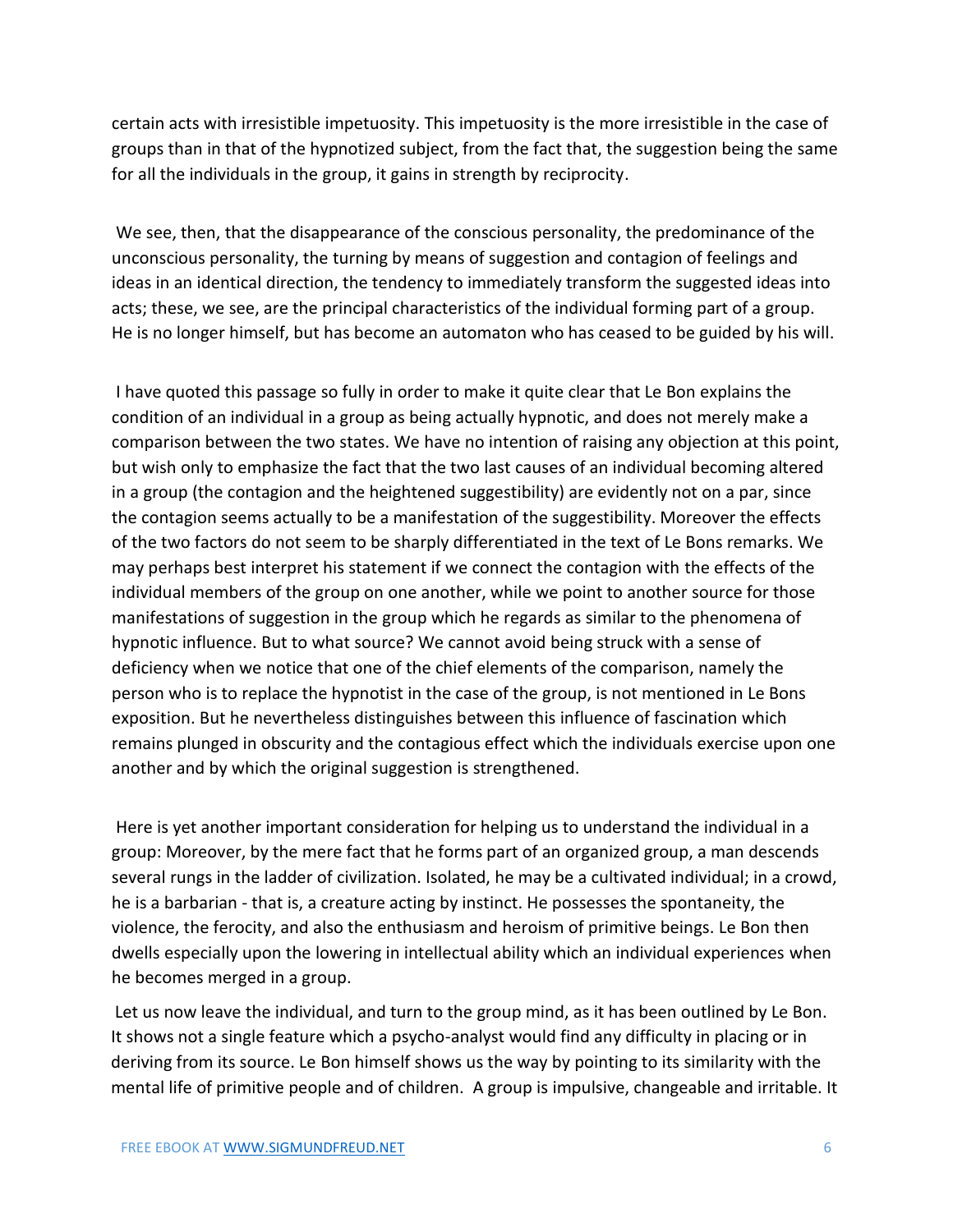is led almost exclusively by the unconscious. The impulses which a group obeys may according to circumstances be generous or cruel, heroic or cowardly, but they are always so imperious that no personal interest, not even that of self-preservation, can make itself felt (ibid., 41). Nothing about it is premeditated. Though it may desire things passionately, yet this is never so for long, for it is incapable of perseverance. It cannot tolerate any delay between its desire and the fulfilment of what it desires. It has a sense of omnipotence; the notion of impossibility disappears for the individual in a group.

A group is extraordinarily credulous and open to influence, it has no critical faculty, and the improbable does not exist for it. It thinks in images, which call one another up by association (just as they arise with individuals in states of free imagination), and whose agreement with reality is never checked by any reasonable agency. The feelings of a group are always very simple and very exaggerated. So that a group knows neither doubt nor uncertainty. It goes directly to extremes; if a suspicion is expressed, it is instantly changed into an incontrovertible certainty; a trace of antipathy is turned into furious hatred.

Inclined as it itself is to all extremes, a group can only be excited by an excessive stimulus. Anyone who wishes to produce an effect upon it needs no logical adjustment in his arguments; he must paint in the most forcible colors, he must exaggerate, and he must repeat the same thing again and again.

Since a group is in no doubt as to what constitutes truth or error, and is conscious, moreover, of its own great strength, it is as intolerant as it is obedient to authority. It respects force and can only be slightly influenced by kindness, which it regards merely as a form of weakness. What it demands of its heroes is strength, or even violence. It wants to be ruled and oppressed and to fear its masters. Fundamentally it is entirely conservative and it has a deep aversion to all innovations and advances and an unbounded respect for tradition.

In the interpretation of dreams, to which, indeed, we owe our best knowledge of unconscious mental life, we follow a technical rule of disregarding doubt and uncertainty in the narrative of the dream, and of treating every element of the manifest dream as being quite certain. We attribute doubt and uncertainty to the influence of the censorship to which the dream-work is subjected, and we assume that the primary dream-thoughts are not acquainted with doubt and uncertainty as critical processes. They may of course be present, like anything else, as part of the content of the days residues which lead to the dream.

The same extreme and unmeasured intensification of every emotion is also a feature of the affective life of children, and it is present as well in dream life. Thanks to the isolation of the single emotions in the unconscious, a slight annoyance during the day will express itself in a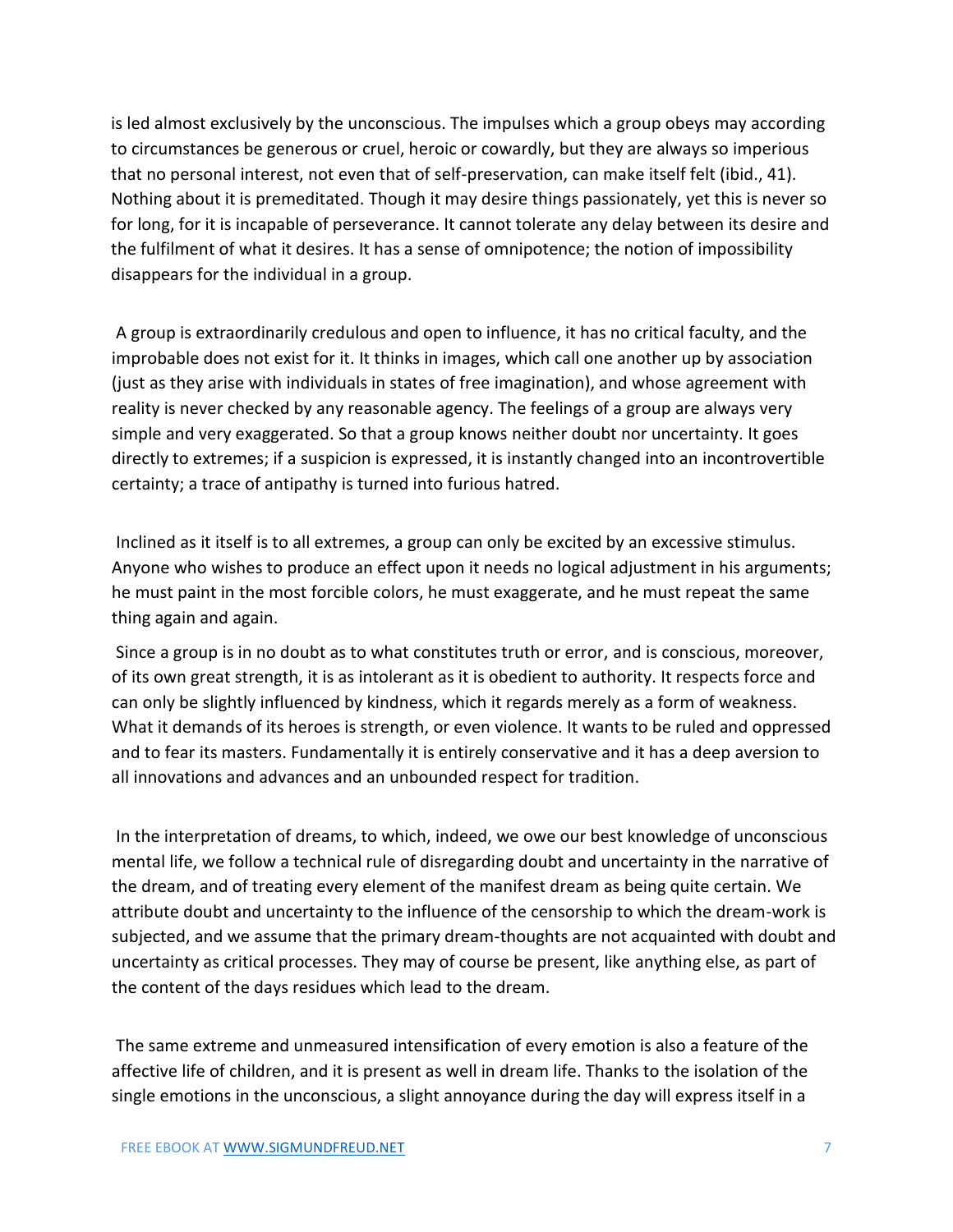dream as a wish for the offending persons death, or a breath of temptation may give the impetus to the portrayal in the dream of a criminal action. Hanns Sachs has made an appropriate remark on this point: If we look in our consciousness at something that has been told us by a dream about a contemporary (real) situation, we ought not to be surprised to find that the monster which we saw under the magnifying glass of analysis turns out to be a tiny infusorian.

In order to make a correct judgement upon the morals of groups, one must take into consideration the fact that when individuals come together in a group all their individual inhibitions fall away and all the cruel, brutal and destructive instincts, which lie dormant in individuals as relics of a primitive epoch, are stirred up to find free gratification. But under the influence of suggestion groups are also capable of high achievements in the shape of abnegation, unselfishness, and devotion to an ideal. While with isolated individuals personal interest is almost the only motive force, with groups it is very rarely prominent. It is possible to speak of an individual having his moral standards raised by a group. Whereas the intellectual capacity of a group is always far below that of an individual, its ethical conduct may rise as high above his as it may sink deep below it.

Some other features in Le Bons description show in a clear light how well justified is the identification of the group mind with the mind of primitive people. In groups the most contradictory ideas can exist side by side and tolerate each other, without any conflict arising from the logical contradiction between them. But this is also the case in the unconscious mental life of individuals, of children and of neurotics, as psycho-analysis has long pointed out.

In young children, for instance, ambivalent emotional attitudes towards those who are nearest to them exist side by side for a long time, without either of them interfering with the expression of the other and opposite one. If eventually a conflict breaks out between the two, it is often settled by the child making a change of object and displacing one of the ambivalent emotions on to a substitute. The history of the development of a neurosis in an adult will also show that a suppressed emotion may frequently persist for a long time in unconscious or even in conscious phantasies, the content of which naturally runs directly counter to some predominant tendency, and yet that this opposition does not result in any proceedings on the part of the ego against what it has repudiated. The phantasy is tolerated for quite a long time, until suddenly one day, usually as a result of an increase in the affective cathexis of the phantasy, a conflict breaks out between it and the ego with all the usual consequences. In the process of a childs development into a mature adult there is a more and more extensive integration of his personality, a coordination of the separate instinctual impulses and purposive trends which have grown up in him independently of one another. The analogous process in the domain of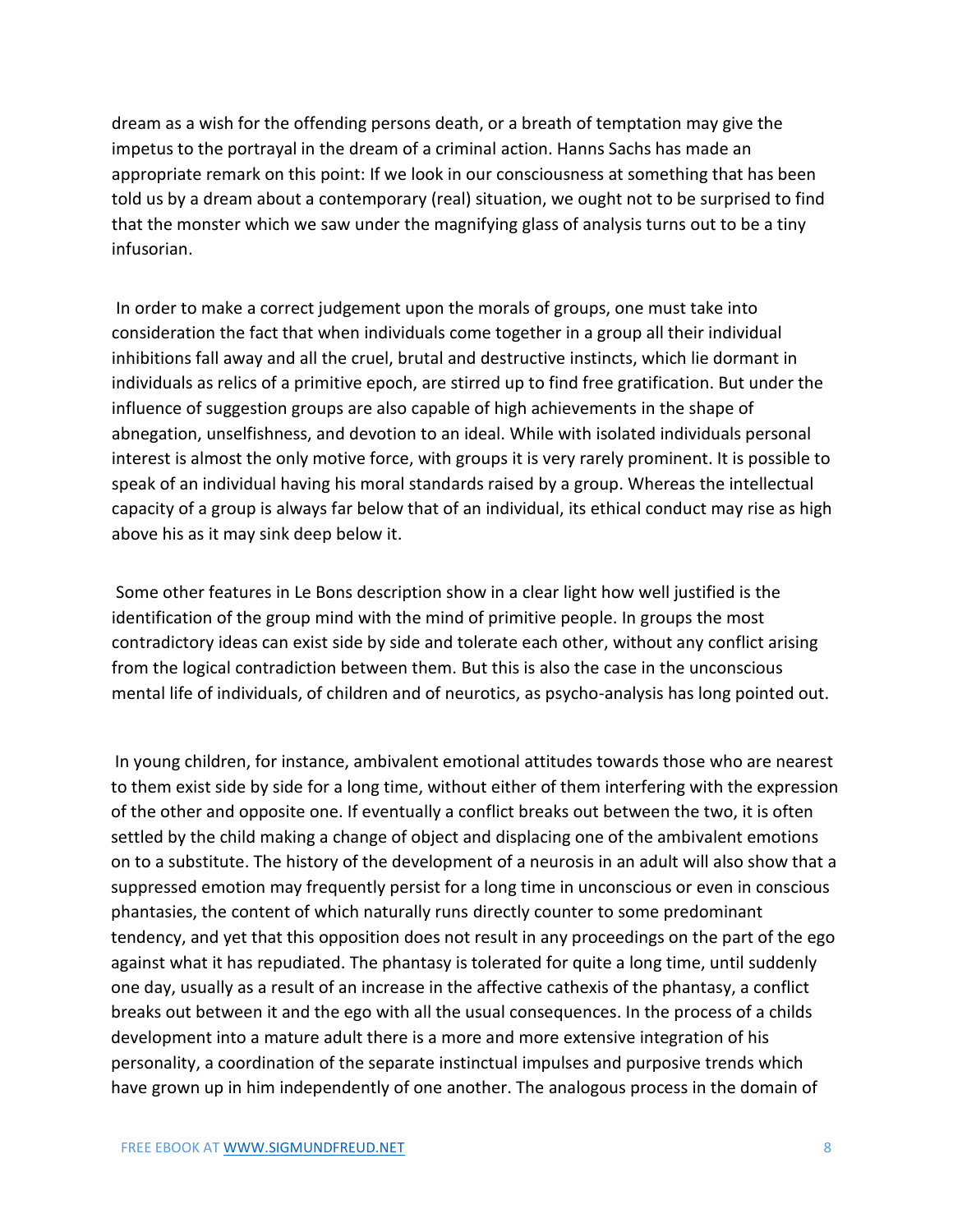sexual life has long been known to us as the co-ordination of all the sexual instincts into a definitive genital organization. (Three Essays on the Theory of Sexuality, 1905d.) Moreover, that the unification of the ego is liable to the same interferences as that of the libido is shown by numerous familiar instances, such as that of men of science who have preserved their faith in the Bible, and other similar cases. - The various possible ways in which the ego can later disintegrate form a special chapter in psychopathology.

A group, further, is subject to the truly magical power of words; they can evoke the most formidable tempests in the group mind, and are also capable of stilling them. Reason and arguments are incapable of combating certain words and formulas. They are uttered with solemnity in the presence of groups, and as soon as they have been pronounced an expression of respect is visible on every countenance, and all heads are bowed. By many they are considered as natural forces or as supernatural powers. It is only necessary in this connection to remember the taboo upon names among primitive people and the magical powers which they ascribe to names and words.

And, finally, groups have never thirsted after truth. They demand illusions, and cannot do without them. They constantly give what is unreal precedence over what is real; they are almost as strongly influenced by what is untrue as by what is true. They have an evident tendency not to distinguish between the two.

We have pointed out that this predominance of the life of phantasy and of the illusion born of an unfulfilled wish is the ruling factor in the psychology of neuroses. We have found that what neurotics are guided by is not ordinary objective reality but psychological reality. A hysterical symptom is based upon phantasy instead of upon the repetition of real experience, and the sense of guilt in an obsessional neurosis is based upon the fact of an evil intention which was never carried out. Indeed, just as in dreams and in hypnosis, in the mental operations of a group the function for testing the reality of things falls into the background in comparison with the strength of wishful impulses with their affective cathexis.

What Le Bon says on the subject of leaders of groups is less exhaustive, and does not enable us to make out an underlying principle so clearly. He thinks that as soon as living beings are gathered together in certain numbers, no matter whether they are a herd of animals or a collection of human beings, they place themselves instinctively under the authority of a chief. A group is an obedient herd, which could never live without a master. It has such a thirst for obedience that it submits instinctively to anyone who appoints himself its master.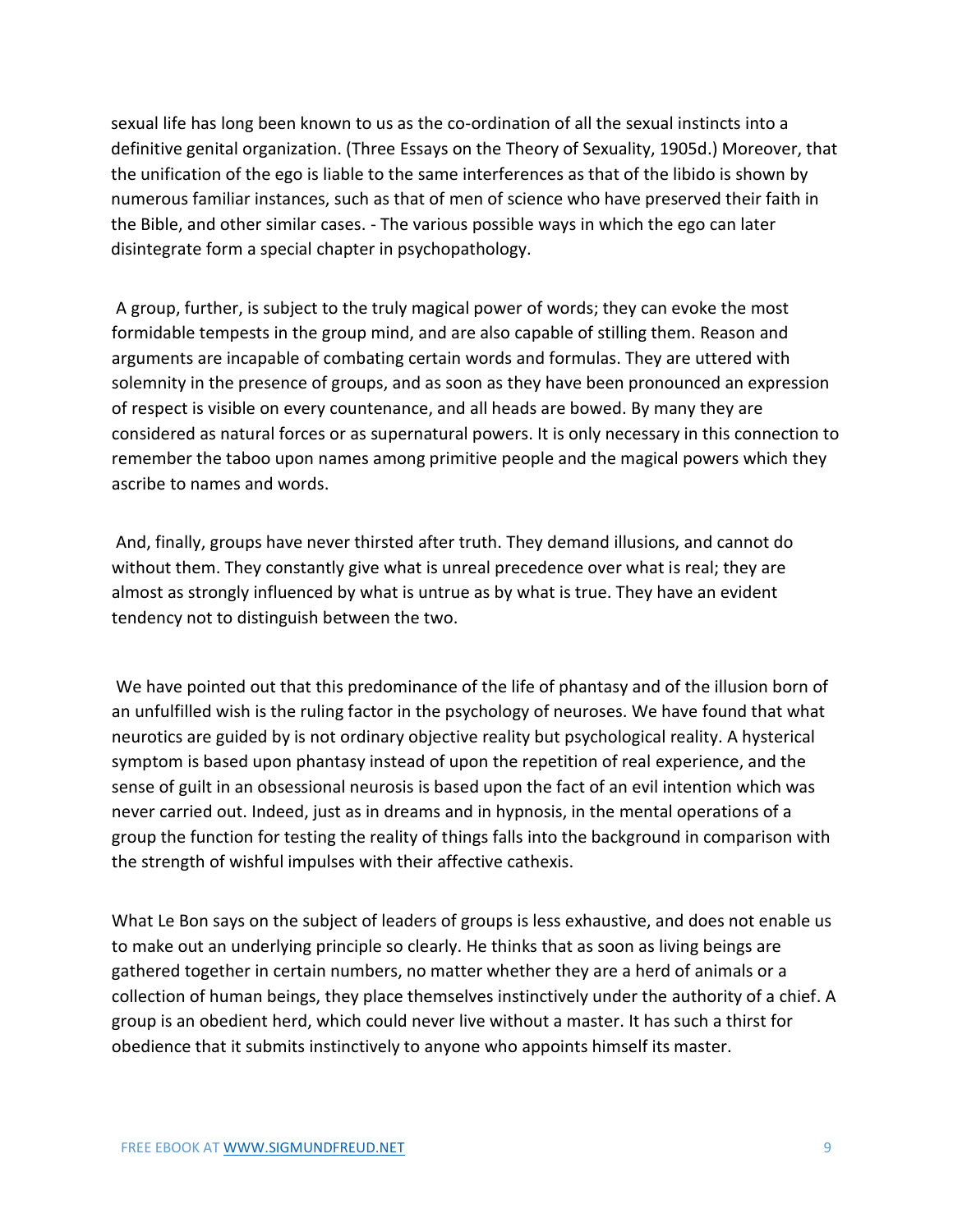Although in this way the needs of a group carry it half-way to meet the leader, yet he too must fit in with it in his personal qualities. He must himself be held in fascination by a strong faith (in an idea) in order to awaken the groups faith; he must possess a strong and imposing will, which the group, which has no will of its own, can accept from him. Le Bon then discusses the different kinds of leaders, and the means by which they work upon the group. On the whole he believes that the leaders make themselves felt by means of the ideas in which they themselves are fanatical believers.

Moreover, he ascribes both to the ideas and to the leaders a mysterious and irresistible power, which he calls prestige. Prestige is a sort of domination exercised over us by an individual, a work or an idea. It entirely paralyses our critical faculty, and fills us with wonderment and respect. It would seem to arouse a feeling like that of fascination in hypnosis. He distinguishes between acquired or artificial and personal prestige. The former is attached to persons in virtue of their name, fortune and reputation, and to opinions, works of art, etc., in virtue of tradition. Since in every case it harks back to the past, it cannot be of much help to us in understanding this puzzling influence. Personal prestige is attached to a few people, who become leaders by means of it, and it has the effect of making everyone obey them as though by the operation of some magnetic magic. All prestige, however, is also dependent upon success, and is lost in the event of failure.

Le Bon does not give the impression of having succeeded in bringing the function of the leader and the importance of prestige completely into harmony with his brilliantly executed picture of the group mind.

# <span id="page-10-0"></span>III. OTHER ACCOUNTS OF COLLECTIVE MENTAL LIFE

We have made use of Le Bons description by way of introduction, because it fits in so well with our own psychology in the emphasis which it lays upon unconscious mental life. But we must now add that as a matter of fact none of that authors statements bring forward anything new. Everything that he says to the detriment and depreciation of the manifestations of the group mind had already been said by others before him with equal distinctness and equal hostility, and has been repeated in unison by thinkers, statesmen and writers since the earliest periods of literature.<sup>1</sup> The two theses which comprise the most important of Le Bons opinions, those touching upon the collective inhibition of intellectual functioning and the heightening of affectivity in groups, had been formulated shortly before by Sighele.² At bottom, all that is left over as being peculiar to Le Bon are the two notions of the unconscious and of the comparison with the mental life of primitive people, and even these had naturally often been alluded to before him.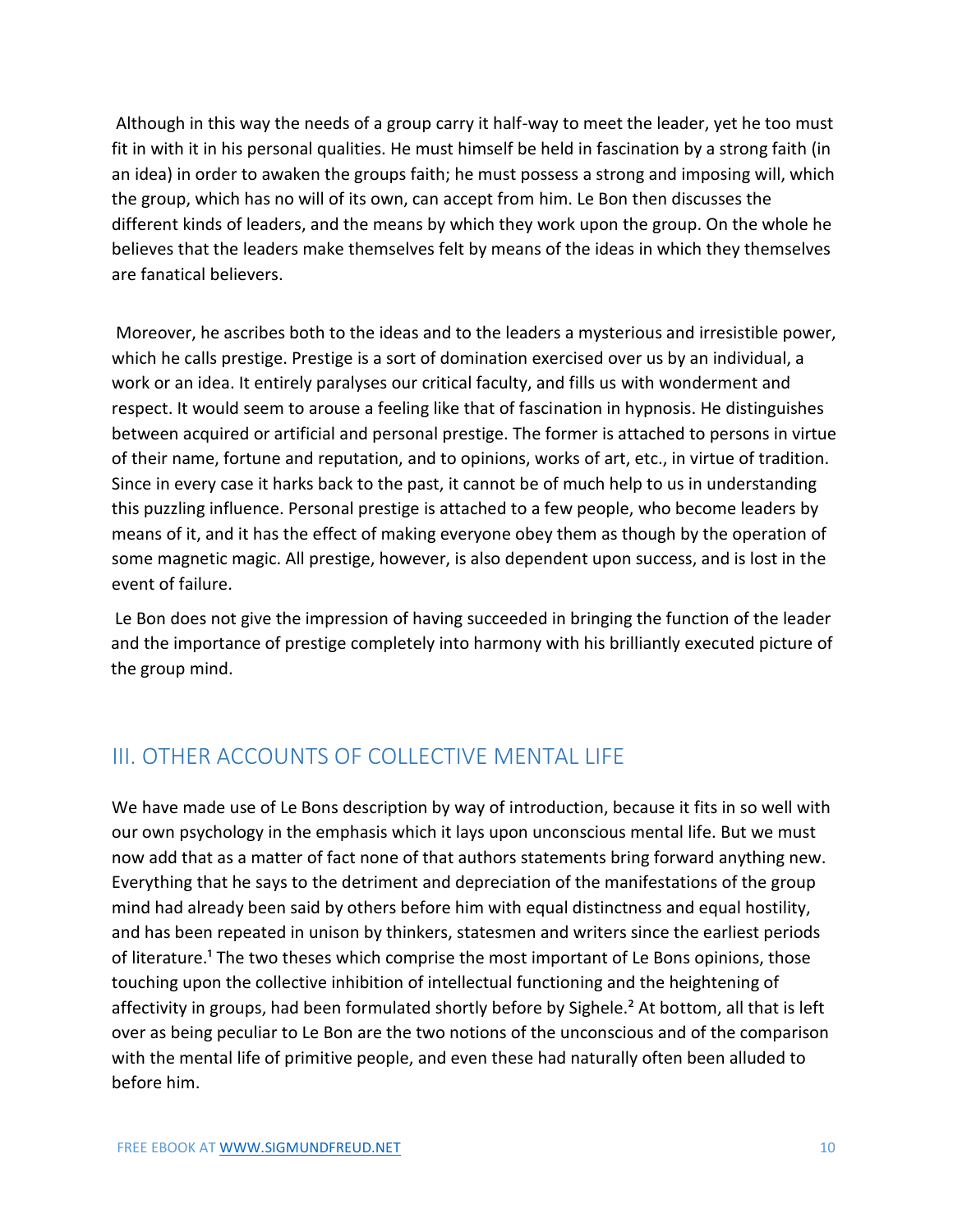But, what is more, the description and estimate of the group mind as they have been given by Le Bon and the rest have not by any means been left undisputed. There is no doubt that all the phenomena of the group mind which have just been mentioned have been correctly observed, but it is also possible to distinguish other manifestations of group formation, which operate in a precisely opposite sense, and from which a much higher opinion of the group mind must necessarily follow.

Le Bon himself was prepared to admit that in certain circumstances the morals of a group can be higher than those of the individuals that compose it, and that only collectivities are capable of a high degree of unselfishness and devotion. While with isolated individuals personal interest is almost the only motive force, with groups it is very rarely prominent. Other writers adduce the fact that it is only society which prescribes any ethical standards at all for the individual, while he as a rule fails in one way or another to come up to its high demands. Or they point out that in exceptional circumstances there may arise in communities the phenomenon of enthusiasm, which has made the most splendid group achievements possible.

As regards intellectual work it remains a fact, indeed, that great decisions in the realm of thought and momentous discoveries and solutions of problems are only possible to an individual working in solitude. But even the group mind is capable of creative genius in the field of intelligence, as is shown above all by language itself, as well as by folk-song, folklore and the like. It remains an open question, moreover, how much the individual thinker or writer owes to the stimulation of the group in which he lives, and whether he does more than perfect a mental work in which the others have had a simultaneous share.

In face of these completely contradictory accounts, it looks as though the work of group psychology were bound to come to an ineffectual end. But it is easy to find a more hopeful escape from the dilemma. A number of very different structures have probably been merged under the term group and may require to be distinguished. The assertions of Sighele, Le Bon and the rest relate to groups of a short-lived character, which some passing interest has hastily agglomerated out of various sorts of individuals. The characteristics of revolutionary groups, and especially those of the great French Revolution, have unmistakably influenced their descriptions. The opposite opinions owe their origin to the consideration of those stable groups or associations in which mankind pass their lives, and which are embodied in the institutions of society. Groups of the first kind stand in the same sort of relation to those of the second as a high but choppy sea to a ground swell.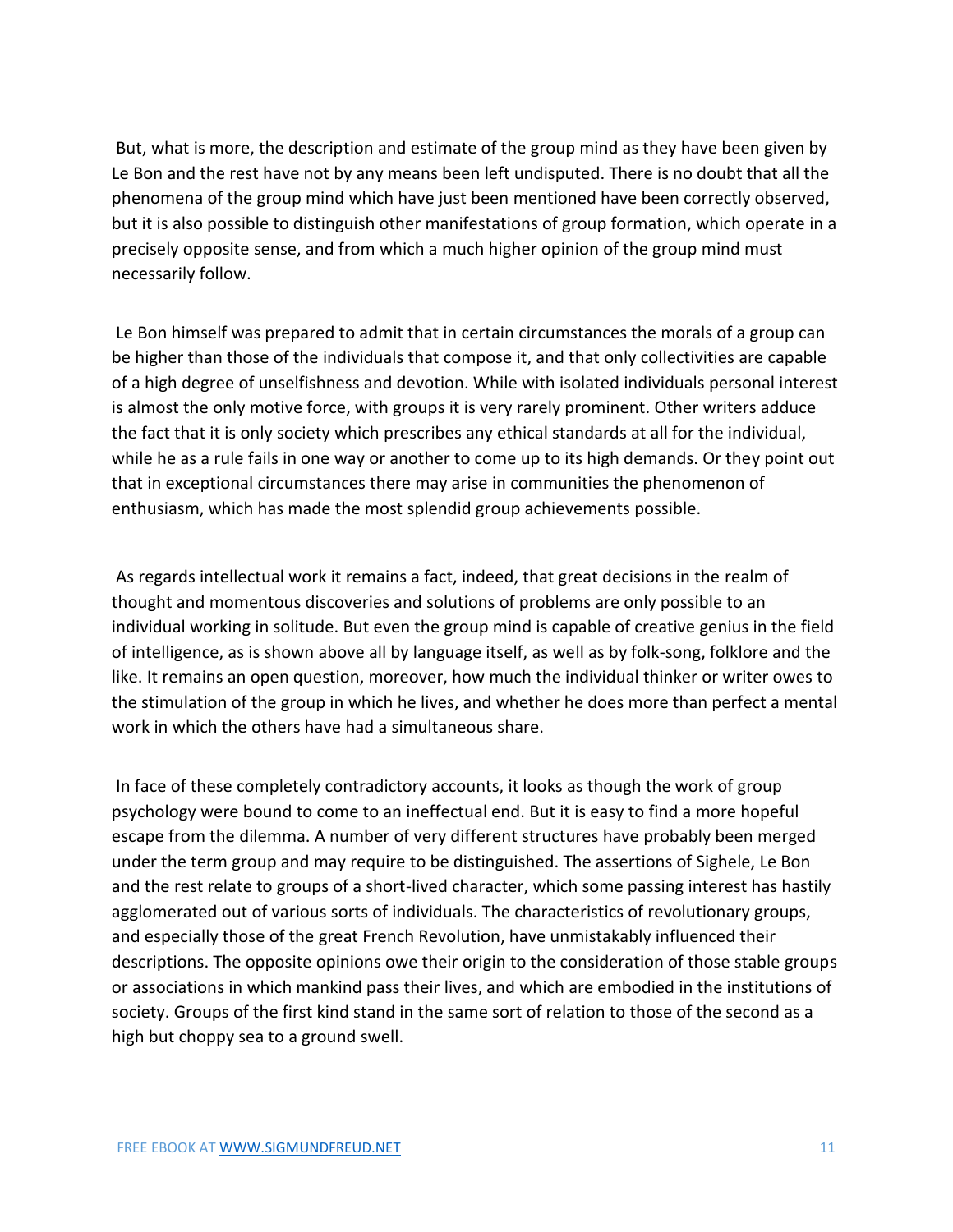McDougall, in his book on The Group Mind (1920a), starts out from the same contradiction that has just been mentioned, and finds a solution for it in the factor of organization. In the simplest case, he says, the group possesses no organization at all or one scarcely deserving the name. He describes a group of this kind as a crowd. But he admits that a crowd of human beings can hardly come together without possessing at all events the rudiments of an organization, and that precisely in these simple groups some fundamental facts of collective psychology can be observed with special ease (McDougall, 1920a, 22). Before the members of a random crowd of people can constitute something like a group in the psychological sense, a condition has to be fulfilled: these individuals must have something in common with one another, a common interest in an object, a similar emotional bias in some situation or other, and (consequently, I should like to interpolate) some degree of reciprocal influence. The higher the degree of this mental homogeneity, the more readily do the individuals form a psychological group, and the more striking are the manifestations of a group mind.

The most remarkable and also the most important result of the formation of a group is the exaltation or intensification of emotion produced in every member of it. In McDougalls opinion mens emotions are stirred in a group to a pitch that they seldom or never attain under other conditions; and it is a pleasurable experience for those who are concerned, to surrender themselves so unreservedly to their passions and thus to become merged in the group and to lose the sense of the limits of their individuality. The manner in which individuals are thus carried away by a common impulse is explained by McDougall by means of what he calls the principle of direct induction of emotion by way of the primitive sympathetic response (ibid., 25), that is, by means of the emotional contagion with which we are already familiar. The fact is that the perception of the signs of an affective state is calculated automatically to arouse the same affect in the person who perceives them. The greater the number of people in whom the same affect can be simultaneously observed, the stronger does this automatic compulsion grow. The individual loses his power of criticism, and let himself slip into the same affect. But in so doing he increases the excitement of the other people, who had produced this result in him, and thus the affective charge of the individuals becomes intensified by mutual interaction. Something is unmistakably at work in the nature of a compulsion to do the same as the others, to remain in harmony with the many. The cruder and simpler emotional impulses are the more apt to spread through a group in this way.

This mechanism for the intensification of affect is favoured by some other influences which emanate from groups. A group impresses the individual as being an unlimited power and an insurmountable peril. For the moment it replaces the whole of human society, which is the wielder of authority, whose punishments the individual fears, and for whose sake he has submitted to so many inhibitions. It is clearly perilous for him to put himself in opposition to it, and it will be safer to follow the example of those around him and perhaps even hunt with the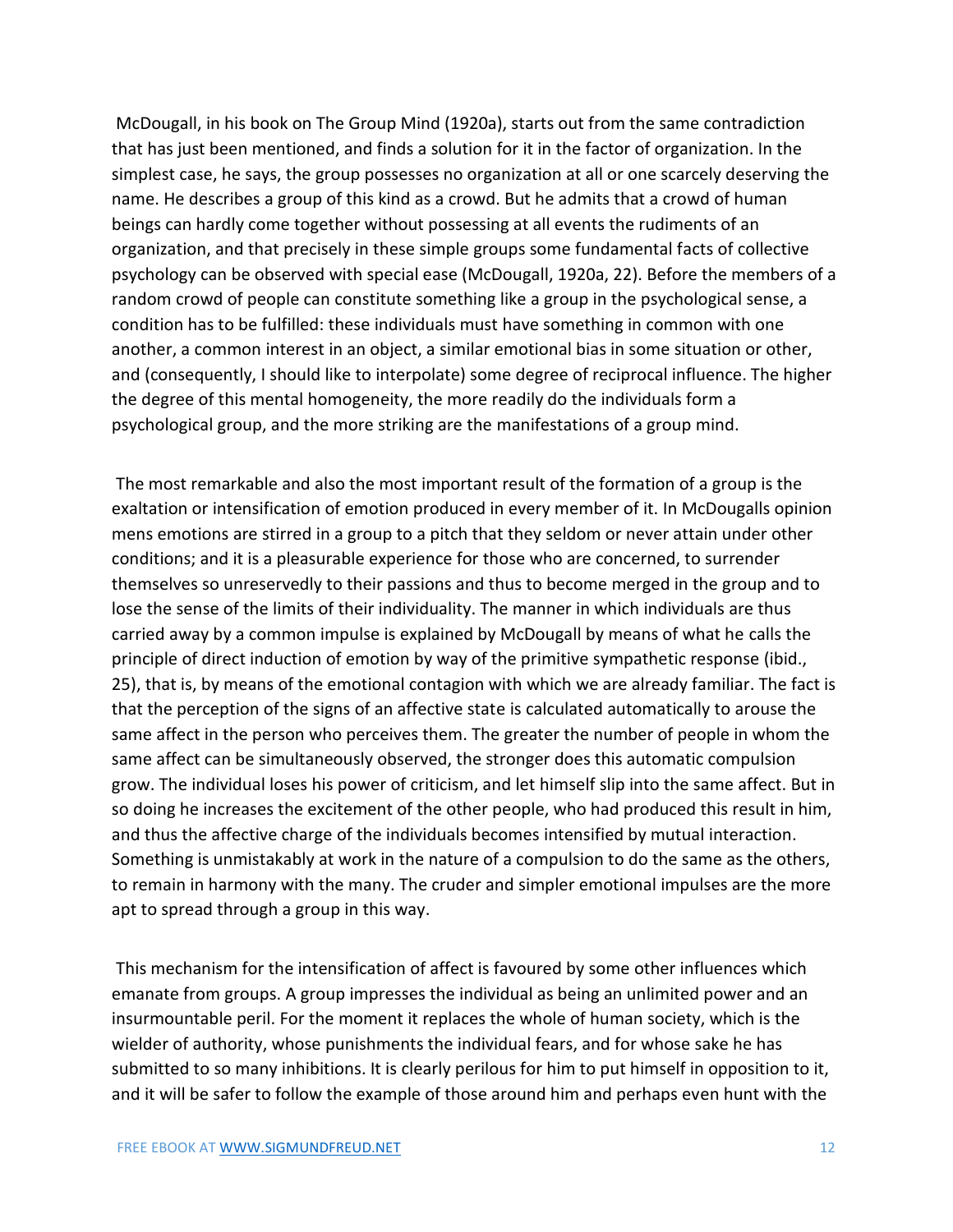pack. In obedience to the new authority he may put his former conscience out of action, and so surrender to the attraction of the increased pleasure that is certainly obtained from the removal of inhibitions. On the whole, therefore, it is not so remarkable that we should see an individual in a group doing or approving things which he would have avoided in the normal conditions of life; and in this way we may even hope to clear up a little of the obscurity which is so often covered by the enigmatic word suggestion.

McDougall does not dispute the thesis as to the collective inhibition of intelligence in groups. He says that the minds of lower intelligence bring down those of a higher order to their own level. The latter are obstructed in their activity, because in general an intensification of affect creates unfavorable conditions for sound intellectual work, and further because the individuals are intimidated by the group and their mental activity is not free, and because there is a lowering in each individual of his sense of responsibility for his own performances.

The judgement with which McDougall sums up the psychological behavior of a simple unorganizedgroup is no more friendly than that of Le Bon. Such a group is excessively emotional, impulsive, violent, fickle, inconsistent, irresolute and extreme in action, displaying only the coarser emotions and the less refined sentiments; extremely suggestible, careless in deliberation, hasty in judgement, incapable of any but the simpler and imperfect forms of reasoning; easily swayed and led, lacking in self-consciousness, devoid of self-respect and of sense of responsibility, and apt to be carried away by the consciousness of its own force, so that it tends to produce all the manifestations we have learnt to expect of any irresponsible and absolute power. Hence its behavior is like that of an unruly child or an untutored passionate savage in a strange situation, rather than like that of its average member; and in the worst cases it is like that of a wild beast, rather than like that of human beings.

Since McDougall contrasts the behavior of a highly organized group with what has just been described, we shall be particularly interested to learn in what this organization consists, and by what factors it is produced. The author enumerates five principal conditions for raising collective mental life to a higher level. The first and fundamental condition is that there should be some degree of continuity of existence in the group. This may be either material or formal: material, if the same individuals persist in the group for some time; and formal, if there is developed within the group a system of fixed positions which are occupied by a succession of individuals.

The second condition is that in the individual member of the group some definite idea should be formed of the nature, composition, functions and capacities of the group, so that from this he may develop an emotional relation to the group as a whole.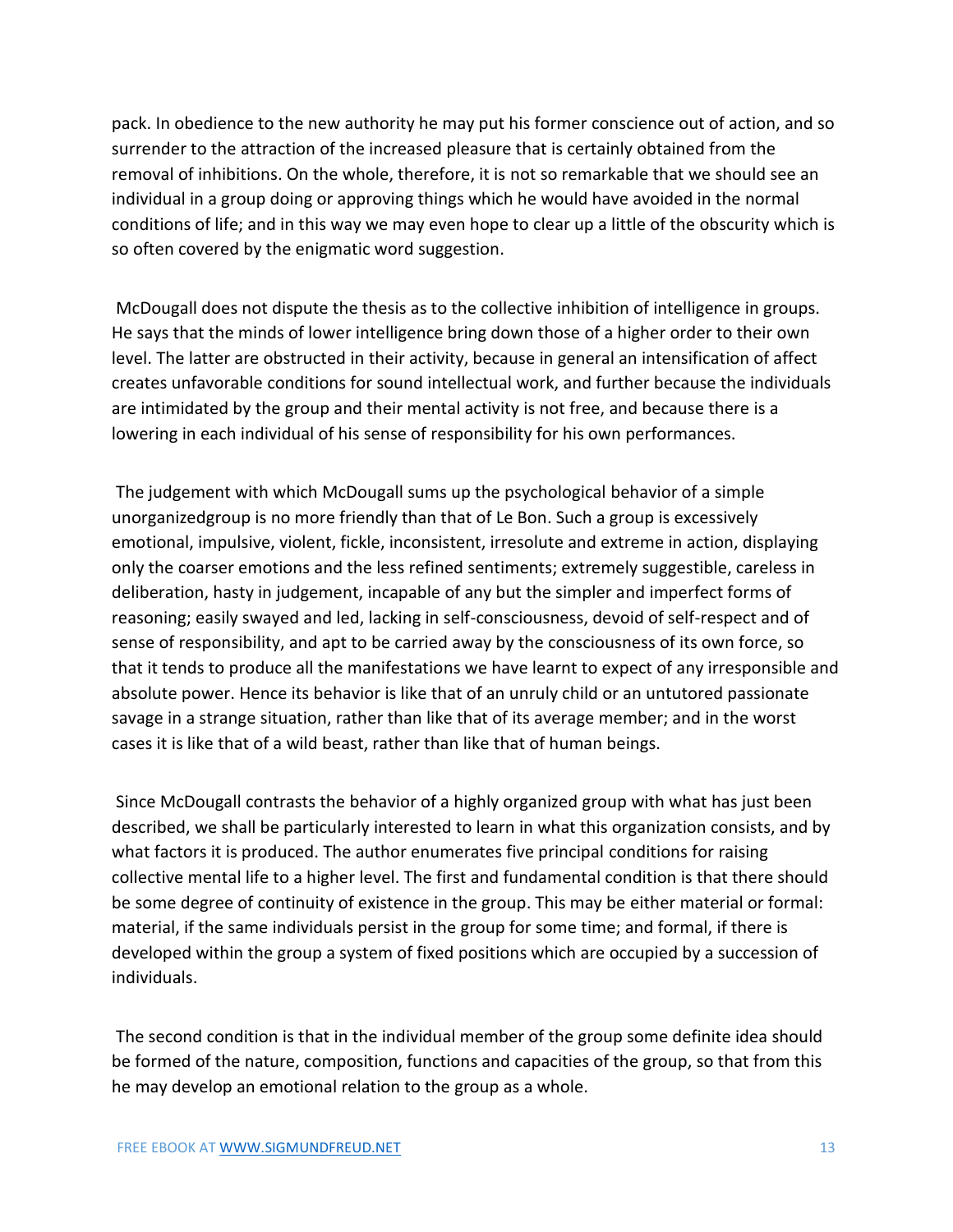The third is that the group should be brought into interaction (perhaps in the form of rivalry) with other groups similar to it but differing from it in many respects.

The fourth is that the group should possess traditions, customs and habits, and especially such as determine the relations of its members to one another.

The fifth is that the group should have a definite structure, expressed in the specialization and differentiation of the functions of its constituents. According to McDougall, if these conditions are fulfilled, the psychological disadvantages of group formations are removed. The collective lowering of intellectual ability is avoided by withdrawing the performance of intellectual tasks from the group and reserving them for individual members of it.

It seems to us that the condition which McDougall designates as the organization of a group can with more justification be described in another way. The problem consists in how to procure for the group precisely those features which were characteristic of the individual and which are extinguished in him by the formation of the group. For the individual, outside the primitive group, possessed his own continuity, his self-consciousness, his traditions and customs, his own particular functions and position, and he kept apart from his rivals. Owing to his entry into an unorganized group he had lost this distinctiveness for a time. If we thus recognize that the aim is to equip the group with the attributes of the individual, we shall be reminded of a valuable remark of Trotters, to the effect that the tendency towards the formation of groups is biologically a continuation of the multicellular character of all the higher organisms.

### <span id="page-14-0"></span>IV. SUGGESTION AND LIBIDO

We started from the fundamental fact that an individual in a group is subjected through its influence to what is often a profound alteration in his mental activity. His liability to affect becomes extraordinarily intensified, while his intellectual ability is markedly reduced, both processes being evidently in the direction of an approximation to the other individuals in the group; and this result can only be reached by the removal of those inhibitions upon his instincts which are peculiar to each individual, and by his resigning those expressions of his inclinations which are especially his own. We have heard that these often unwelcome consequences are to some extent at least prevented by a higher organization of the group; but this does not contradict the fundamental fact of group psychology - the two theses as to the intensification of the affects and the inhibition of the intellect in primitive groups. Our interest is now directed to discovering the psychological explanation of this mental change which is experienced by the individual in a group.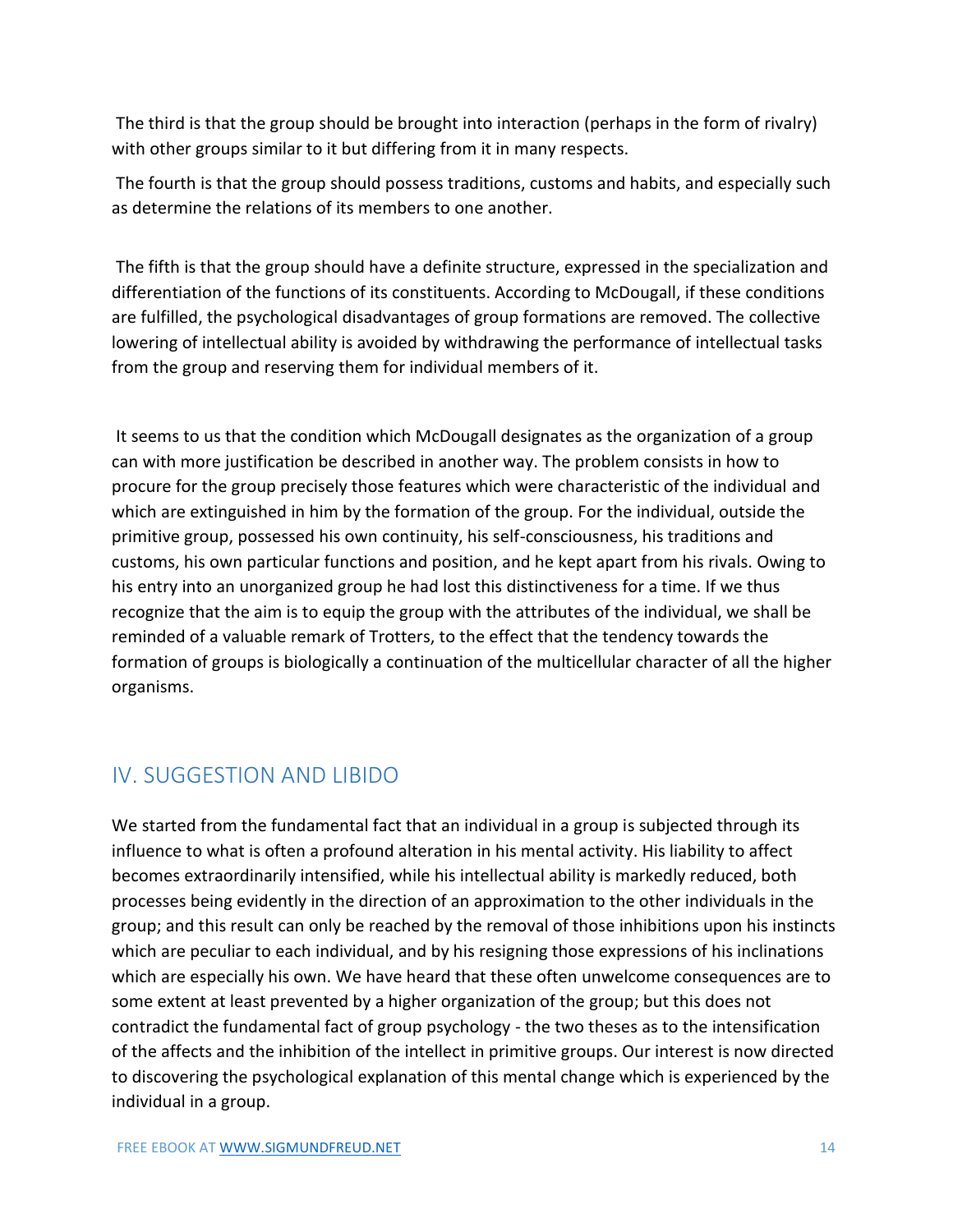It is clear that rational factors (such as the intimidation of the individual which has already been mentioned, that is, the action of his instinct of self-preservation) do not cover the observable phenomena. Beyond this what we are offered as an explanation by authorities on sociology and group psychology is always the same, even though it is given various names, and that is the magic word suggestion. Tarde calls it imitation; but we cannot help agreeing with a writer who protests that imitation comes under the concept of suggestion, and is in fact one of its results (Brugeilles, 1913). Le Bon traces back all the puzzling features of social phenomena to two factors: the mutual suggestion of individuals and the prestige of leaders. But prestige, again, is only recognizable by its capacity for evoking suggestion. McDougall for a moment gives us an impression that his principle of primitive induction of emotion might enable us to do without the assumption of suggestion. But on further consideration we are forced to perceive that this principle makes no more than the familiar assertions about imitation or contagion, except for a decided stress upon the emotional factor. There is no doubt that something exists in us which, when we become aware of signs of an emotion in someone else, tends to make us fall into the same emotion; but how often do we not successfully oppose it, resist the emotion, and react in quite an opposite way? Why, therefore, do we invariably give way to this contagion when we are in a group? Once more we should have to say that what compels us to obey this tendency is imitation, and what induces the emotion in us is the groups suggestive influence. Moreover, quite apart from this, McDougall does not enable us to evade suggestion; we hear from him as well as from other writers that groups are distinguished by their special suggestibility.

We shall therefore be prepared for the statement that suggestion (or more correctly suggestibility) is actually an irreducible, primitive phenomenon, a fundamental fact in the mental life of man. Such, too, was the opinion of Bernheim, of whose astonishing arts I was a witness in the year 1889. But I can remember even then feeling a muffled hostility to this tyranny of suggestion. When a patient who showed himself unamenable was met with the shout: What are you doing? Vous vous contre-suggestionnez!, I said to myself that this was an evident injustice and an act of violence. For the man certainly had a right to countersuggestions if people were trying to subdue him with suggestions. Later on my resistance took the direction of protesting against the view that suggestion, which explained everything, was itself to be exempt from explanation. Thinking of it, I repeated the old conundrum:

> Christoph trug Christum, Christus trug die ganze Welt, Sag wo hat Christoph Damals hin den Fuss gestellt?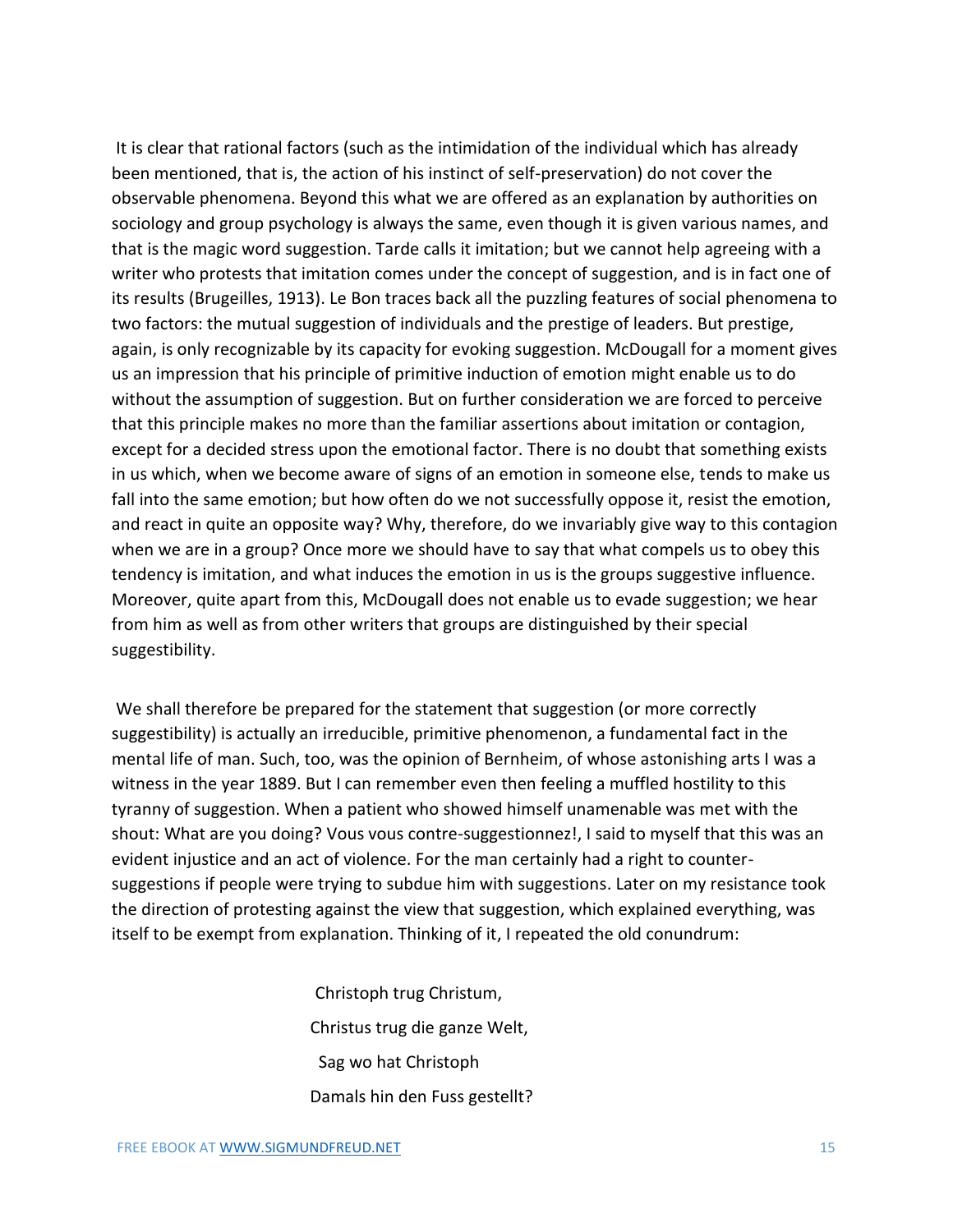Christophorus Christum, sed Christus sustulit orbem: Constiterit pedibus dic ubi Christophorus?

Now that I once more approach the riddle of suggestion after having kept away from it for some thirty years, I find there is no change in the situation. (There is one exception to be made to this statement, and one which bears witness precisely to the influence of psycho-analysis.) I notice that particular efforts are being made to formulate the concept of suggestion correctly, that is, to fix the conventional use of the name (e.g. McDougall, 1920b). And this is by no means superfluous, for the word is acquiring a more and more extended use and a looser and looser meaning, and will soon come to designate any sort of influence whatever, just as it does in English, where to suggest and suggestion correspond to our nahelegen and Anregung. But there has been no explanation of the nature of suggestion, that is, of the conditions under which influence without adequate logical foundation takes place. I should not avoid the task of supporting this statement by an analysis of the literature of the last thirty years, if I were not aware that an exhaustive enquiry is being undertaken close at hand which has in view the fulfilment of this very task.

Instead of this I shall make an attempt at using the concept of libido for the purpose of throwing light upon group psychology, a concept which has done us such good service in the study of psychoneuroses.

Libido is an expression taken from the theory of the emotions. We call by that name the energy, regarded as a quantitative magnitude (though not at present actually measurable), of those instincts which have to do with all that may be comprised under the word love. The nucleus of what we mean by love naturally consists (and this is what is commonly called love, and what the poets sing of) in sexual love with sexual union as its aim. But we do not separate from this - what in any case has a share in the name love - on the one hand, self-love, and on the other, love for parents and children, friendship and love for humanity in general, and also devotion to concrete objects and to abstract ideas. Our justification lies in the fact that psychoanalytic research has taught us that all these tendencies are an expression of the same instinctual impulses; in relations between the sexes these impulses force their way towards sexual union, but in other circumstances they are diverted from this aim or are prevented from reaching it, though always preserving enough of their original nature to keep their identity recognizable (as in such features as the longing for proximity, and self-sacrifice).

We are of opinion, then, that language has carried out an entirely justifiable piece of unification in creating the word love with its numerous uses, and that we cannot do better than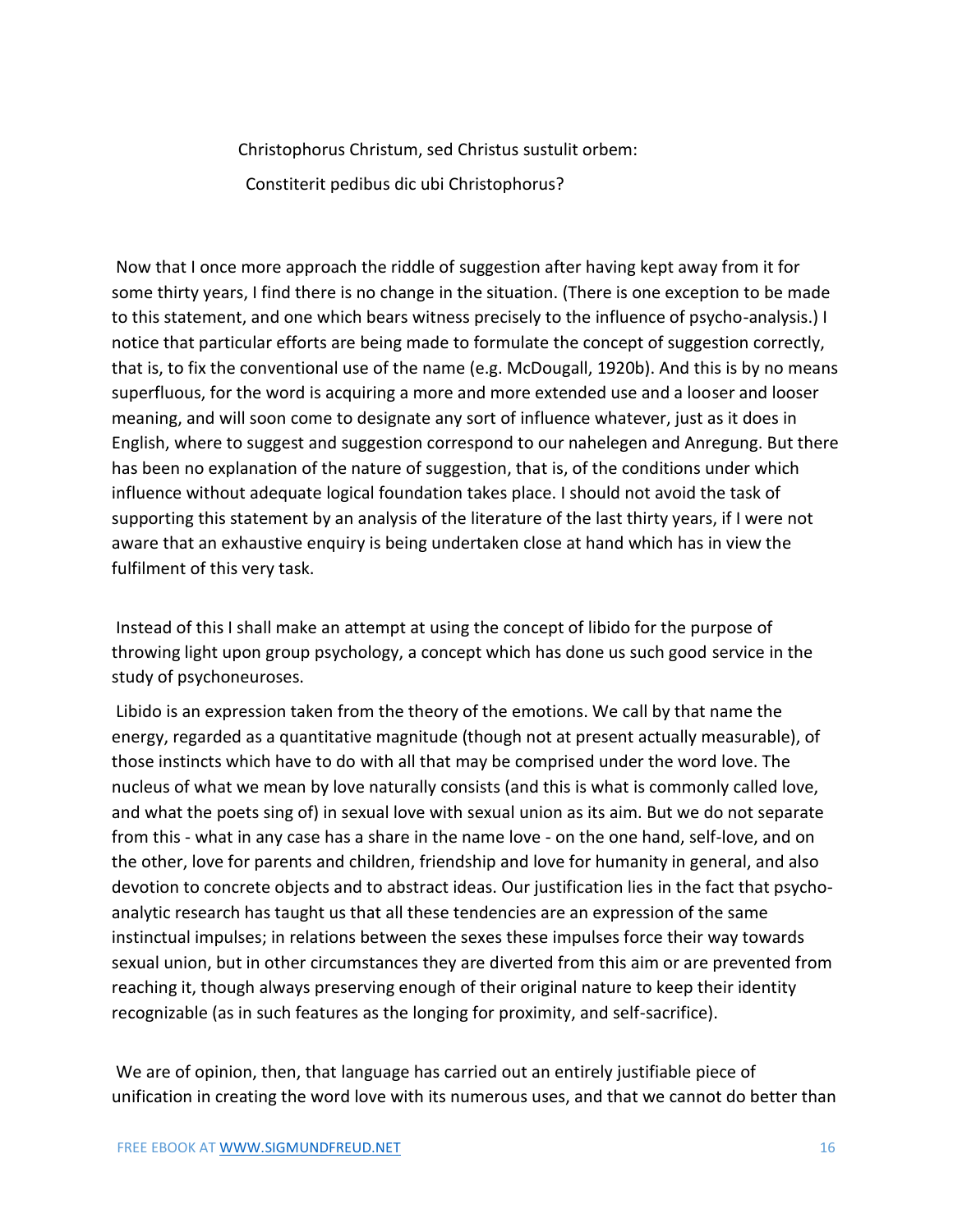take it as the basis of our scientific discussions and expositions as well. By coming to this decision, psycho-analysis has let loose a storm of indignation, as though it had been guilty of an act of outrageous innovation. Yet it has done nothing original in taking love in this wider sense. In its origin, function, and relation to sexual love, the Eros of the philosopher Plato coincides exactly with the loveforce, the libido of psycho-analysis, as has been shown in detail by Nachansohn (1915) and Pfister (1921); and when the apostle Paul, in his famous epistle to the Corinthians, praises love above all else, he certainly understands it in the same wider sense.<sup>1</sup> But this only shows that men do not always take their great thinkers seriously, even when they profess most to admire them.

Psycho-analysis, then, gives these love instincts the name of sexual instincts, a potiori and by reason of their origin. The majority of educated people have regarded this nomenclature as an insult, and have taken their revenge by retorting upon psycho-analysis with the reproach of pan-sexualism. Anyone who considers sex as something mortifying and humiliating to human nature is at liberty to make use of the more genteel expressions Eros and erotic. I might have done so myself from the first and thus have spared myself much opposition. But I did not want to, for I like to avoid concessions to faintheartedness. One can never tell where that road may lead one; one gives way first in words, and then little by little in substance too. I cannot see any merit in being ashamed of sex; the Greek word Eros, which is to soften the affront, is in the end nothing more than a translation of our German word Liebe; and finally, he who knows how to wait need make no concessions.

Though I speak with the tongues of men and of angels, and have not charity, I am become as sounding brass, or a tinkling cymbal.

We will try our fortune, then, with the supposition that love relationships (or, to use a more neutral expression, emotional ties) also constitute the essence of the group mind. Let us remember that the authorities make no mention of any such relations. What would correspond to them is evidently concealed behind the shelter, the screen, of suggestion. Our hypothesis finds support in the first instance from two passing thoughts. First, that a group is clearly held together by a power of some kind: and to what power could this feat be better ascribed than to Eros, which holds together everything in the world? Secondly, that if an individual gives up his distinctiveness in a group and lets its other members influence him by suggestion, it gives one the impression that he does it because he feels the need of being in harmony with them rather than in opposition to them - so that perhaps after all he does it ihnen zu Liebe.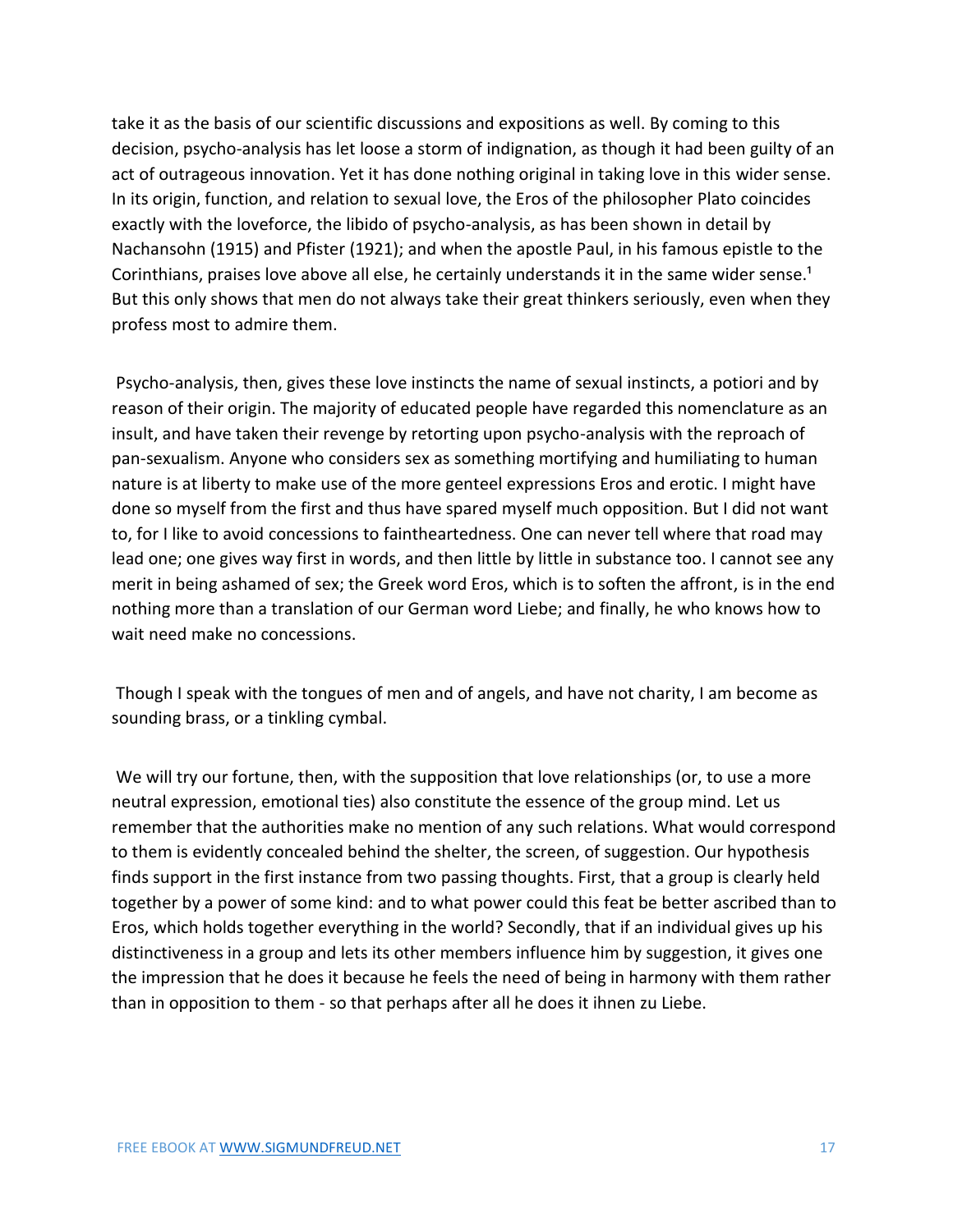# <span id="page-18-0"></span>V. TWO ARTIFICIAL GROUPS: THE CHURCH AND THE ARMY

We may recall from what we know of the morphology of groups that it is possible to distinguish very different kinds of groups and opposing lines in their development. There are very fleeting groups and extremely lasting ones; homogeneous ones, made up of the same sorts of individuals, and unhomogeneous ones; natural groups, and artificial ones, requiring an external force to keep them together; primitive groups, and highly organized ones with a definite structure. But for reasons which remain to be explained we should like to lay particular stress upon a distinction to which writers on the subject have been inclined to give too little attention; I refer to that between leaderless groups and those with leaders. And, in complete opposition to the usual practice, we shall not choose a relatively simple group formation as our point of departure, but shall begin with highly organized, lasting and artificial groups. The most interesting example of such structures are Churches - communities of believers - and armies.

A Church and an army are artificial groups - that is, a certain external force is employed to prevent them from disintegrating and to check alterations in their structure. As a rule a person is not consulted, or is given no choice, as to whether he wants to enter such a group; any attempt at leaving it is usually met with persecution or with severe punishment, or has quite definite conditions attached to it. It is quite outside our present interest to enquire why these associations need such special safeguards. We are only attracted by one circumstance, namely that certain facts, which are far more concealed in other cases, can be observed very clearly in those highly organized groups which are protected from dissolution in the manner that has been mentioned.

In a Church (and we may with advantage take the Catholic Church as a type) as well as in an army, however different the two may be in other respects, the same illusion holds good of there being a head - in the Catholic Church Christ, in an army its Commander-in-Chief - who loves all the individuals in the group with an equal love. Everything depends upon this illusion; if it were to be dropped, then both Church and army would dissolve, so far as the external force permitted them to. This equal love was expressly enunciated by Christ: Inasmuch as ye have done it unto one of the least of these my brethren, ye have done it unto me. He stands to the individual members of the group of believers in the relation of a kind elder brother; he is their substitute father. All the demands that are made upon the individual are derived from this love of Christs. A democratic strain runs through the Church, for the very reason that before Christ everyone is equal, and that everyone has an equal share in his love. It is not without a deep reason that the similarity between the Christian community and a family is invoked, and that believers call themselves brothers in Christ, that is, brothers through the love which Christ has for them. There is no doubt that the tie which unites each individual with Christ is also the cause of the tie which unites them with one another. The like holds good of an army. The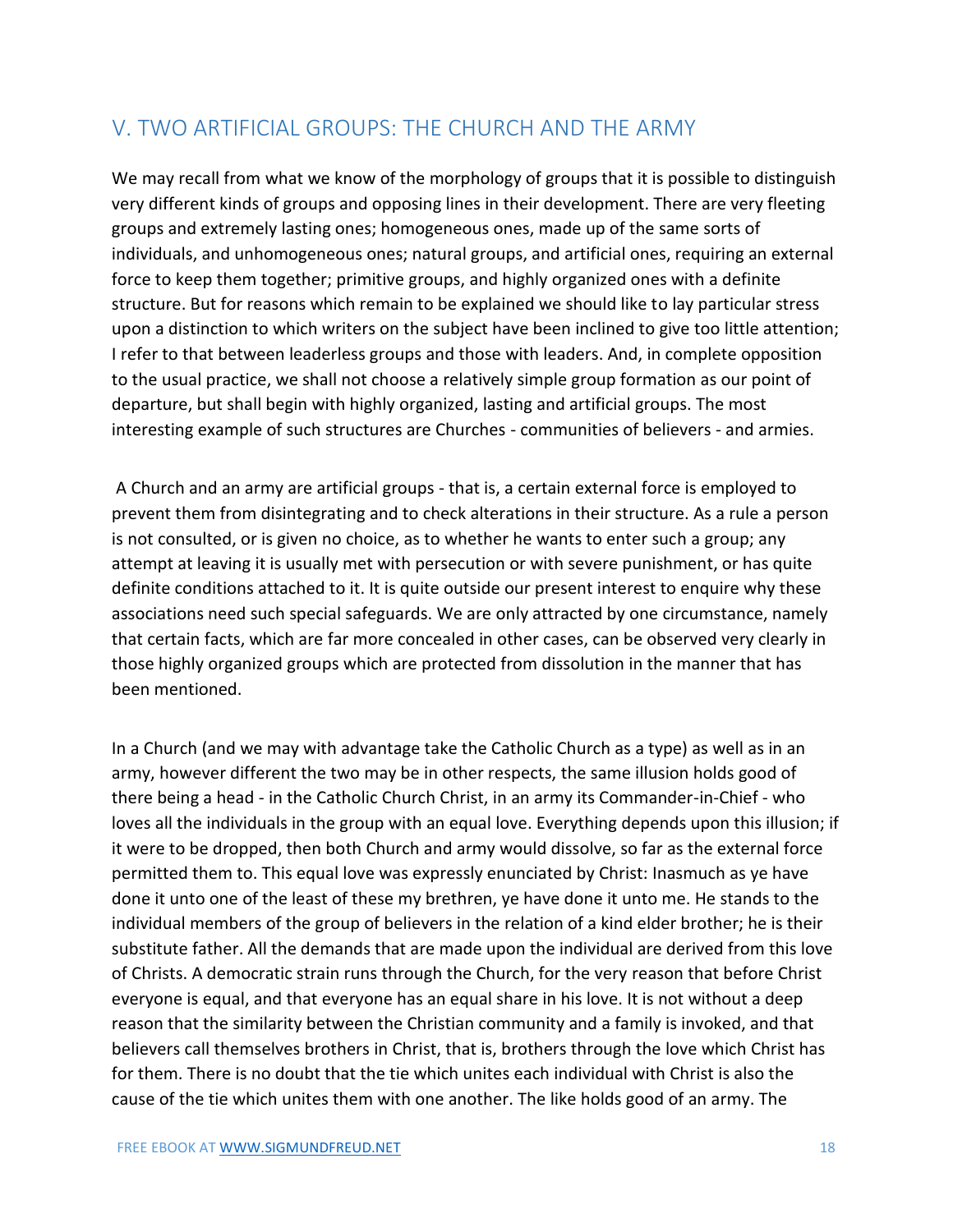Commander-in-Chief is a father who loves all soldiers equally, and for that reason they are comrades among themselves. The army differs structurally from the Church in being built up of a series of such groups. Every captain is, as it were, the Commander-in-Chief and the father of his company, and so is every noncommissioned officer of his section. It is true that a similar hierarchy has been constructed in the Church, but it does not play the same part in it economically; for more knowledge and care about individuals may be attributed to Christ than to a human Commander-in-Chief.

An objection will justly be raised against this conception of the libidinal structure of an army on the ground that no place has been found in it for such ideas as those of ones country, of national glory, etc., which are of such importance in holding an army together. The answer is that that is a different instance of a group tie, and no longer such a simple one; for the examples of great generals, like Caesar, Wallenstein, or Napoleon, show that such ideas are not indispensable to the existence of an army. We shall presently touch upon the possibility of a leading idea being substituted for a leader and upon the relations between the two. The neglect of this libidinal factor in an army, even when it is not the only factor operative, seems to be not merely a theoretical omission but also a practical danger. Prussian militarism, which was just as unpsychological as German science, may have had to suffer the consequences of this in the World War. We know that the war neuroses which ravaged the German army have been recognized as being a protest of the individual against the part he was expected to play in the army; and according to the communication of Simmel (1918), the hard treatment of the men by their superiors may be considered as foremost among the motive forces of the disease. If the importance of the libidos claims on this score had been better appreciated, the fantastic promises of the American Presidents Fourteen Points would probably not have been believed so easily, and the splendid instrument would not have broken in the hands of the German leaders.

It is to be noticed that in these two artificial groups each individual is bound by libidinal ties on the one hand to the leader (Christ, the Commander-in-Chief) and on the other hand to the other members of the group. How these two ties are related to each other, whether they are of the same kind and the same value, and how they are to be described psychologically - these questions must be reserved for subsequent enquiry. But we shall venture even now upon a mild reproach against earlier writers for not having sufficiently appreciated the importance of the leader in the psychology of the group, while our own choice of this as a first subject for investigation has brought us into a more favorable position. It would appear as though we were on the right road towards an explanation of the principal phenomenon of group psychology the individuals' lack of freedom in a group. If each individual is bound in two directions by such an intense emotional tie, we shall find no difficulty in attributing to that circumstance the alteration and limitation which have been observed in his personality.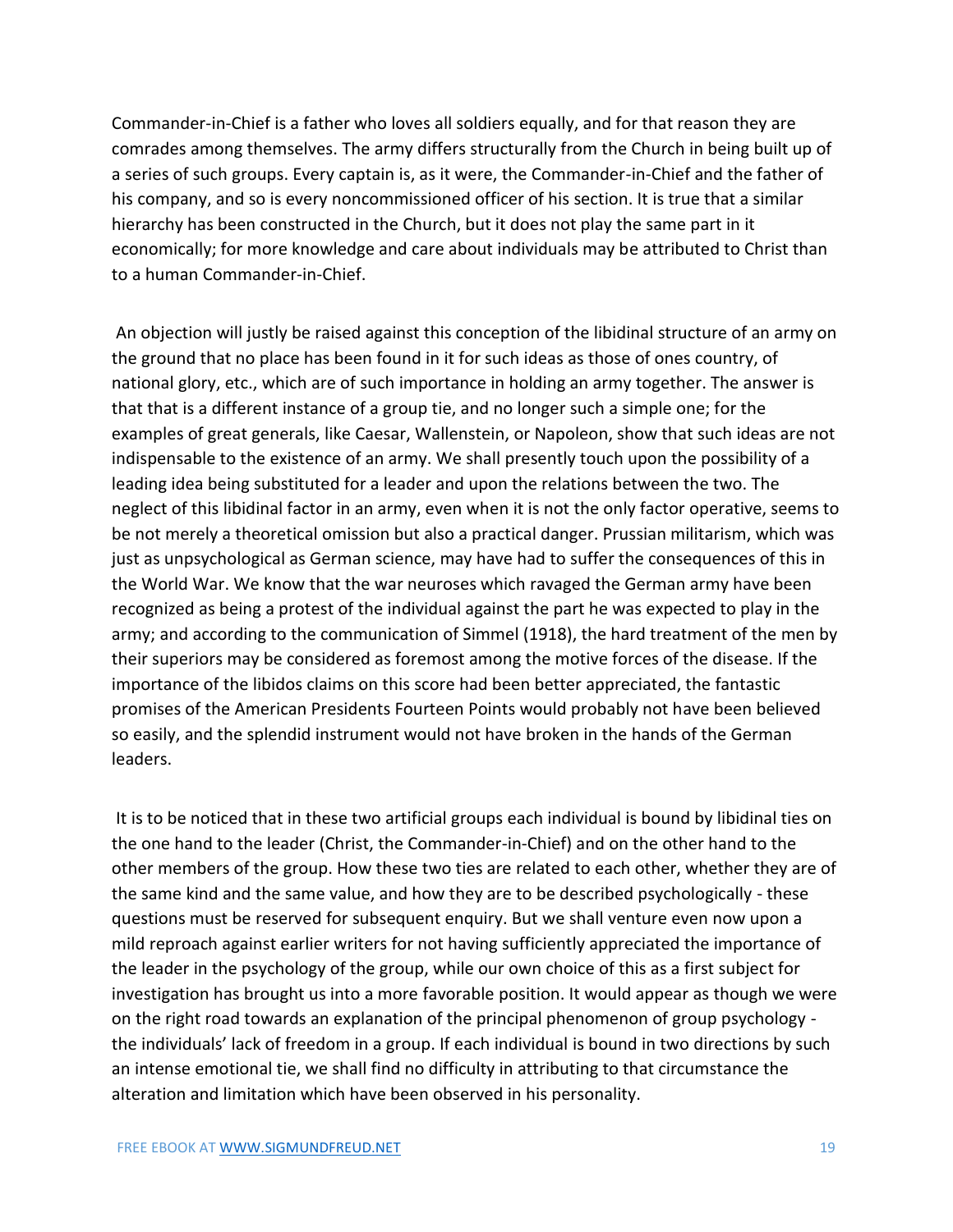A hint to the same effect, that the essence of a group lies in the libidinal ties existing in it, is also to be found in the phenomenon of panic, which is best studied in military groups. A panic arises if a group of that kind becomes disintegrated. Its characteristics are that none of the orders given by superiors are any longer listened to, and that each individual is only solicitous on his own account, and without any consideration for the rest. The mutual ties have ceased to exist, and a gigantic and senseless fear is set free. At this point, again, the objection will naturally be made that it is rather the other way round; and that the fear has grown so great as to be able to disregard all ties and all feelings of consideration for others. McDougall (1920a, 24) has even made use of panic (though not of military panic) as a typical instance of that intensification of emotion by contagion (primary induction) on which he lays so much emphasis. But nevertheless this rational method of explanation is here quite inadequate. The very question that needs explanation is why the fear has become so gigantic. The greatness of the danger cannot be responsible, for the same army which now falls a victim to panic may previously have faced equally great or greater danger with complete success; it is of the very essence of panic that it bears no relation to the danger that threatens, and often breaks out on the most trivial occasions. If an individual in panic fear begins to be solicitous only on his own account, he bears witness in so doing to the fact that the emotional ties, which have hitherto made the danger seem small to him, have ceased to exist. Now that he is by himself in facing the danger, he may surely think it greater. The fact is, therefore, that panic fear presupposes a relaxation in the libidinal structure of the group and reacts to that relaxation in a justifiable manner, and the contrary view - that the libidinal ties of the group are destroyed owing to fear in the face of the danger - can be refuted.

The contention that fear in a group is increased to enormous proportions through induction (contagion) is not in the least contradicted by these remarks. McDougalls view meets the case entirely when the danger is a really great one and when the group has no strong emotional ties - conditions which are fulfilled, for instance, when a fire breaks out in a theatre or a place of amusement. But the truly instructive case and the one which can be best employed for our purposes is that mentioned above, in which a body of troops breaks into a panic although the danger has not increased beyond a degree that is usual and has often been previously faced. It is not to be expected that the usage of the word panic should be clearly and unambiguously determined. Sometimes it is used to describe any collective fear, sometimes even fear in an individual when it exceeds all bounds, and often the name seems to be reserved for cases in which the outbreak of fear is not warranted by the occasion. If we take the word panic in the sense of collective fear, we can establish a far-reaching analogy. Fear in an individual is provoked either by the greatness of a danger or by the cessation of emotional ties (libidinal cathexes); the latter is the case of neurotic fear or anxiety.<sup>1</sup> In just the same way panic arises either owing to an increase of the common danger or owing to the disappearance of the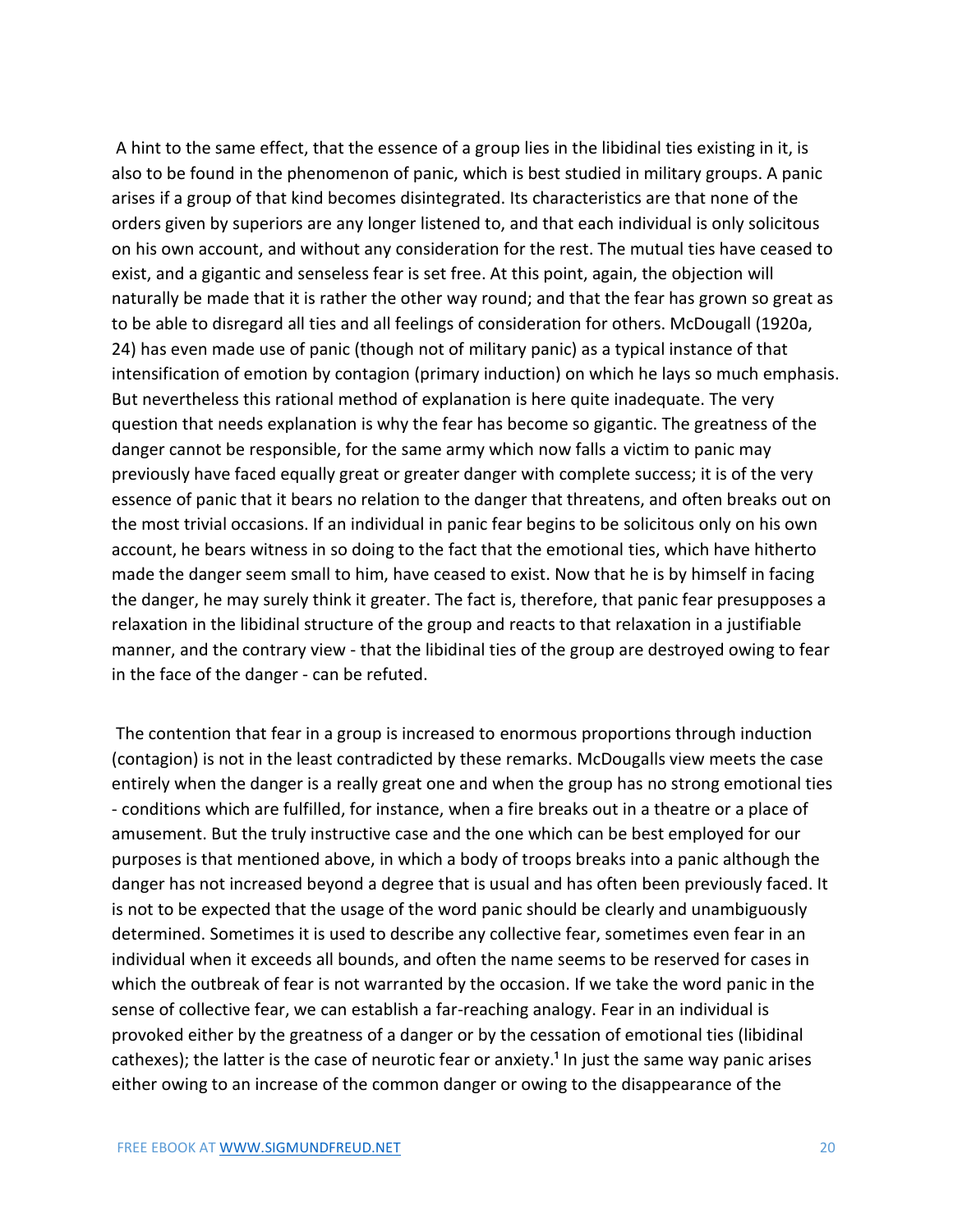emotional ties which hold the group together; and the latter case is analogous to that of neurotic anxiety.

Anyone who, like McDougall (1920a), describes a panic as one of the plainest functions of the group mind, arrives at the paradoxical position that this group mind does away with itself in one of its most striking manifestations. It is impossible to doubt that panic means the disintegration of a group; it involves the cessation of all the feelings of consideration which the members of the group otherwise show one another.

The typical occasion of the outbreak of a panic is very much as it is represented in Nestroys parody of Hebbels play about Judith and Holofernes. A soldier cries out: The general has lost his head! and thereupon all the Assyrians take to flight. The loss of the leader in some sense or other, the birth of misgivings about him, brings on the outbreak of panic, though the danger remains the same; the mutual ties between the members of the group disappear, as a rule, at the same time as the tie with their leader. The group vanishes in dust, like a Prince Ruperts drop when its tail is broken off.

The dissolution of a religious group is not so easy to observe. A short time ago there came into my hands an English novel of Catholic origin, recommended by the Bishop of London, with the title When It Was Dark. It gave a clever and, as it seems to me, a convincing picture of such a possibility and its consequences. The novel, which is supposed to relate to the present day, tells how a conspiracy of enemies of the person of Christ and of the Christian faith succeed in arranging for a sepulchre to be discovered in Jerusalem. In this sepulchre is an inscription, in which Joseph of Arimathaea confesses that for reasons of piety he secretly removed the body of Christ from its grave on the third day after its entombment and buried it in this spot. The resurrection of Christ and his divine nature are by this means disproved, and the result of this archaeological discovery is a convulsion in European civilization and an extraordinary increase in all crimes and acts of violence, which only ceases when the forgers plot has been revealed.

The phenomenon which accompanies the dissolution that is here supposed to overtake a religious group is not fear, for which the occasion is wanting. Instead of it ruthless and hostile impulses towards other people make their appearance, which, owing to the equal love of Christ, they had previously been unable to do.<sup>1</sup> But even during the kingdom of Christ those people who do not belong to the community of believers, who do not love him, and whom he does not love, stand outside this tie. Therefore a religion, even if it calls itself the religion of love, must be hard and unloving to those who do not belong to it. Fundamentally indeed every religion is in this same way a religion of love for all those whom it embraces; while cruelty and intolerance towards those who do not belong to it are natural to every religion. However difficult we may find it personally, we ought not to reproach believers too severely on this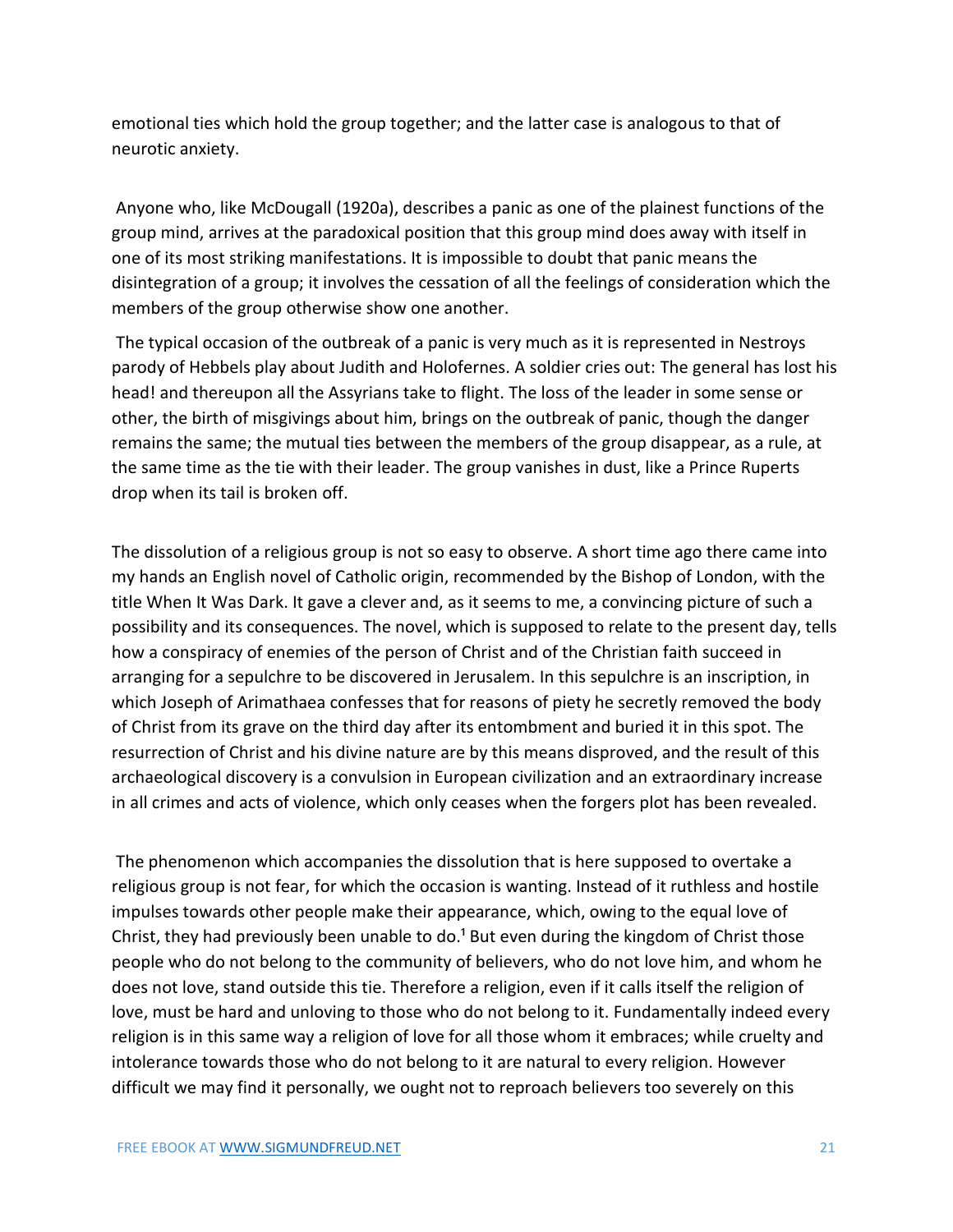account; people who are unbelieving or indifferent are much better off psychologically in this matter. If to-day that intolerance no longer shows itself so violent and cruel as in former centuries, we can scarcely conclude that there has been a softening in human manners. The cause is rather to be found in the undeniable weakening of religious feelings and the libidinal ties which depend upon them. If another group tie takes the place of the religious one - and the socialistic tie seems to be succeeding in doing so - then there will be the same intolerance towards outsiders as in the age of the Wars of Religion; and if differences between scientific opinions could ever attain a similar significance for groups, the same result would again be repeated with this new motivation.

Compare the explanation of similar phenomena after the abolition of the paternal authority of the sovereign given in Federns Die vaterlose Gesellschaft (1919).

### <span id="page-22-0"></span>VI. FURTHER PROBLEMS AND LINES OF WORK

We have hitherto considered two artificial groups and have found that both are dominated by emotional ties of two kinds. One of these, the tie with the leader, seems (at all events for these cases) to be more of a ruling factor than the other, which holds between the members of the group.

Now much else remains to be examined and described in the morphology of groups. We should have to start from the ascertained fact that a mere collection of people is not a group, so long as these ties have not been established in it; but we should have to admit that in any collection of people the tendency to form a psychological group may very easily come to the fore. We should have to give our attention to the different kinds of groups, more or less stable, that arise spontaneously, and to study the conditions of their origin and of their dissolution. We should above all be concerned with the distinction between groups which have a leader and leaderless groups. We should consider whether groups with leaders may not be the more primitive and complete, whether in the others an idea, an abstraction, may not take the place of the leader (a state of things to which religious groups, with their invisible head, form a transitional stage), and whether a common tendency, a wish in which a number of people can have a share, may not in the same way serve as a substitute. This abstraction, again, might be more or less completely embodied in the figure of what we might call a secondary leader, and interesting varieties would arise from the relation between the idea and the leader. The leader or the leading idea might also, so to speak, be negative; hatred against a particular person or institution might operate in just the same unifying way, and might call up the same kind of emotional ties as positive attachment. Then the question would also arise whether a leader is really indispensable to the essence of a groups - and other questions besides.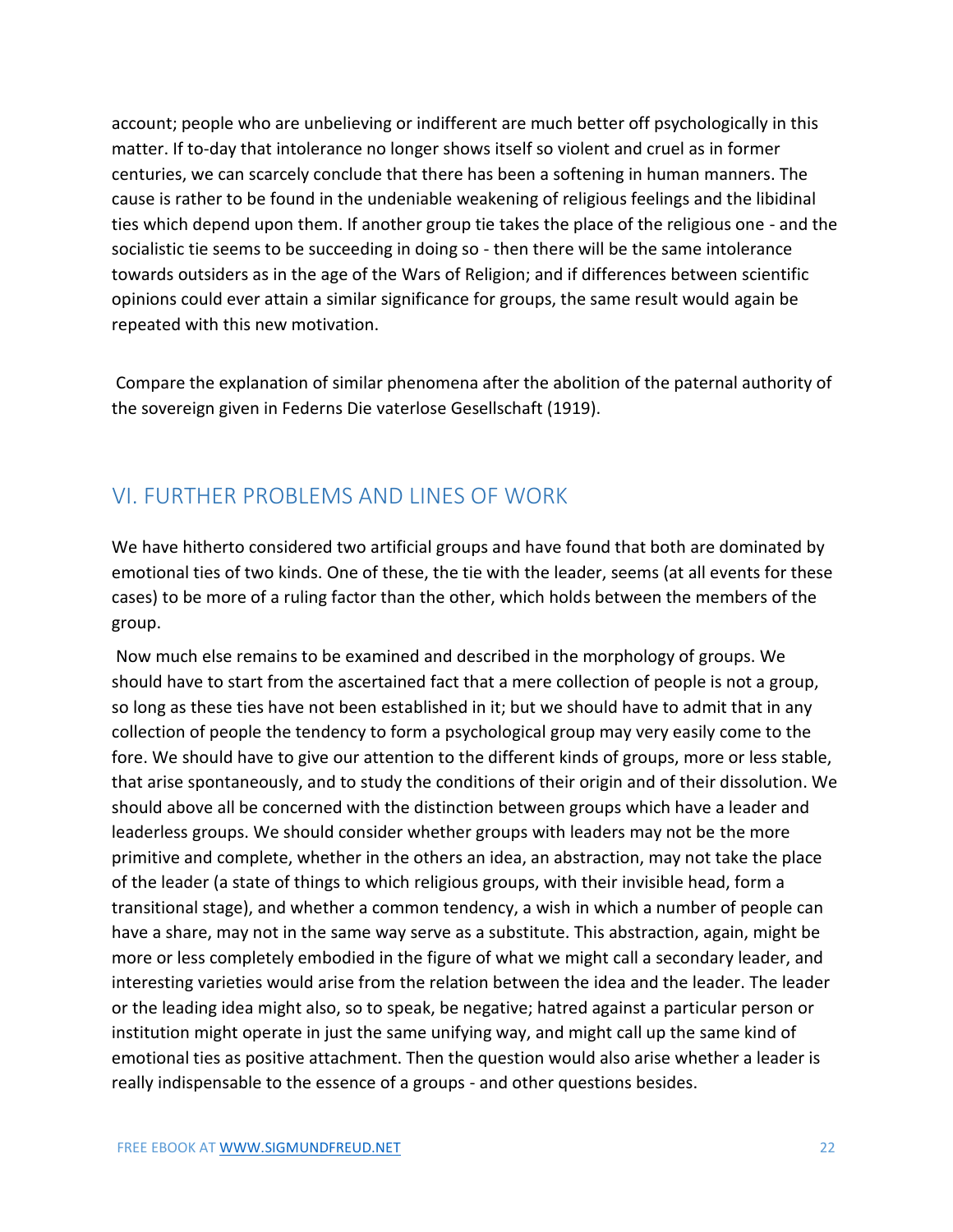But all these questions, which may, moreover, have been dealt with in part in the literature of group psychology, will not succeed in diverting our interest from the fundamental psychological problems that confront us in the structure of a group. And our attention will first be attracted by a consideration which promises to bring us in the most direct way to a proof that libidinal ties are what characterize a group.

Let us keep before our eyes the nature of the emotional relations which hold between men in general. According to Schopenhauers famous simile of the freezing porcupines no one can tolerate a too intimate approach to his neighbour. The evidence of psycho-analysis shows that almost every intimate emotional relation between two people which lasts for some time marriage, friendship, the relations between parents and children<sup>2</sup> - contains a sediment of feelings of aversion and hostility, which only escapes perception as a result of repression. This is less disguised in the common wrangles between business partners or in the grumbles of a subordinate at his superior. The same thing happens when men come together in larger units. Every time two families become connected by a marriage, each of them thinks itself superior to or of better birth than the other. Of two neighboring towns each is the others most jealous rival; every little canton looks down upon the others with contempt. Closely related races keep one another at arm's length; the South German cannot endure the North German, the Englishman casts every kind of aspersion upon the Scot, the Spaniard despises the Portuguese. We are no longer astonished that greater differences should lead to an almost insuperable repugnance, such as the Gallic people feel for the German, the Aryan for the Semite, and the white races for the colored.

A company of porcupines crowded themselves very close together one cold winters day so as to profit by one anothers warmth and so save themselves from being frozen to death. But soon they felt one anothers quills, which induced them to separate again. And now, when the need for warmth brought them nearer together again, the second evil arose once more. So that they were driven backwards and forwards from one trouble to the other, until they had discovered a mean distance at which they could most tolerably exist. (Parerga und Paralipomena, Part II, 31, Gleichnisse und Parabeln.)

Perhaps with the solitary exception of the relation of a mother to her son, which is based on narcissism, is not disturbed by subsequent rivalry, and is reinforced by a rudimentary attempt at sexual object-choice.

When this hostility is directed against people who are otherwise loved we describe it as ambivalence of feeling; and we explain the fact, in what is probably far too rational a manner,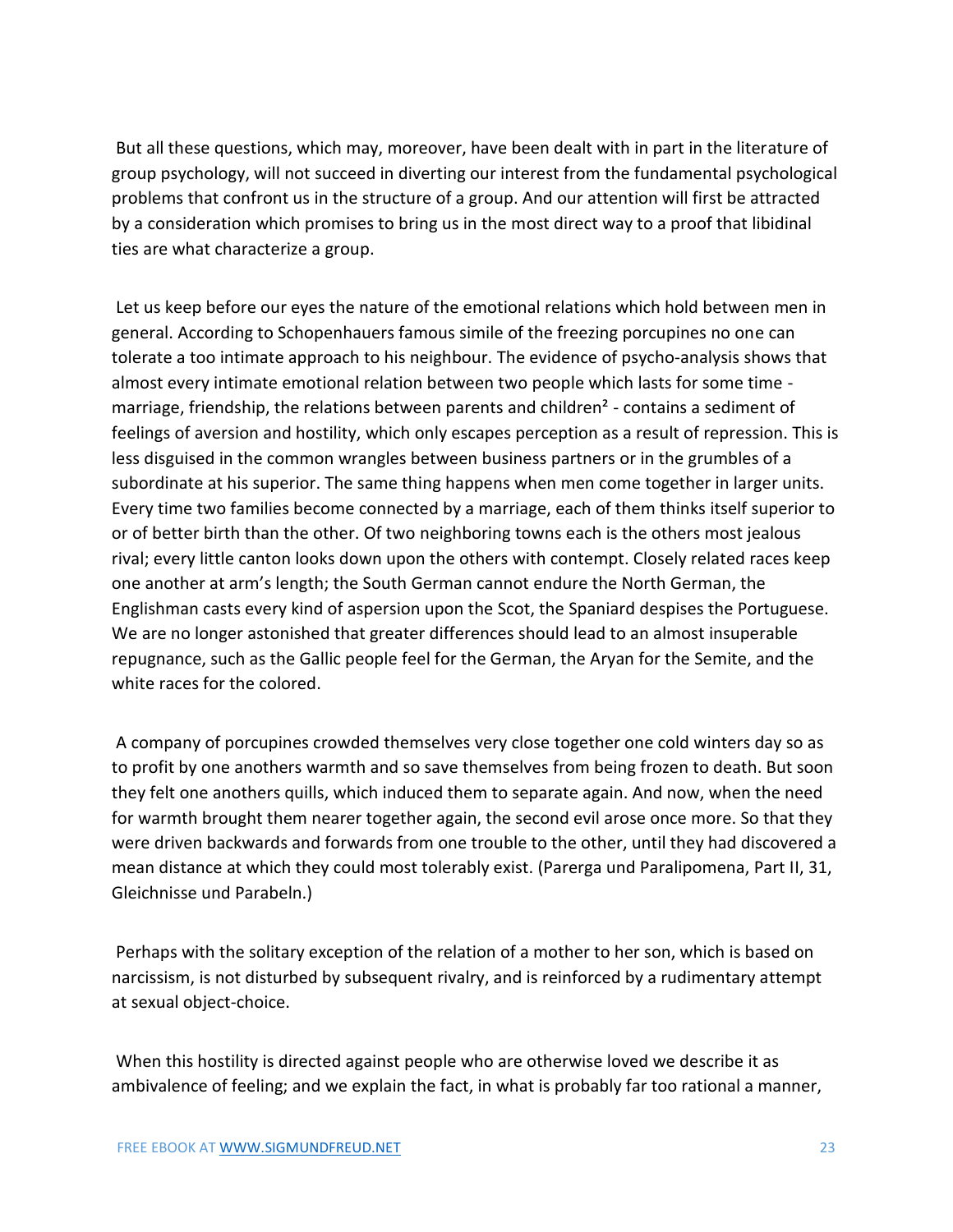by means of the numerous occasions for conflicts of interest which arise precisely in such intimate relations. In the undisguised antipathies and aversions which people feel towards strangers with whom they have to do we may recognize the expression of self-love - of narcissism. This self-love works for the preservation of the individual, and behaves as though the occurrence of any divergence from his own particular lines of development involved a criticism of them and a demand for their alteration. We do not know why such sensitiveness should have been directed to just these details of differentiation; but it is unmistakable that in this whole connection men give evidence of a readiness for hatred, an aggressiveness, the source of which is unknown, and to which one is tempted to ascribe an elementary character.<sup>1</sup>

But when a group is formed the whole of this intolerance vanishes, temporarily or permanently, within the group. So long as a group formation persists or so far as it extends, individuals in the group behave as though they were uniform, tolerate the peculiarities of its other members, equate themselves with them, and have no feeling of aversion towards them. Such a limitation of narcissism can, according to our theoretical views, only be produced by one factor, a libidinal tie with other people. Love for oneself knows only one barrier - love for others, love for objects.<sup>2</sup> The question will at once be raised whether community of interest in itself, without any addition of libido, must not necessarily lead to the toleration of other people and to considerateness for them. This objection may be met by the reply that nevertheless no lasting limitation of narcissism is effected in this way, since this tolerance does not persist longer than the immediate advantage gained from the other peoples collaboration. But the practical importance of this discussion is less than might be supposed, for experience has shown that in cases of collaboration libidinal ties are regularly formed between the fellowworkers which prolong and solidify the relation between them to a point beyond what is merely profitable. The same thing occurs in mens social relations as has become familiar to psychoanalytic research in the course of the development of the individual libido. The libido attaches itself to the satisfaction of the great vital needs, and chooses as its first objects the people who have a share in that process. And in the development of mankind as a whole, just as in individuals, love alone acts as the civilizing factor in the sense that it brings a change from egoism to altruism. And this is true both of sexual love for women, with all the obligations which it involves of not harming the things that are dear to women, and also of desexualized, sublimated homosexual love for other men, which springs from work in common.

If therefore in groups narcissistic self-love is subject to limitations which do not operate outside them, that is cogent evidence that the essence of a group formation consists in new kinds of libidinal ties among the members of the group.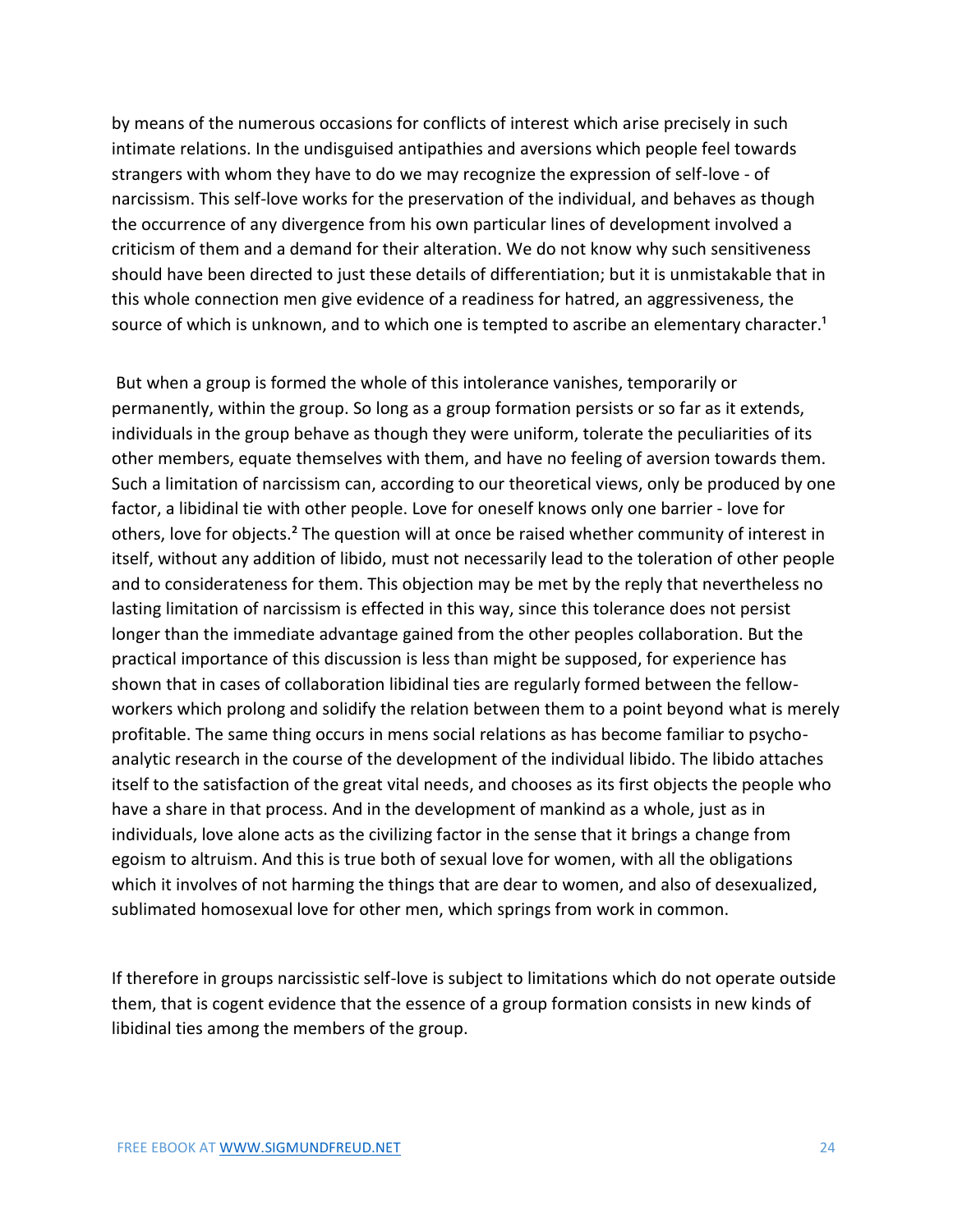Our interest now leads us on to the pressing question as to what may be the nature of these ties which exist in groups. In the psycho-analytic study of neuroses we have hitherto been occupied almost exclusively with ties with objects made by love instincts which still pursue directly sexual aims. In groups there can evidently be no question of sexual aims of that kind. We are concerned here with love instincts which have been diverted from their original aims, though they do not operate with less energy on that account. Now, within the range of the usual sexual objectcathexis, we have already observed phenomena which represent a diversion of the instinct from its sexual aim. We have described them as degrees of being in love, and have recognized that they involve a certain encroachment upon the ego. We shall now turn our attention more closely to these phenomena of being in love, in the firm expectation of finding in them conditions which can be transferred to the ties that exist in groups. But we should also like to know whether this kind of object-cathexis, as we know it in sexual life, represents the only manner of emotional tie with other people, or whether we must take other mechanisms of the sort into account. As a matter of fact we learn from psycho-analysis that there do exist other mechanisms for emotional ties, the so-called identifications, insufficiently-known processes and hard to describe, the investigation of which will for some time keep us away from the subject of group psychology.

#### <span id="page-25-0"></span>VII. IDENTIFICATION

Identification is known to psycho-analysis as the earliest expression of an emotional tie with another person. It plays a part in the early history of the Oedipus complex. A little boy will exhibit a special interest in his father; he would like to grow like him and be like him, and take his place everywhere. We may say simply that he takes his father as his ideal. This behaviour has nothing to do with a passive or feminine attitude towards his father (and towards males in general); it is on the contrary typically masculine. It fits in very well with the Oedipus complex, for which it helps to prepare the way.

At the same time as this identification with his father, or a little later, the boy has begun to develop a true objectcathexis towards his mother according to the attachment type. He then exhibits, therefore, two psychologically distinct ties: a straightforward sexual object-cathexis towards his mother and an identification with his father which takes him as his model. The two subsist side by side for a time without any mutual influence or interference. In consequence of the irresistible advance towards a unification of mental life, they come together at last; and the normal Oedipus complex originates from their confluence. The little boy notices that his father stands in his way with his mother. His identification with his father then takes on a hostile colouring and becomes identical with the wish to replace his father in regard to his mother as well. Identification, in fact, is ambivalent from the very first; it can turn into an expression of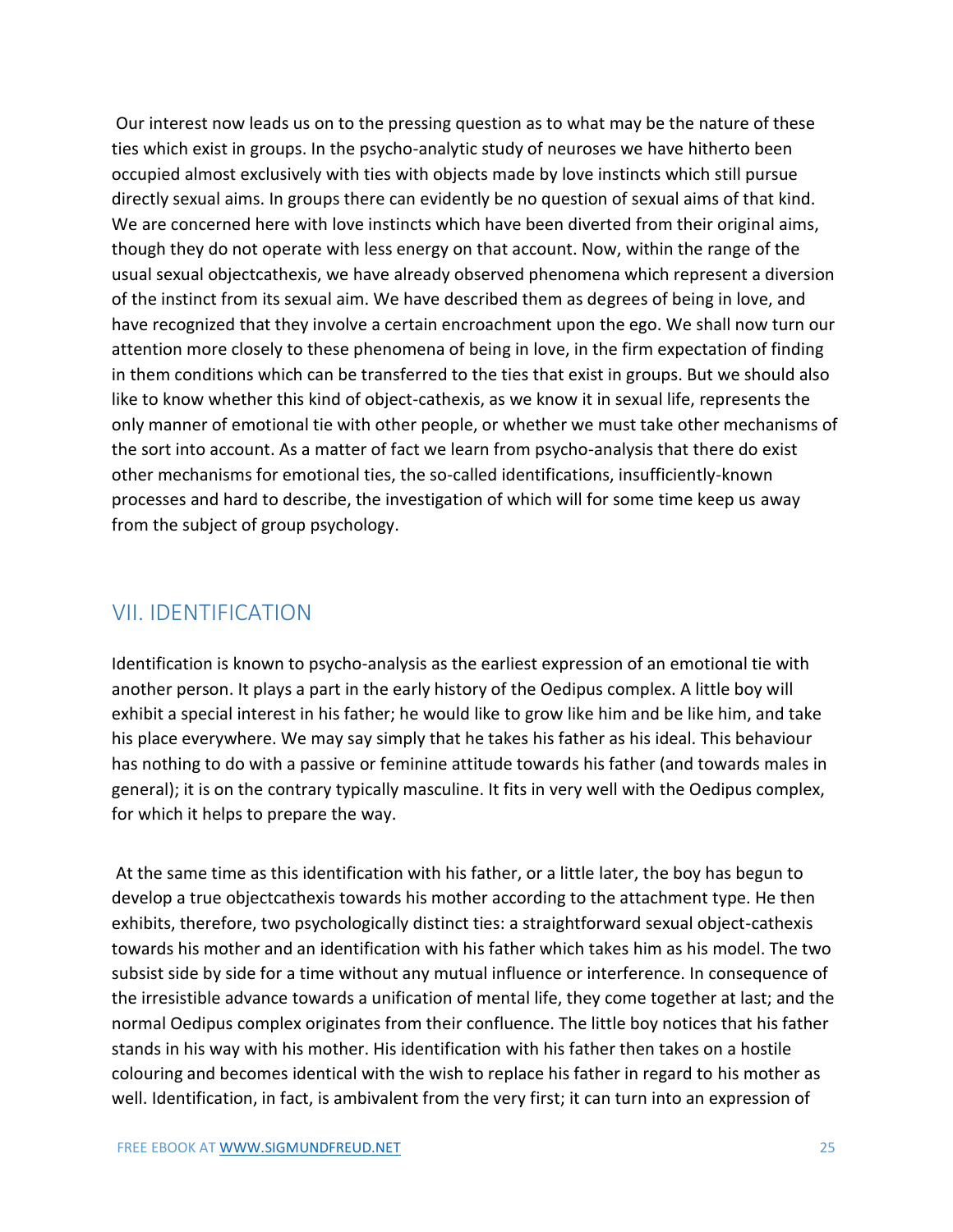tenderness as easily as into a wish for someones removal. It behaves like a derivative of the first, oral phase of the organization of the libido, in which the object that we long for and prize is assimilated by eating and is in that way annihilated as such. The cannibal, as we know, has remained at this standpoint; he has a devouring affection for his enemies and only devours people of whom he is fond.

The subsequent history of this identification with the father may easily be lost sight of. It may happen that the Oedipus complex becomes inverted, and that the father is taken as the object of a feminine attitude, an object from which the directly sexual instincts look for satisfaction; in that event the identification with the father has become the precursor of an object-tie with the father. The same holds good, with the necessary substitutions, of the baby daughter as well.

It is easy to state in a formula the distinction between an identification with the father and the choice of the father as an object. In the first case ones father is what one would like to be and in the second he is what one would like to have. The distinction, that is, depends upon whether the tie attaches to the subject or to the object of the ego. The former kind of tie is therefore already possible before any sexual object-choice has been made. It is much more difficult to give a clear metapsychological representation of the distinction. We can only see that identification endeavours to mould a persons own ego after the fashion of the one that has been taken as a model.

Let us disentangle identification as it occurs in the structure of a neurotic symptom from its rather complicated connections. Supposing that a little girl (and we will keep to her for the present) develops the same painful symptom as her mother - for instance, the same tormenting cough. This may come about in various ways. The identification may come from the Oedipus complex; in that case it signifies a hostile desire on the girls part to take her mothers place, and the symptom expresses her object-love towards her father, and brings about a realization, under the influence of a sense of guilt, of her desire to take her mothers place: You wanted to be your mother, and now you are - anyhow so far as your sufferings are concerned. This is the complete mechanism of the structure of a hysterical symptom. Or, on the other hand, the symptom may be the same as that of the person who is loved; so, for instance, Dora<sup>1</sup> imitated her fathers cough. In that case we can only describe the state of things by saying that identification has appeared instead of object-choice, and that object-choice has regressed to identification. We have heard that identification is the earliest and original form of emotional tie; it often happens that under the conditions in which symptoms are constructed, that is, where there is repression and where the mechanisms of the unconscious are dominant, objectchoice is turned back into identification - the ego assumes the characteristics of the object. It is noticeable that in these identifications the ego sometimes copies the person who is not loved and sometimes the one who is loved. It must also strike us that in both cases the identification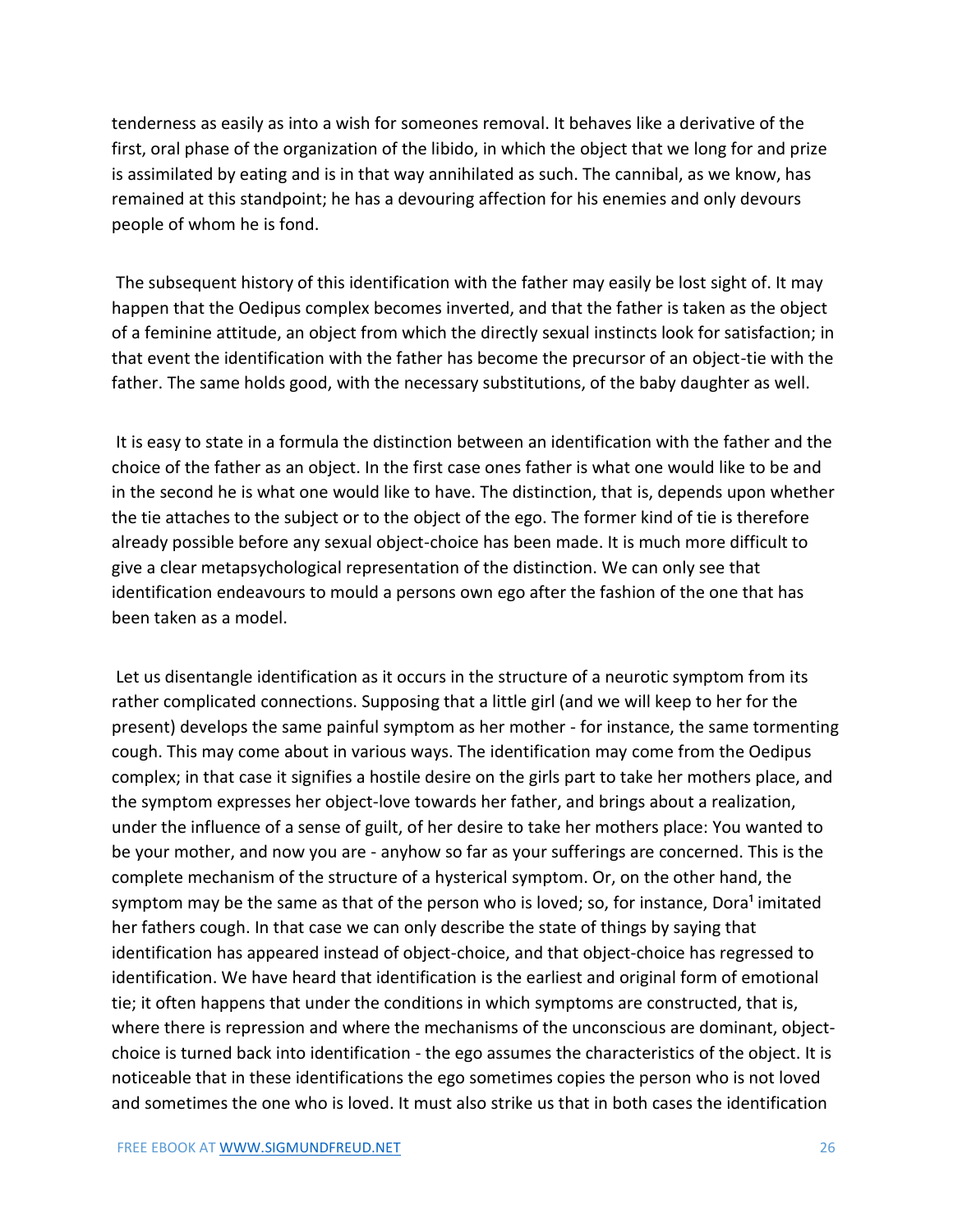is a partial and extremely limited one and only borrows a single trait from the person who is its object.

There is a third particularly frequent and important case of symptom formation, in which the identification leaves entirely out of account any object-relation to the person who is being copied. Supposing, for instance, that one of the girls in a boarding school has had a letter from someone with whom she is secretly in love which arouses her jealousy, and that she reacts to it with a fit of hysterics; then some of her friends who know about it will catch the fit, as we say, by mental infection. The mechanism is that of identification based upon the possibility or desire of putting oneself in the same situation. The other girls would like to have a secret love affair too, and under the influence of a sense of guilt they also accept the suffering involved in it. It would be wrong to suppose that they take on the symptom out of sympathy. On the contrary, the sympathy only arises out of the identification, and this is proved by the fact that infection or imitation of this kind takes place in circumstances where even less pre-existing sympathy is to be assumed than usually exists between friends in a girl's school. One ego has perceived a significant analogy with another upon one point - in our example upon openness to a similar emotion; an identification is thereupon constructed on this point, and, under the influence of the pathogenic situation, is displaced on to the symptom which the one ego has produced. The identification by means of the symptom has thus become the mark of a point of coincidence between the two egos which has to be kept repressed.

What we have learned from these three sources may be summarized as follows. First, identification is the original form of emotional tie with an object; secondly, in a regressive way it becomes a substitute for a libidinal object-tie, as it were by means of introjection of the object into the ego; and thirdly, it may arise with any new perception of a common quality shared with some other person who is not an object of the sexual instinct. The more important this common quality is, the more successful may this partial identification become, and it may thus represent the beginning of a new tie.

We already begin to divine that the mutual tie between members of a group is in the nature of an identification of this kind, based upon an important emotional common quality; and we may suspect that this common quality lies in the nature of the tie with the leader. Another suspicion may tell us that we are far from having exhausted the problem of identification, and that we are faced by the process which psychology calls empathy and which plays the largest part in our understanding of what is inherently foreign to our ego in other people. But we shall here limit ourselves to the immediate emotional effects of identification, and shall leave on one side its significance for our intellectual life.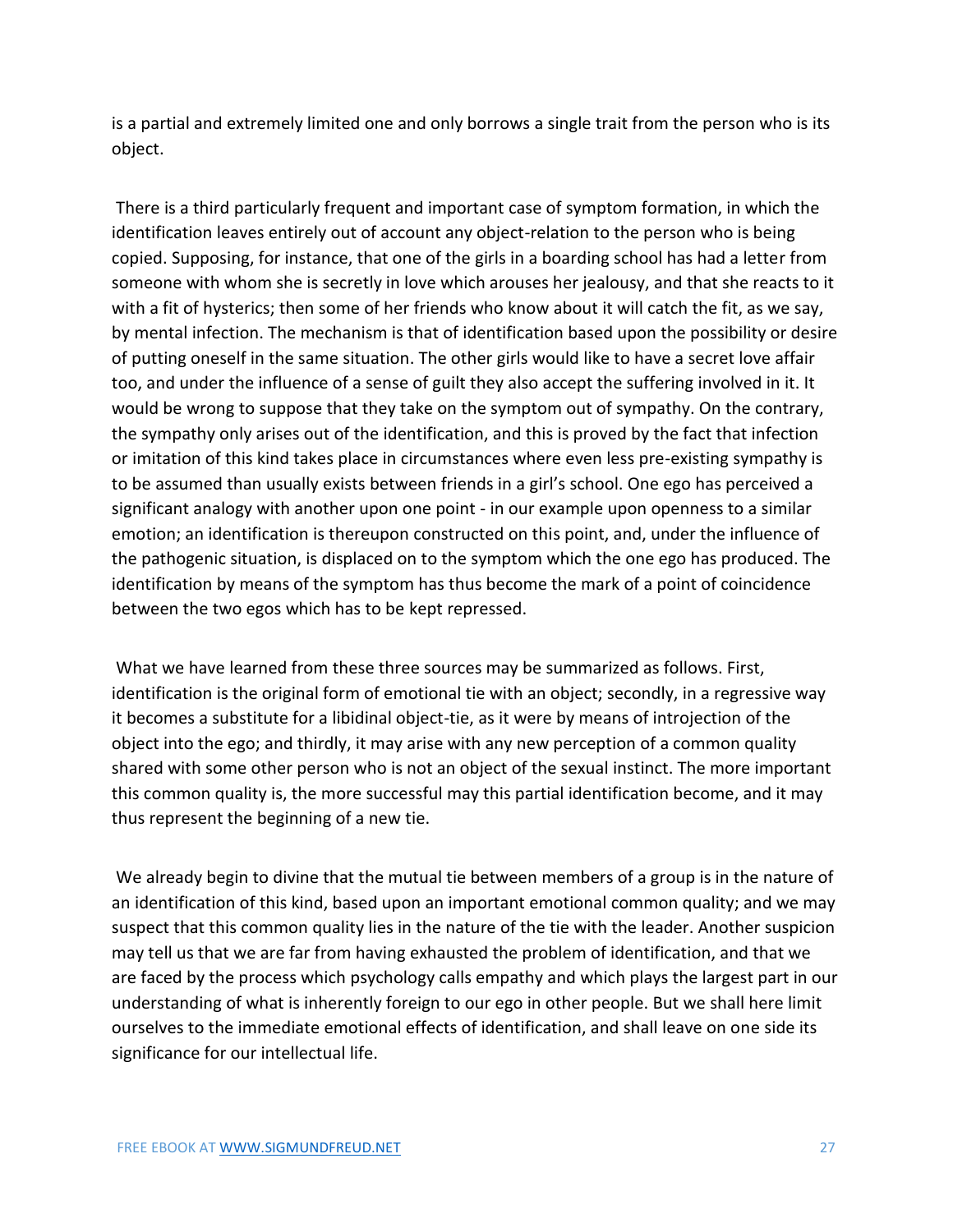Psycho-analytic research, which has already occasionally attacked the more difficult problems of the psychoses, has also been able to exhibit identification to us in some other cases which are not immediately comprehensible. I shall treat two of these cases in detail as material for our further consideration.

The genesis of male homosexuality in a large class of cases is as follows. A young man has been unusually long and intensely fixated upon his mother in the sense of the Oedipus complex. But at last, after the end of puberty, the time comes for exchanging his mother for some other sexual object. Things take a sudden turn: the young man does not abandon his mother, but identifies himself with her; he transforms himself into her, and now looks about for objects which can replace his ego for him, and on which he can bestow such love and care as he has experienced from his mother. This is a frequent process, which can be confirmed as often as one likes, and which is naturally quite independent of any hypothesis that may be made as to the organic driving force and the motives of the sudden transformation. A striking thing about this identification is its ample scale; it remoulds the ego in one of its important features - in its sexual character - upon the model of what has hitherto been the object. In this process the object itself is renounced - whether entirely or in the sense of being preserved only in the unconscious is a question outside the present discussion. Identification with an object that is renounced or lost, as a substitute for that object - introjection of it into the ego - is indeed no longer a novelty to us. A process of the kind may sometimes be directly observed in small children. A short time ago an observation of this sort was published in the Internationale Zeitschrift für Psychoanalyse. A child who was unhappy over the loss of a kitten declared straight out that now he himself was the kitten, and accordingly crawled about on all fours, would not eat at table, etc.

Another such instance of introjection of the object has been provided by the analysis of melancholia, an affection which counts among the most notable of its exciting causes the real or emotional loss of a loved object. A leading characteristic of these cases is a cruel selfdepreciation of the ego combined with relentless self-criticism and bitter self-reproaches. Analyses have shown that this disparagement and these reproaches apply at bottom to the object and represent the egos revenge upon it. The shadow of the object has fallen upon the ego, as I have said elsewhere. The introjection of the object is here unmistakably clear.

But these melancholias also show us something else, which may be of importance for our later discussions. They show us the ego divided, fallen apart into two pieces, one of which rages against the second. This second piece is the one which has been altered by introjection and which contains the lost object. But the piece which behaves so cruelly is not unknown to us either. It comprises the conscience, a critical agency within the ego, which even in normal times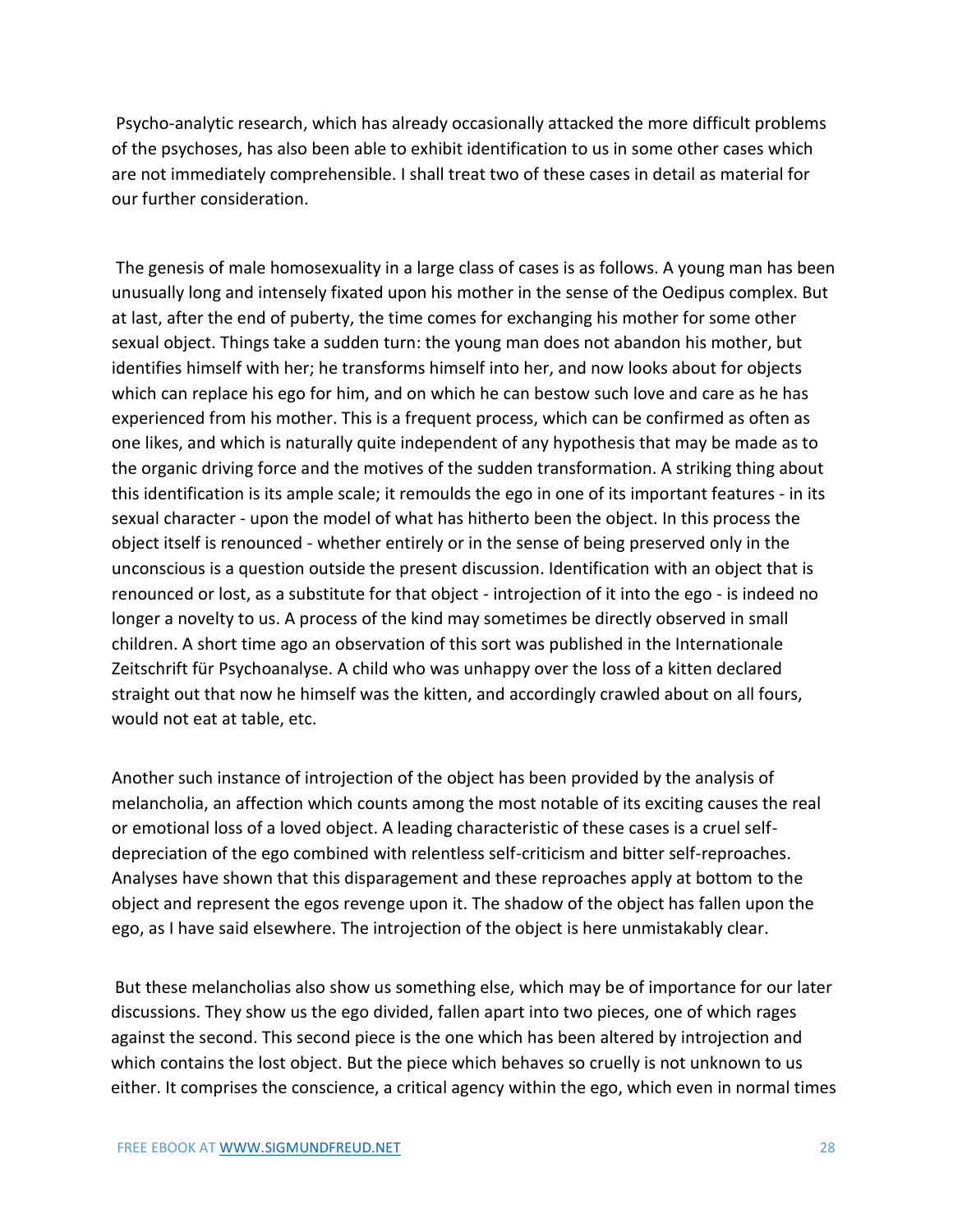takes up a critical attitude towards the ego, though never so relentlessly and so unjustifiably. On previous occasions<sup>2</sup> we have been driven to the hypothesis that some such agency develops in our ego which may cut itself off from the rest of the ego and come into conflict with it. We have called it the ego ideal, and by way of functions we have ascribed to it self-observation, the moral conscience, the censorship of dreams, and the chief influence in repression. We have said that it is the heir to the original narcissism in which the childish ego enjoyed selfsufficiency; it gradually gathers up from the influences of the environment the demands which that environment makes upon the ego and which the ego cannot always rise to; so that a man, when he cannot be satisfied with his ego itself, may nevertheless be able to find satisfaction in the ego ideal which has been differentiated out of the ego. In delusions of observation, as we have further shown, the disintegration of this agency has become patent, and has thus revealed its origin in the influence of superior powers, and above all of parents.<sup>3</sup> But we have not forgotten to add that the amount of distance between this ego ideal and the real ego is very variable from one individual to another, and that with many people this differentiation within the ego does not go further than with children.

But before we can employ this material for understanding the libidinal organization of groups, we must take into account some other examples of the mutual relations between the object and the ego.

We are very well aware that we have not exhausted the nature of identification with these examples taken from pathology, and that we have consequently left part of the riddle of group formations untouched. A far more fundamental and comprehensive psychological analysis would have to intervene at this point. A path leads from identification by way of imitation to empathy, that is, to the comprehension of the mechanism by means of which we are enabled to take up any attitude at all towards another mental life. Moreover there is still much to be explained in the manifestations of existing identifications. These result among other things in a person limiting his aggressiveness towards those with whom he has identified himself, and in his sparing them and giving them help. The study of such identifications, like those, for instance which lie at the root of clan feeling, led Robertson Smith (Kinship and Marriage, 1885) to the surprising discovery that they rest upon the acknowledgement of the possession of a common substance, and may even therefore be created by a meal eaten in common. This feature makes it possible to connect this kind of identification with the early history of the human family which I constructed in Totem and Taboo.

#### <span id="page-29-0"></span>VIII. BEING IN LOVE AND HYPNOSIS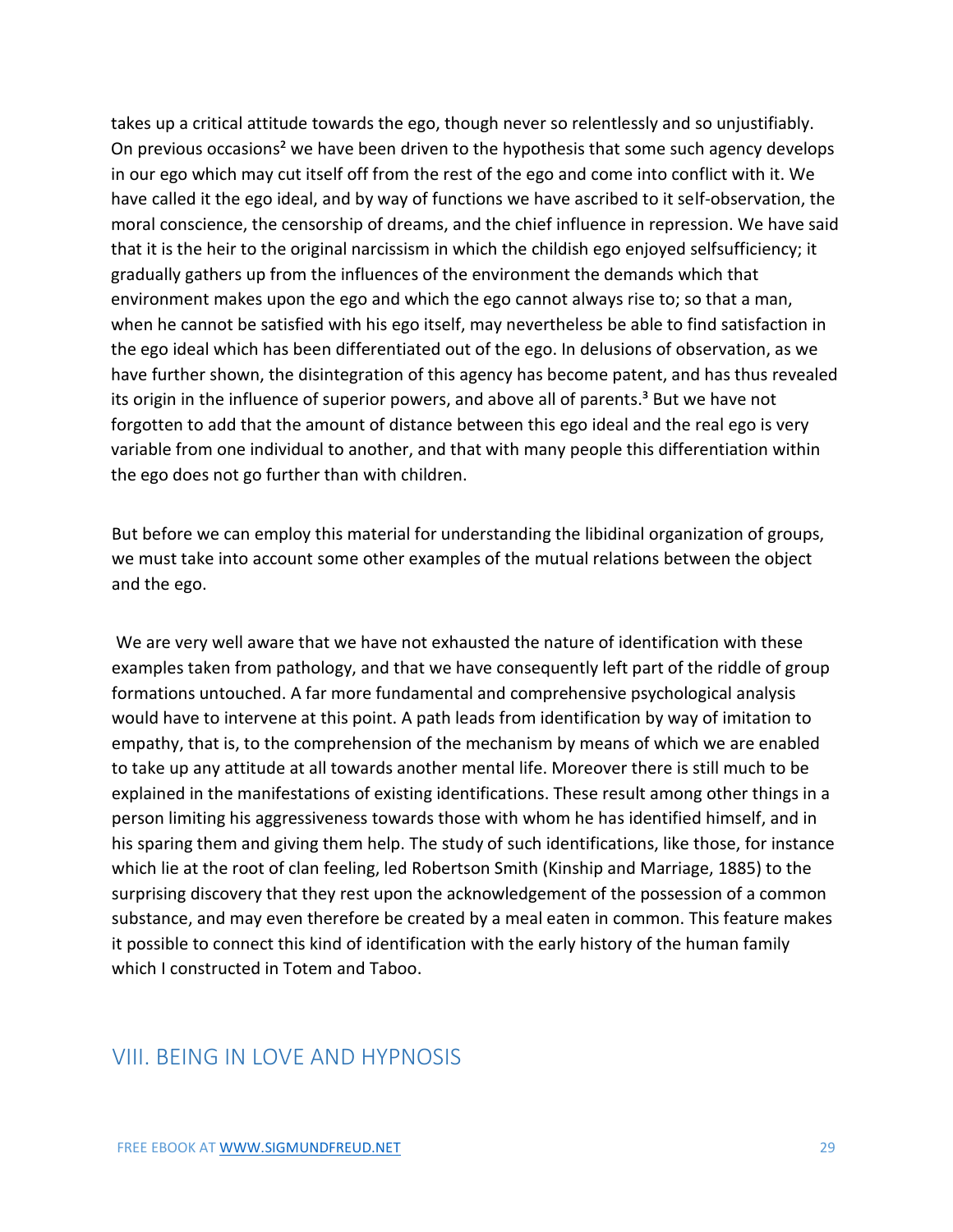Even in its caprices the usage of language remains true to some kind of reality. Thus it gives the name of love to a great many kinds of emotional relationship which we too group together theoretically as love; but then again it feels a doubt whether this love is real, true, actual love, and so hints at a whole scale of possibilities within the range of the phenomena of love. We shall have no difficulty in making the same discovery from our own observations.

In one class of cases being in love is nothing more than object cathexis on the part of the sexual instincts with a view to directly sexual satisfaction, a cathexis which expires, moreover, when this aim has been reached; this is what is called common, sensual love. But, as we know, the libidinal situation rarely remains so simple. It was possible to calculate with certainty upon the revival of the need which had just expired; and this must no doubt have been the first motive for directing a lasting cathexis upon the sexual object and for loving it in the passionless intervals as well.

To this must be added another factor derived from the very remarkable course of development which is pursued by the erotic life of man. In its first phase, which has usually come to an end by the time a child is five years old, he has found the first object for his love in one or other of his parents, and all of his sexual instincts with their demand for satisfaction have been united upon this object. The repression which then sets in compels him to renounce the greater number of these infantile sexual aims, and leaves behind a profound modification in his relation to his parents. The child still remains tied to his parents, but by instincts which must be described as being inhibited in their aim. The emotions which he feels henceforward towards these objects of his love are characterized as affectionate. It is well known that the earlier sensual tendencies remain more of less strongly preserved in the unconscious, so that in a certain sense the whole of the original current continues to exist.

At puberty, as we know, there set in new and very strong impulsions towards directly sexual aims. In unfavorable cases they remain separate, in the form of a sensual current, from the affectionate trends of feeling which persist. We then have before us a picture whose two aspects are typified with such delight by certain schools of literature. A man will show a sentimental enthusiasm for women whom he deeply respects but who do not excite him to sexual activities, and he will only be potent with other women whom he does not love and thinks little of or even despises.<sup>1</sup> More often, however, the adolescent succeeds in bringing about a certain degree of synthesis between the unsensual, heavenly love and the sensual, earthly love, and his relation to his sexual object is characterized by the interaction of uninhibited instincts and of instincts inhibited in their aim. The depth to which anyone is in love, as contrasted with his purely sensual desire, may be measured by the size of the share taken by the aim-inhibited instincts of affection.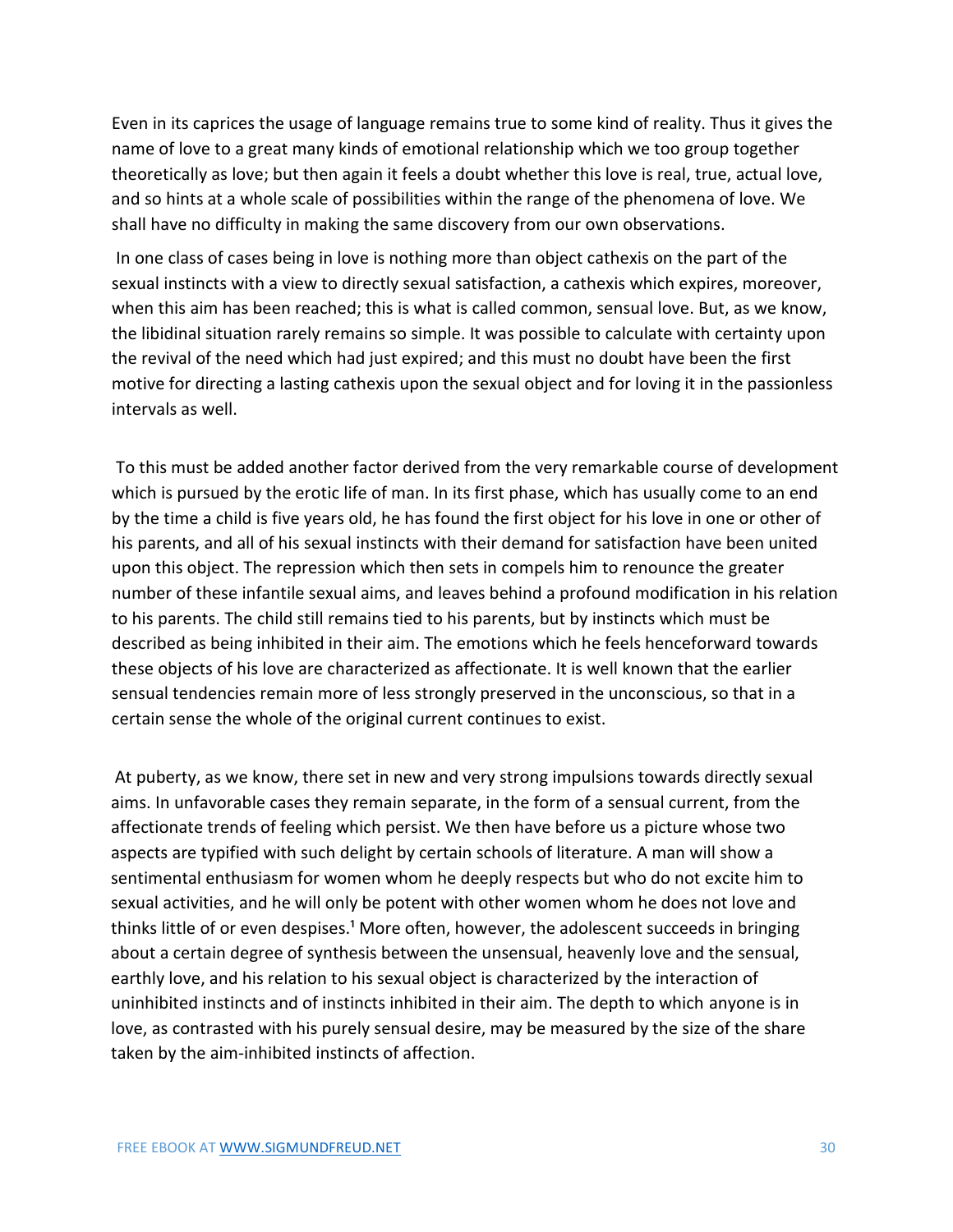In connection with this question of being in love we have always been struck by the phenomenon of sexual overvaluation - the fact that the loved object enjoys a certain amount of freedom from criticism, and that all its characteristics are valued more highly than those of people who are not loved, or than its own were at a time when it itself was not loved. If the sensual impulsions are more or less effectively repressed or set aside, the illusion is produced that the object has come to be sensually loved on account of its spiritual merits, whereas on the contrary these merits may really only have been lent to it by its sensual charm.

The tendency which falsifies judgement in this respect is that of idealization. But now it is easier for us to find our bearings. We see that the object is being treated in the same way as our own ego, so that when we are in love a considerable amount of narcissistic libido overflows on to the object. It is even obvious, in many forms of lovechoice, that the object serves as a substitute for some unattained ego ideal of our own. We love it on account of the perfections which we have striven to reach for our own ego, and which we should now like to procure in this roundabout way as a means of satisfying our narcissism.

If the sexual overvaluation and the being in love increase even further, then the interpretation of the picture becomes still more unmistakable. The impulsions whose trend is towards directly sexual satisfaction may now be pushed into the background entirely, as regularly happens, for instance, with a young mans sentimental passion; the ego becomes more and more unassuming and modest, and the object more and more sublime and precious, until at last it gets possession of the entire self-love of the ego, whose self-sacrifice thus follows as a natural consequence. The object has, so to speak, consumed the ego. Traits of humility, of the limitation of narcissism, and of self-injury occur in every case of being in love; in the extreme case they are merely intensified, and as a result of the withdrawal of the sensual claims they remain in solitary supremacy.

This happens especially easily with love that is unhappy and cannot be satisfied; for in spite of everything each sexual satisfaction always involves a reduction in sexual overvaluation. Contemporaneously with this devotion of the ego to the object, which is no longer to be distinguished from a sublimated devotion to an abstract idea, the functions allotted to the ego ideal entirely cease to operate. The criticism exercised by that agency is silent; everything that the object does and asks for is right and blameless. Conscience has no application to anything that is done for the sake of the object; in the blindness of love remorselessness is carried to the pitch of crime. The whole situation can be completely summarized in a formula: The object has been put in the place of the ego ideal.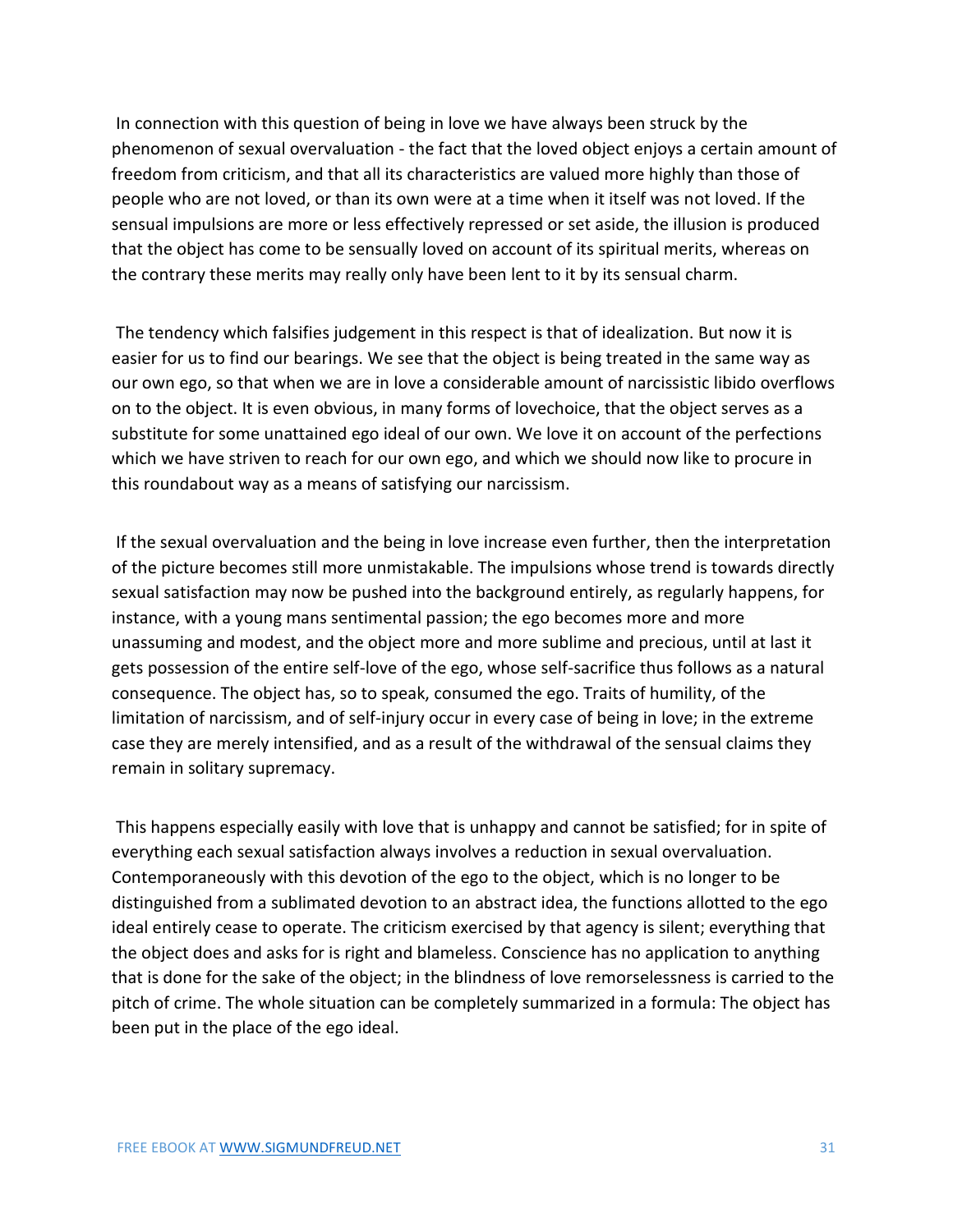It is now easy to define the difference between identification and such extreme developments of being in love as may be described as fascination or bondage. In the former case the ego has enriched itself with the properties of the object, it has introjected the object into itself, as Ferenczi expresses it. In the second case it is impoverished, it has surrendered itself to the object, it has substituted the object for its own most important constituent. Closer consideration soon makes it plain, however, that this kind of account creates an illusion of contradistinctions that have no real existence. Economically there is no question of impoverishment or enrichment; it is even possible to describe an extreme case of being in love as a state in which the ego has introjected the object into itself. Another distinction is perhaps better calculated to meet the essence of the matter. In the case of identification the object has been lost or given up; it is then set up again inside the ego, and the ego makes a partial alteration in itself after the model of the lost object. In the other case the object is retained, and there is a hypercathexis of it by the ego and at the egos expense. But here again a difficulty presents itself. Is it quite certain that identification presupposes that object-cathexis has been given up? Can there be no identification while the object is retained? And before we embark upon a discussion of this delicate question, the perception may already be beginning to dawn on us that yet another alternative embraces the real essence of the matter, namely, whether the object is put in the place of the ego or of the ego ideal.

From being in love to hypnosis is evidently only a short step. The respects in which the two agree are obvious. There is the same humble subjection, the same compliance, the same absence of criticism, towards the hypnotist as towards the loved object. There is the same sapping of the subjects own initiative; no one can doubt that the hypnotist has stepped into the place of the ego ideal. It is only that everything is even clearer and more intense in hypnosis, so that it would be more to the point to explain being in love by means of hypnosis than the other way round. The hypnotist is the sole object, and no attention is paid to any but him. The fact that the ego experiences in a dreamlike way whatever he may request or assert reminds us that we omitted to mention among the functions of the ego ideal the business of testing the reality of things.<sup>1</sup> No wonder that the ego takes a perception for real if its reality is vouched for by the mental agency which ordinarily discharges the duty of testing the reality of things. The complete absence of impulsions which are uninhibited in their sexual aims contributes further towards the extreme purity of the phenomena. The hypnotic relation is the unlimited devotion of someone in love, but with sexual satisfaction excluded; whereas in the actual case of being in love this kind of satisfaction is only temporarily kept back, and remains in the background as a possible aim at some later time.

But on the other hand we may also say that the hypnotic relation is (if the expression is permissible) a group formation with two members. Hypnosis is not a good object for comparison with a group formation, because it is truer to say that it is identical with it. Out of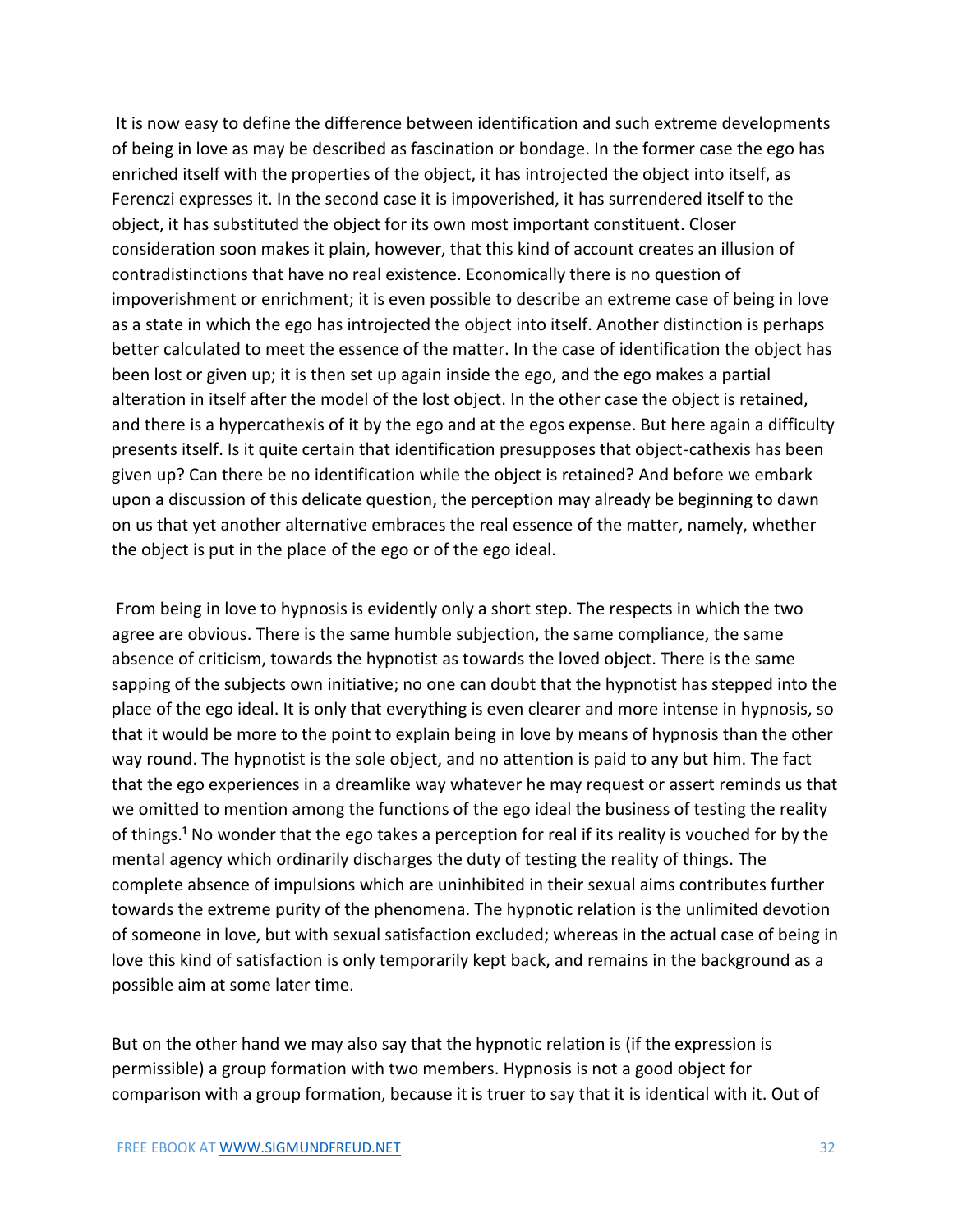the complicated fabric of the group it isolates one element for us - the behaviour of the individual to the leader. Hypnosis is distinguished from a group formation by this limitation of number, just as it is distinguished from being in love by the absence of directly sexual trends. In this respect it occupies a middle position between the two.

It is interesting to see that it is precisely those sexual impulsions that are inhibited in their aims which achieve such lasting ties between people. But this can easily be understood from the fact that they are not capable of complete satisfaction, while sexual impulsions which are uninhibited in their aims suffer an extraordinary reduction through the discharge of energy every time the sexual aim is attained. It is the fate of sensual love to become extinguished when it is satisfied; for it to be able to last, it must from the beginning be mixed with purely affectionate components - with such, that is, as are inhibited in their aims - or it must itself undergo a transformation of this kind.

Hypnosis would solve the riddle of the libidinal constitution of groups for us straight away, if it were not that it itself exhibits some features which are not met by the rational explanation we have hitherto given of it as a state of being in love with the directly sexual trends excluded. There is still a great deal in it which we must recognize as unexplained and mysterious. It contains an additional element of paralysis derived from the relation between someone with superior power and someone who is without power and helpless - which may afford a transition to the hypnosis of fright which occurs in animals. The manner in which it is produced and its relationship to sleep are not clear; and the puzzling way in which some people are subject to it, while others resist it completely, points to some factor still unknown which is realized in it and which perhaps alone makes possible the purity of the attitudes of the libido which it exhibits. It is noticeable that, even when there is complete suggestive compliance in other respects, the moral conscience of the person hypnotized may show resistance. But this may be due to the fact that in hypnosis as it is usually practised some knowledge may be retained that what is happening is only a game, an untrue reproduction of another situation of far more importance to life.

But after the preceding discussions we are quite in a position to give the formula for the libidinal constitution of groups, or at least of such groups as we have hitherto considered namely, those that have a leader and have not been able by means of too much organization to acquire secondarily the characteristics of an individual. A primary group of this kind is a number of individuals who have put one and the same object in the place of their ego ideal and have consequently identified themselves with one another in their ego. This condition admits of graphic representation: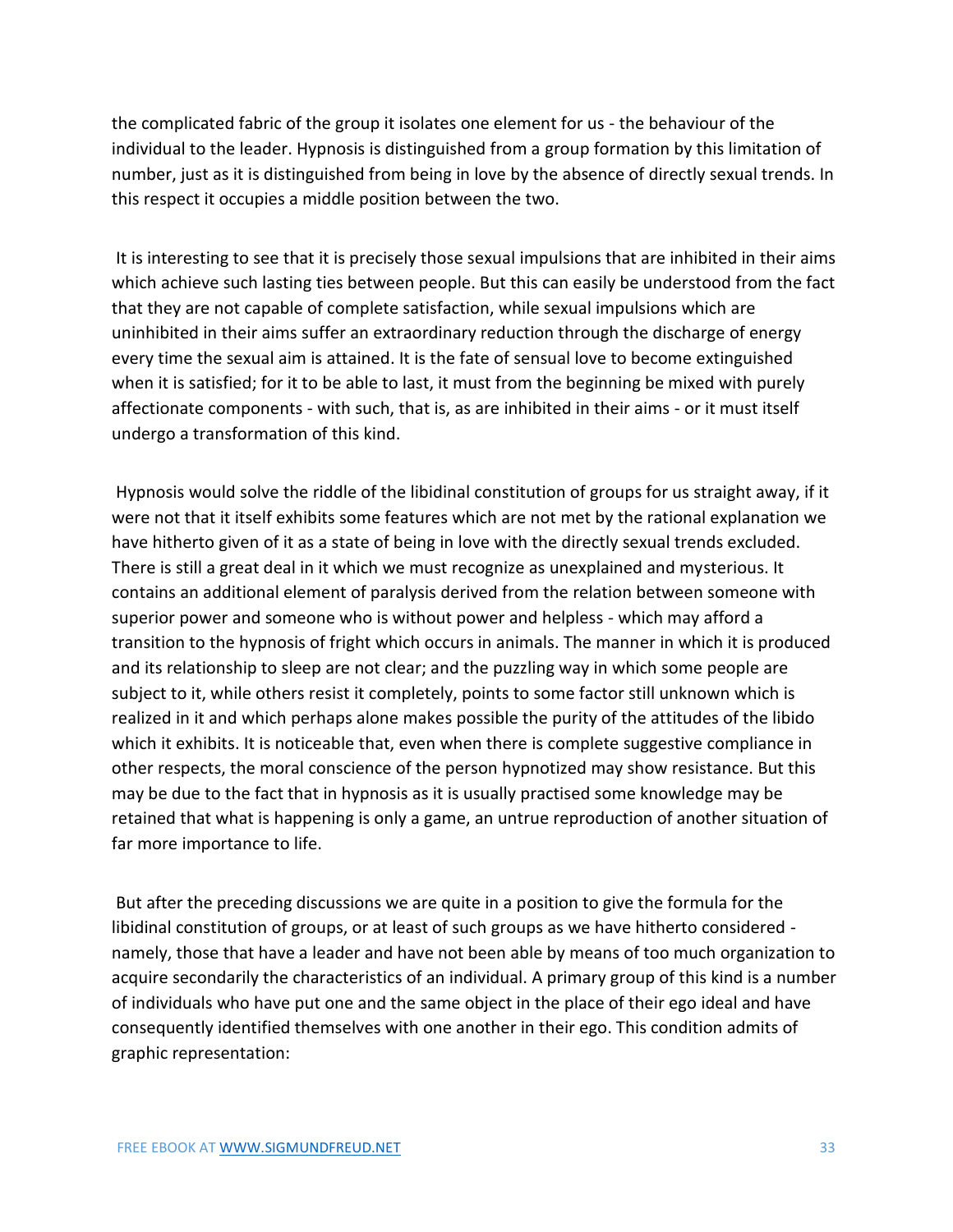### <span id="page-34-0"></span>IX. THE HERD INSTINCT

We cannot for long enjoy the illusion that we have solved the riddle of the group with this formula. It is impossible to escape the immediate and disturbing recollection that all we have really done has been to shift the question on to the riddle of hypnosis, about which so many points have yet to be cleared up. And now another objection shows us our further path.

It might be said that the intense emotional ties which we observe in groups are quite sufficient to explain one of their characteristics - the lack of independence and initiative in their members, the similarity in the reactions of all of them, their reduction, so to speak, to the level of group individuals. But if we look at it as a whole, a group shows us more than this. Some of its features - the weakness of intellectual ability, the lack of emotional restraint, the incapacity for moderation and delay, the inclination to exceed every limit in the expression of emotion and to work it off completely in the form of action - these and similar features, which we find so impressively described in Le Bon, show an unmistakable picture of a regression of mental activity to an earlier stage such as we are not surprised to find among savages or children. A regression of this sort is in particular an essential characteristic of common groups, while, as we have heard, in organized and artificial groups it can to a large extent be checked.

We thus have an impression of a state in which an individuals private emotional impulses and intellectual acts are too weak to come to anything by themselves and are entirely dependent for this on being reinforced by being repeated in a similar way in the other members of the group. We are reminded of how many of these phenomena of dependence are part of the normal constitution of human society, of how little originality and personal courage are to be found in it, of how much every individual is ruled by those attitudes of the group mind which exhibit themselves in such forms as racial characteristics, class prejudices, public opinion, etc. The influence of suggestion becomes a greater riddle for us when we admit that it is not exercised only by the leader, but by every individual upon every other individual; and we must reproach ourselves with having unfairly emphasized the relation to the leader and with having kept the other factor of mutual suggestion too much in the background.

After this encouragement to modesty, we shall be inclined to listen to another voice, which promises us an explanation based upon simpler grounds. Such a one is to be found in Trotters thoughtful book on the herd instinct (1916), concerning which my only regret is that it does not entirely escape the antipathies that were set loose by the recent great war.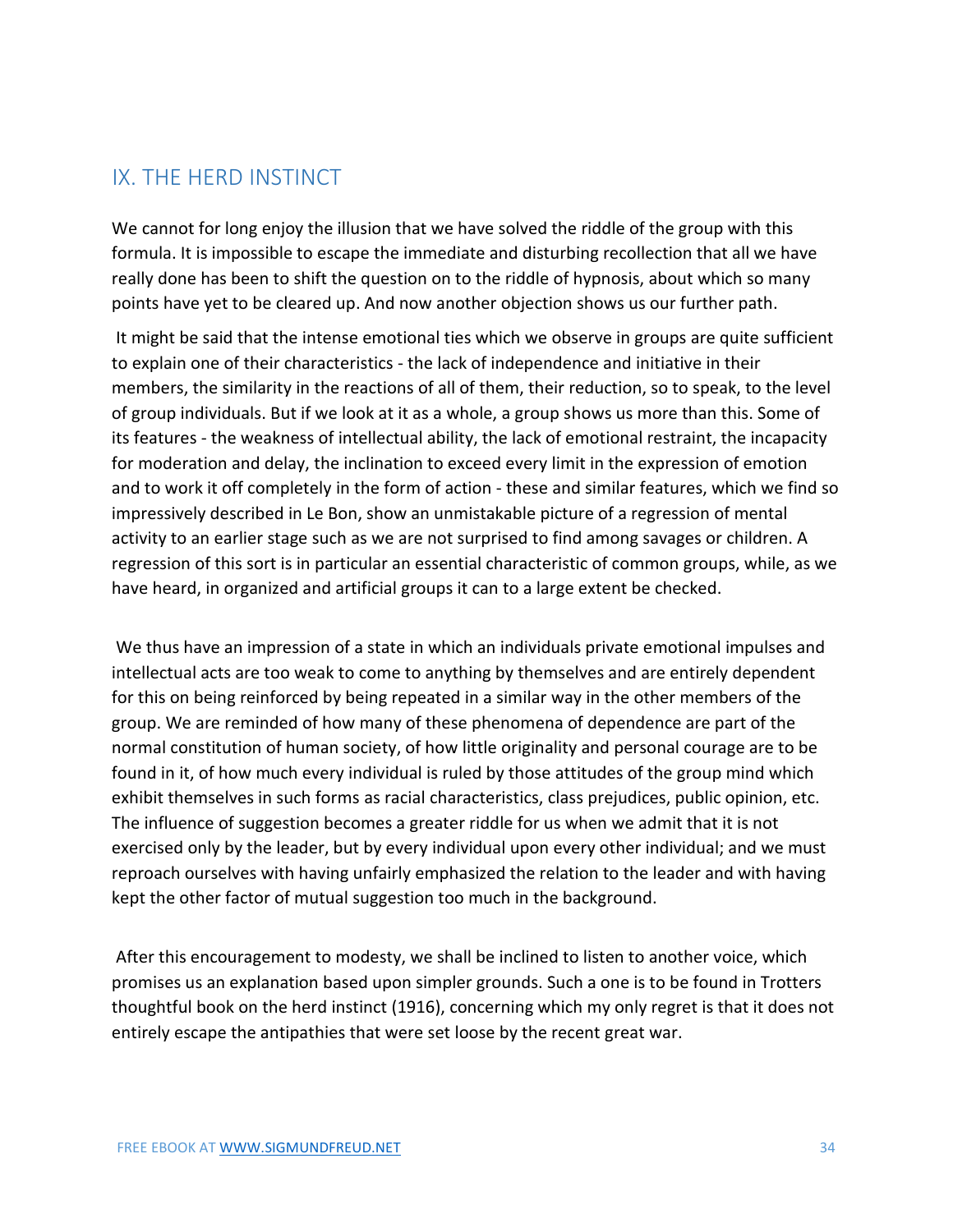Trotter derives the mental phenomena that are described as occurring in groups from a herd instinct (gregariousness), which is innate in human beings just as in other species of animals. Biologically, he says, this gregariousness is an analogy to multicellularity and as it were a continuation of it. (In terms of the libido theory it is a further manifestation of the tendency which proceeds from the libido and which is felt by all living beings of the same kind, to combine in more and more comprehensive units.<sup>1</sup>) The individual feels incomplete if he is alone. The fear shown by small children would seem already to be an expression of this herd instinct. Opposition to the herd is as good as separation from it, and is therefore anxiously avoided. But the herd turns away from anything that is new or unusual. The herd instinct would appear to be something primary, something which cannot be split up.

Trotter gives as the list of instincts which he considers as primary those of self-preservation, of nutrition, of sex, and of the herd. The last often comes into opposition with the others. The feelings of guilt and of duty are the peculiar possessions of a gregarious animal. Trotter also derives from the herd instinct the repressive forces which psychoanalysis has shown to exist in the ego, and from the same source accordingly the resistances which the physician comes up against in psycho-analytic treatment. Speech owes its importance to its aptitude for mutual understanding in the herd, and upon it the identification of the individuals with one another largely rests.

While Le Bon is principally concerned with typical transient group formations, and McDougall with stable associations, Trotter has chosen as the centre of his interest the most generalized form of assemblage in which man, that , passes his life, and he gives us its psychological basis. But Trotter is under no necessity of tracing back the herd instinct, for he characterizes it as primary and not further reducible. Boris Sidiss attempt, to which he refers, at tracing the herd instinct back to suggestibility is fortunately superfluous as far as he is concerned; it is an explanation of a familiar and unsatisfactory type, and the converse proposition - that suggestibility is a derivative of the herd instinct - would seem to me to throw far more light on the subject.

But Trotters exposition is open, with even more justice than the others, to the objection that it takes too little account of the leaders part in a group, while we incline rather to the opposite judgement, that it is impossible to grasp the nature of a group if the leader is disregarded. The herd instinct leaves no room at all for the leader; he is merely thrown in along with the herd, almost by chance; it follows, too, that no path leads from this instinct to the need for a God; the herd is without a herdsman. But besides this, Trotters exposition can be undermined psychologically; that is to say, it can be made at all events probable that the herd instinct is not irreducible, that it is not primary in the same sense as the instinct of self-preservation and the sexual instinct.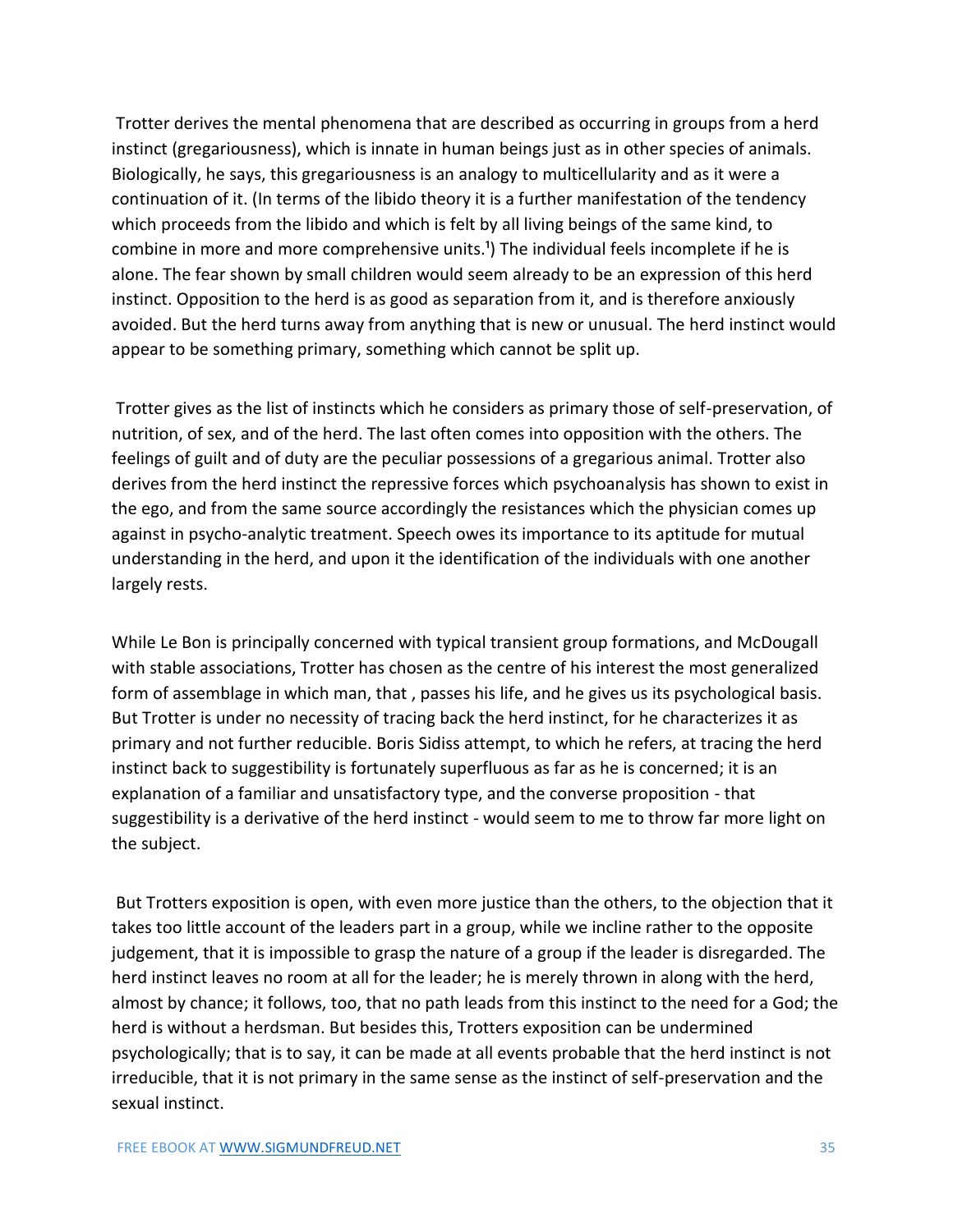It is naturally no easy matter to trace the ontogenesis of the herd instinct. The fear which is shown by small children when they are left alone, and which Trotter claims as being already a manifestation of the instinct, nevertheless suggests more readily another interpretation. The fear relates to the childs mother, and later to other familiar people, and it is the expression of an unfulfilled desire, which the child does not yet know how to deal with in any way except by turning it into anxiety.<sup>1</sup> Nor is the childs fear when it is alone pacified by the sight of any haphazard member of the herd, but on the contrary it is brought into existence by the approach of a stranger of this sort. Then for a long time nothing in the nature of herd instinct or group feeling is to be observed in children. Something like it first grows up, in a nursery containing many children, out of the childrens relation to their parents, and it does so as a reaction to the initial envy with which the elder child receives the younger one. The elder child would certainly like to put his successor jealously aside, to keep it away from the parents, and to rob it of all its privileges; but in the face of the fact that this younger child (like all that come later) is loved by the parents as much as he himself is, and in consequence of the impossibility of his maintaining his hostile attitude without damaging himself, he is forced into identifying himself with the other children. So there grows up in the troop of children a communal or group feeling, which is then further developed at school. The first demand made by this reaction-formation is for justice, for equal treatment for all. We all know how loudly and implacably this claim is put forward at school. If one cannot be the favourite oneself, at all events nobody else shall be the favourite. This transformation - the replacing of jealousy by a group feeling in the nursery and classroom - might be considered improbable, if the same process could not later on be observed again in other circumstances. We have only to think of the troop of women and girls, all of them in love in an enthusiastically sentimental way, who crowd round a singer or pianist after his performance. It would certainly be easy for each of them to be jealous of the rest; but, in the face of their numbers and the consequent impossibility of their reaching the aim of their love, they renounce it, and, instead of pulling out one anothers hair, they act as a united group, do homage to the hero of the occasion with their common actions, and would probably be glad to have a share of his flowing locks. Originally rivals, they have succeeded in identifying themselves with one another by means of a similar love for the same object. When, as is usual, an instinctual situation is capable of various outcomes, we shall not be surprised that the actual outcome is one which brings with it the possibility of a certain amount of satisfaction, whereas some other outcome, in itself more obvious, is passed over because the circumstances of life prevent its leading to any such satisfaction.

What appears later on in society in the shape of Gemeingeist, esprit de corps, group spirit, etc., does not belie its derivation from what was originally envy. No one must want to put himself forward, every one must be the same and have the same. Social justice means that we deny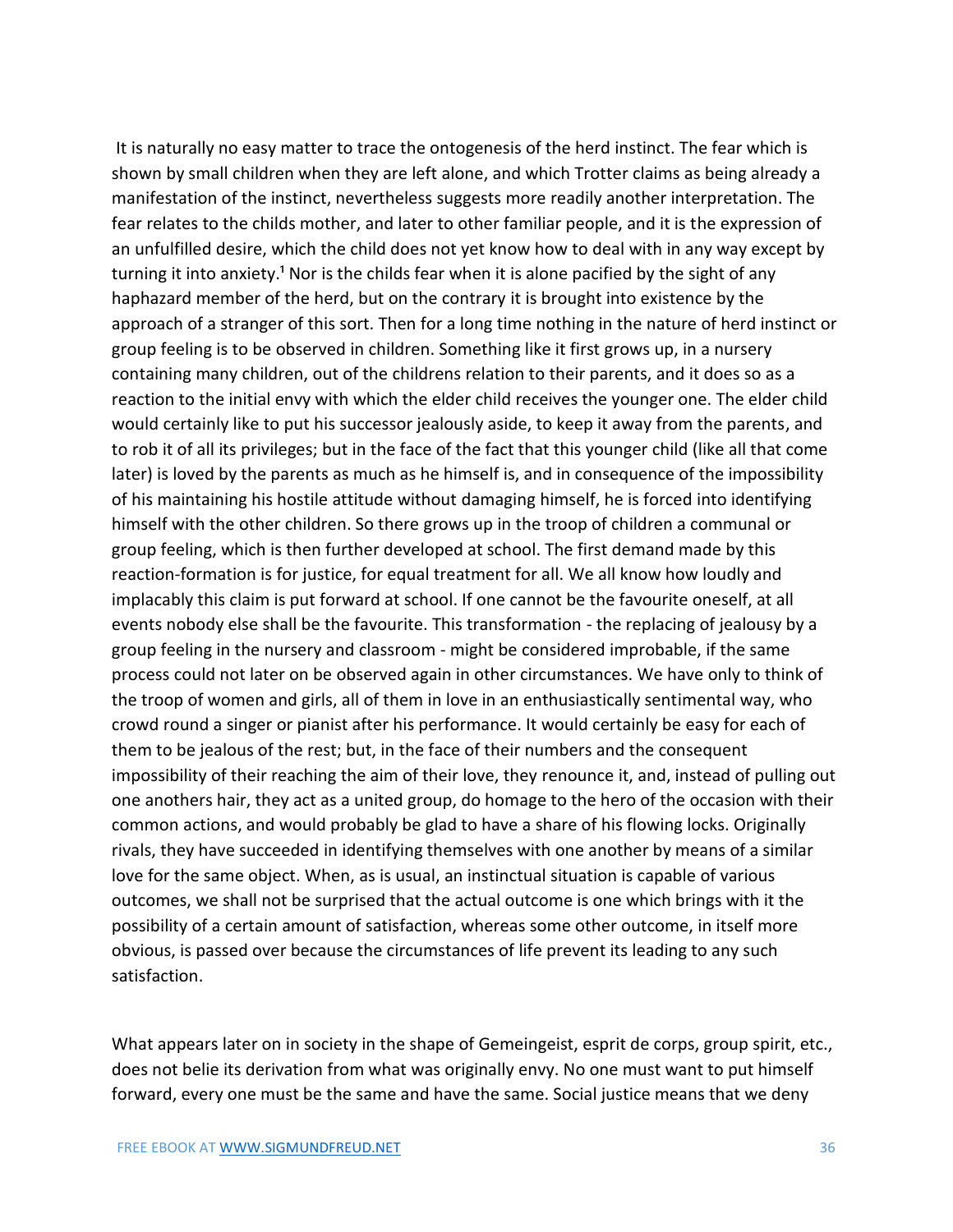ourselves many things so that others may have to do without them as well, or, what is the same thing, may not be able to ask for them. This demand for equality is the root of social conscience and the sense of duty. It reveals itself unexpectedly in the syphilitics dread of infecting other people, which psycho-analysis has taught us to understand. The dread exhibited by these poor wretches corresponds to their violent struggles against the unconscious wish to spread their infection on to other people; for why should they alone be infected and cut off from so much? why not other people as well? And the same germ is to be found in the apt story of the judgement of Solomon. If one womans child is dead, the other shall not have a live one either. The bereaved woman is recognized by this wish.

Thus social feeling is based upon the reversal of what was first a hostile feeling into a positively-toned tie in the nature of an identification. So far as we have hitherto been able to follow the course of events, this reversal seems to occur under the influence of a common affectionate tie with a person outside the group. We do not ourselves regard our analysis of identification as exhaustive, but it is enough for our present purpose that we should revert to this one feature - its demand that equalization shall be consistently carried through. We have already heard in the discussion of the two artificial groups, Church and army, that their necessary precondition is that all their members should be loved in the same way by one person, the leader. Do not let us forget, however, that the demand for equality in a group applies only to its members and not to the leader. All the members must be equal to one another, but they all want to be ruled by one person. Many equals, who can identify themselves with one another, and a single person superior to them all - that is the situation that we find realized in groups which are capable of subsisting. Let us venture, then, to correct Trotters pronouncement that man is a herd animal and assert that he is rather a horde animal, an individual creature in a horde led by a chief.

#### <span id="page-37-0"></span>X. THE GROUP AND THE PRIMAL HORDE

In 1912 I took up a conjecture of Darwins to the effect that the primitive form of human society was that of a horde ruled over despotically by a powerful male. I attempted to show that the fortunes of this horde have left indestructible traces upon the history of human descent; and, especially, that the development of totemism, which comprises in itself the beginnings of religion, morality, and social organization, is connected with the killing of the chief by violence and the transformation of the paternal horde into a community of brothers.<sup>1</sup> To be sure, this is only a hypothesis, like so many others with which archaeologists endeavour to lighten the darkness of prehistoric times - a Just-So Story, as it was amusingly called by a not unkind English critic; but I think it is creditable to such a hypothesis if it proves able to bring coherence and understanding into more and more new regions.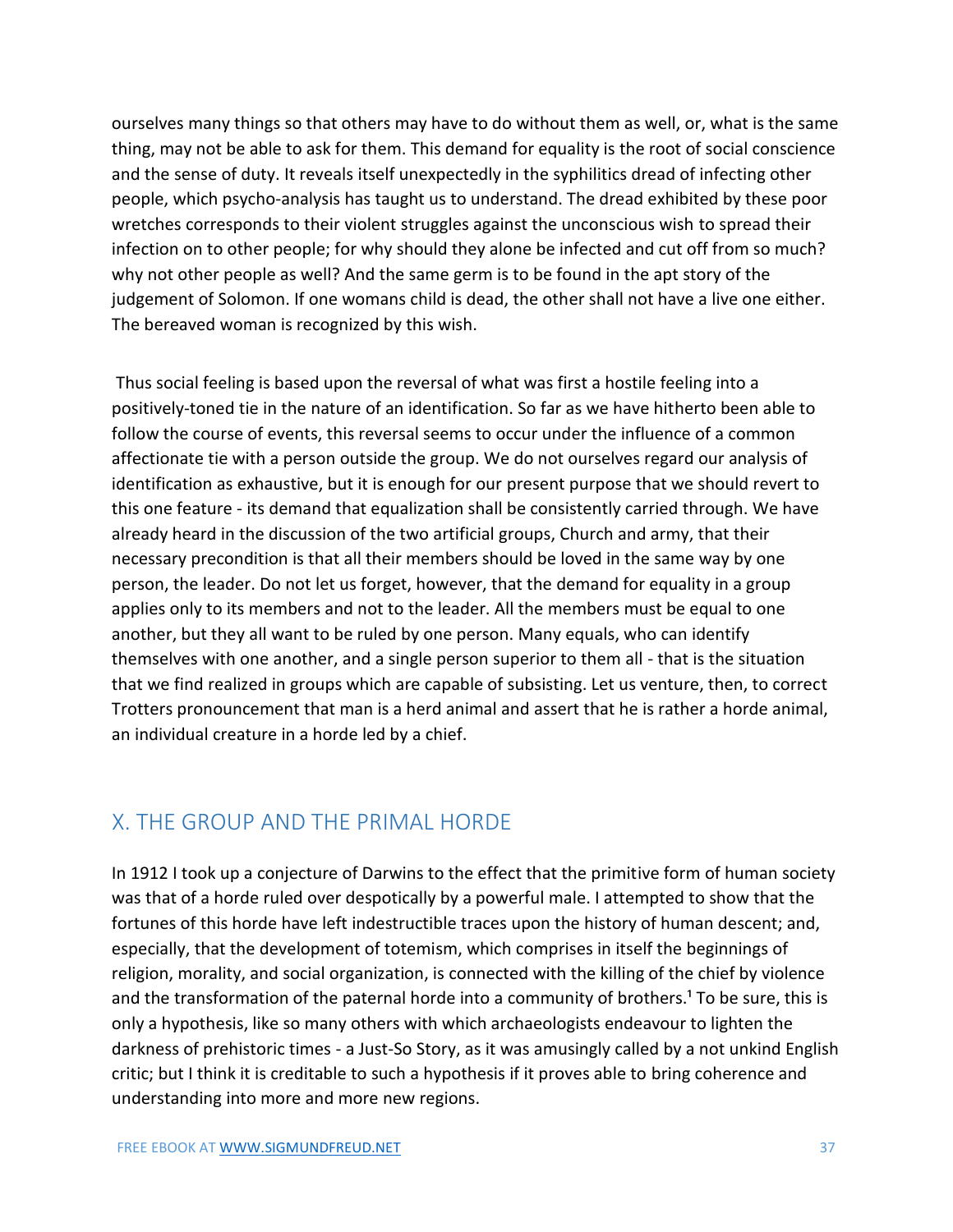Human groups exhibit once again the familiar picture of an individual of superior strength among a troop of equal companions, a picture which is also contained in our idea of the primal horde. The psychology of such a group, as we know it from the descriptions to which we have so often referred - the dwindling of the conscious individual personality, the focusing of thoughts and feelings into a common direction, the predominance of the affective side of the mind and of unconscious psychical life, the tendency to the immediate carrying out of intentions as they emerge - all this corresponds to a state of regression to a primitive mental activity, of just such a sort as we should be inclined to ascribe to the primal horde.

Thus the group appears to us as a revival of the primal horde. Just as primitive man survives potentially in every individual, so the primal horde may arise once more out of any random collection; in so far men are habitually under the sway of group formation we recognize in it the survival of the primal horde. We must conclude that the psychology of groups is the oldest human psychology; what we have isolated as individual psychology, by neglecting all traces of the group, has only since come into prominence out of the old group psychology, by a gradual process which may still, perhaps, be described as incomplete. We shall later venture upon an attempt at specifying the point of departure of this development.

Further reflection will show us in what respect this statement requires correction. Individual psychology must, on the contrary, be just as old as group psychology, for from the first there were two kinds of psychologies, that of the individual members of the group and that of the father, chief, or leader. The members of the group were subject to ties just as we see them today, but the father of the primal horde was free. His intellectual acts were strong and independent even in isolation, and his will needed no reinforcement from others. Consistency leads us to assume that his ego had few libidinal ties; he loved no one but himself, or other people only in so far as they served his needs. To objects his ego gave away no more than was barely necessary.

He, at the very beginning of the history of mankind, was the superman whom Nietzsche only expected from the future. Even to-day the members of a group stand in need of the illusion that they are equally and justly loved by their leader; but the leader himself need love no one else, he may be of a masterful nature, absolutely narcissistic, self-confident and independent. We know that love puts a check upon narcissism, and it would be possible to show how, by operating in this way, it became a factor of civilization.6

The primal father of the horde was not yet immortal, as he later became by deification. If he died, he had to be replaced; his place was probably taken by a youngest son, who had up to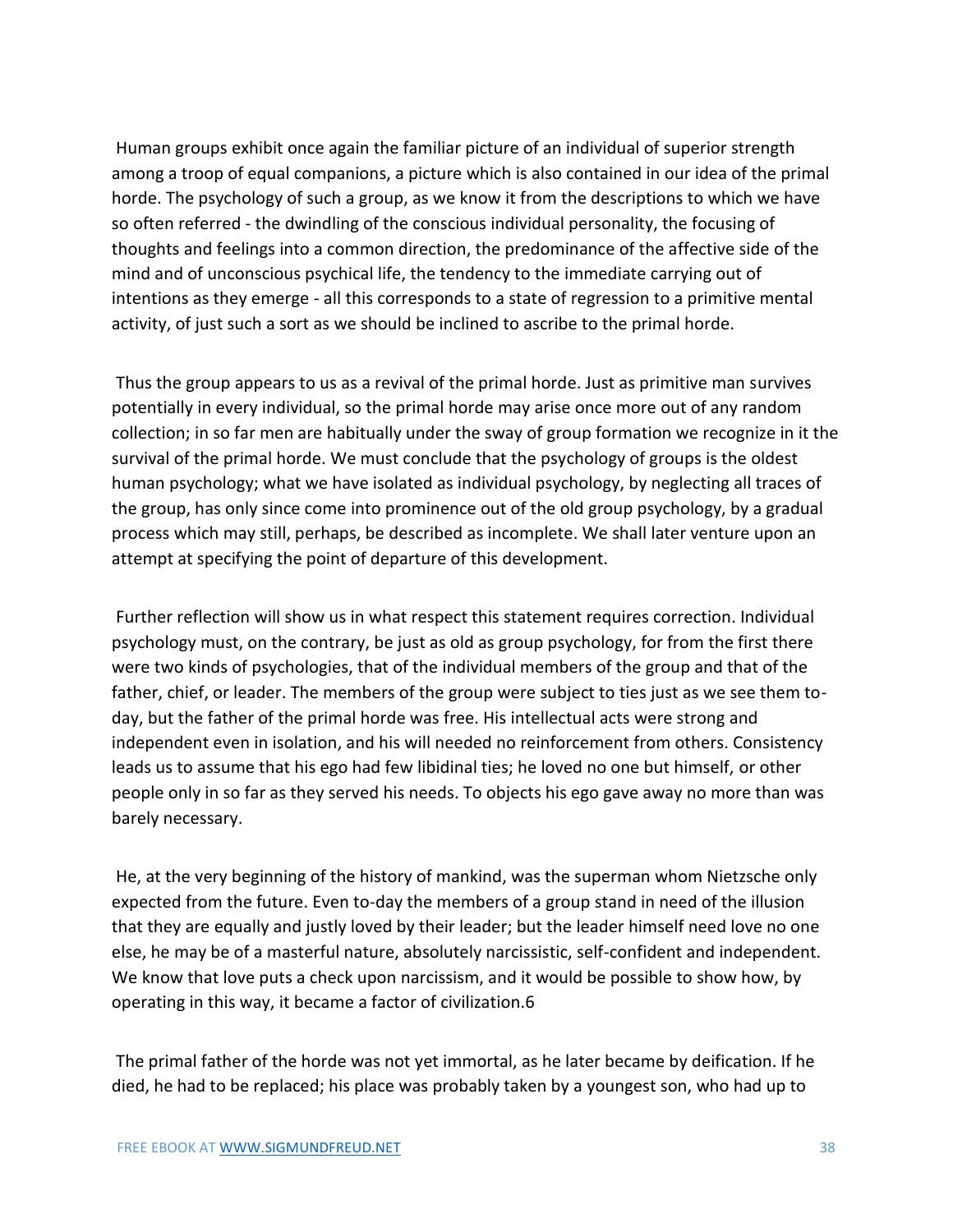then been a member of the group like any other. There must therefore be a possibility of transforming group psychology into individual psychology; a condition must be discovered under which such a transformation is easily accomplished, just as it is possible for bees in case of necessity to turn a larva into a queen instead of into a worker. One can imagine only one possibility: the primal father had prevented his sons from satisfying their directly sexual impulsions; he forced them into abstinence and consequently into the emotional ties with him and with one another which could arise out of those of their impulsions that were inhibited in their sexual aim. He forced them, so to speak, into group psychology. His sexual jealousy and intolerance became in the last resort the causes of group psychology.

Whoever became his successor was also given the possibility of sexual satisfaction, and was by that means offered a way out of the conditions of group psychology. The fixation of the libido to woman and the possibility of satisfaction without any need for delay or accumulation made an end of the importance of those of his sexual impulsions that were inhibited in their aim, and allowed his narcissism always to rise to its full height. We shall return in a postscript to this connection between love and character formation.

We may further emphasize, as being specially instructive, the relation that holds between the contrivance by means of which an artificial group is held together and the constitution of the primal horde. We have seen that with an army and a Church this contrivance is the illusion that the leader loves all of the individuals equally and justly. But this is simply an idealistic remodelling of the state of affairs in the primal horde, where all of the sons knew that they were equally persecuted by the primal father, and feared him equally. This same recasting upon which all social duties are built up is already presupposed by the next form of human society, the totemic clan. The indestructible strength of the family as a natural group formation rests upon the fact that this necessary presupposition of the fathers equal love can have a real application in the family.

But we expect even more of this derivation of the group from the primal horde. It ought also to help us to understand what is still incomprehensible and mysterious in group formations - all that lies hidden behind the enigmatic words hypnosis and suggestion. And I think it can succeed in this too. Let us recall that hypnosis has something positively uncanny about it; but the characteristic of uncanniness suggests something old and familiar that has undergone repression. Let us consider how hypnosis is induced. The hypnotist asserts that he is in possession of a mysterious power that robs the subject of his own will; or, which is the same thing, the subject believe it of him. This mysterious power (which is even now often described popularly as animal magnetism) must be the same power that is looked upon by primitive people as the source of taboo, the same that emanates from kings and chieftains and makes it dangerous to approach them (mana). The hypnotist, then, is supposed to be in possession of this power; and how does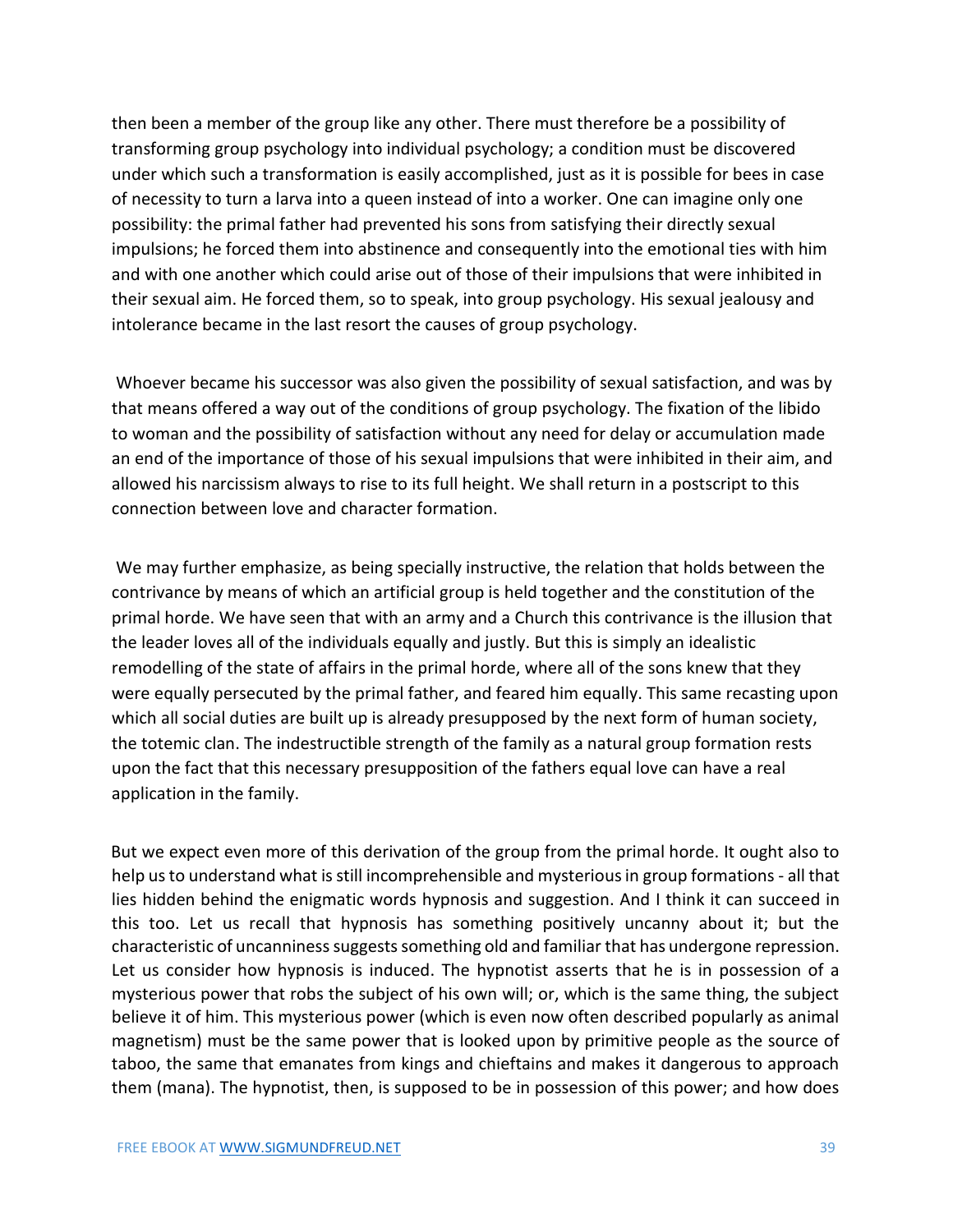he manifest it? By telling the subject to look him in the eyes; his most typical method of hypnotizing is by his look. But it is precisely the sight of the chieftain that is dangerous and unbearable for primitive people, just as later that of the Godhead is for mortals. Even Moses had to act as an intermediary between his people and Jehovah, since the people could not support the sight of God; and when he returned from the presence of God his face shone - some of the mana had been transferred on to him, just as happens with the intermediary among primitive people.

It is true that hypnosis can also be evoked in other ways, for instance by fixing the eyes upon a bright object or by listening to a monotonous sound. This is misleading and has given occasion to inadequate physiological theories. In point of fact these procedures merely serve to divert conscious attention and to hold it riveted. The situation is the same as if the hypnotist had said to the subject: Now concern yourself exclusively with my person; the rest of the world is quite uninteresting. It would of course be technically inexpedient for a hypnotist to make such a speech; it would tear the subject away from his unconscious attitude and stimulate him to conscious opposition. The hypnotist avoids directing the subjects conscious thoughts towards his own intentions, and makes the person upon whom he is experimenting sink into an activity in which the world is bound to seem uninteresting to him; but at the same time the subject is in reality unconsciously concentrating his whole attention upon the hypnotist, and is getting into an attitude of rapport, of transference on to him. Thus the indirect methods of hypnotizing, like many of the technical procedures used in making jokes, have the effect of checking certain distributions of mental energy which would interfere with the course of events in the unconscious, and they lead eventually to the same result as the direct methods of influence by means of staring or stroking.

This situation, in which the subjects attitude is unconsciously directed towards the hypnotist, while he is consciously occupied with monotonous and uninteresting perceptions, finds a parallel among the events of psychoanalytic treatment, which deserves to be mentioned here. At least once in the course of every analysis a moment comes when the patient obstinately maintains that just now positively nothing whatever occurs to his mind. His free associations come to a stop and the usual incentives for putting them in motion fail in their effect. If the analyst insists, the patient is at last induced to admit that he is thinking of the view from the consulting-room window, of the wall-paper that he sees before him, or of the gas-lamp hanging from the ceiling. Then one knows at once that he has gone off into the transference and that he is engaged upon what are still unconscious thoughts relating to the physician; and one sees the stoppage in the patients associations disappear, as soon as he has been given this explanation.

Ferenczi has made the true discovery that when a hypnotist gives the command to sleep, which is often done at the beginning of hypnosis, he is putting himself in the place of the subjects parents. He thinks that two sorts of hypnotism are to be distinguished: one coaxing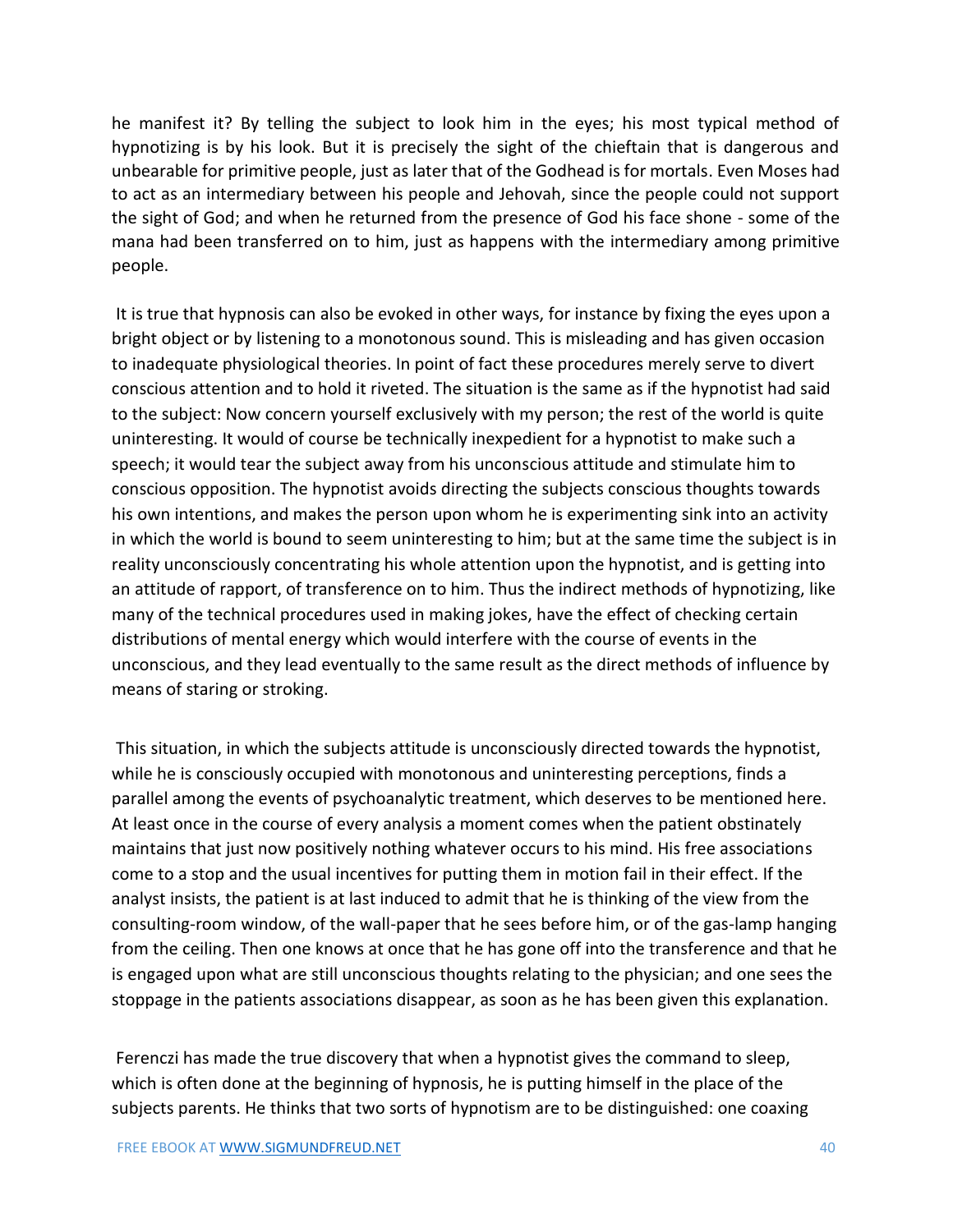and soothing, which he considers is modelled on the mother, and another threatening, which is derived from the father. Now the command to sleep in hypnosis means nothing more nor less than an order to with draw all interest from the world and to concentrate it on the person of the hypnotist. And it is so understood by the subject; for in this withdrawal of interest from the external world lies the psychological characteristic of sleep, and the kinship between sleep and the state of hypnosis is based on it.

By the measures that he takes, then, the hypnotist awakens in the subject a portion of his archaic heritage which had also made him compliant towards his parents and which had experienced an individual re-animation in his relation to his father; what is thus awakened is the idea of a paramount and dangerous personality, towards whom only a passive-masochistic attitude is possible, to whom ones will has to be surrendered, - while to be alone with him, to look him in the face, appears a hazardous enterprise. It is only in some such way as this that we can picture the relation of the individual member of the primal horde to the primal father. As we know from other reactions, individuals have preserved a variable degree of personal aptitude for reviving old situations of this kind. Some knowledge that in spite of everything hypnosis is only a game, a deceptive renewal of these old impressions, may, however, remain behind and take care that there is a resistance against any too serious consequences of the suspension of the will in hypnosis.

The uncanny and coercive characteristics of group formations, which are shown in the phenomena of suggestion that accompany them, may therefore with justice be traced back to the fact of their origin from the primal horde. The leader of the group is still the dreaded primal father; the group still wishes to be governed by unrestricted force; it has an extreme passion for authority; in Le Bons phrase, it has a thirst for obedience. The primal father is the group ideal, which governs the ego in the place of the ego ideal. Hypnosis has a good claim to being described as a group of two. There remains as a definition for suggestion: a conviction which is not based upon perception and reasoning but upon an erotic tie.

It seems to me worth emphasizing the fact that the discussions in this section have induced us to give up Bernheims conception of hypnosis and go back to the naïf earlier one. According to Bernheim all hypnotic phenomena are to be traced to the factor of suggestion, which is not itself capable of further explanation. We have come to the conclusion that suggestion is a partial manifestation of the state of hypnosis, and that hypnosis is solidly founded upon a predisposition which has survived in the unconscious from the early history of the human family.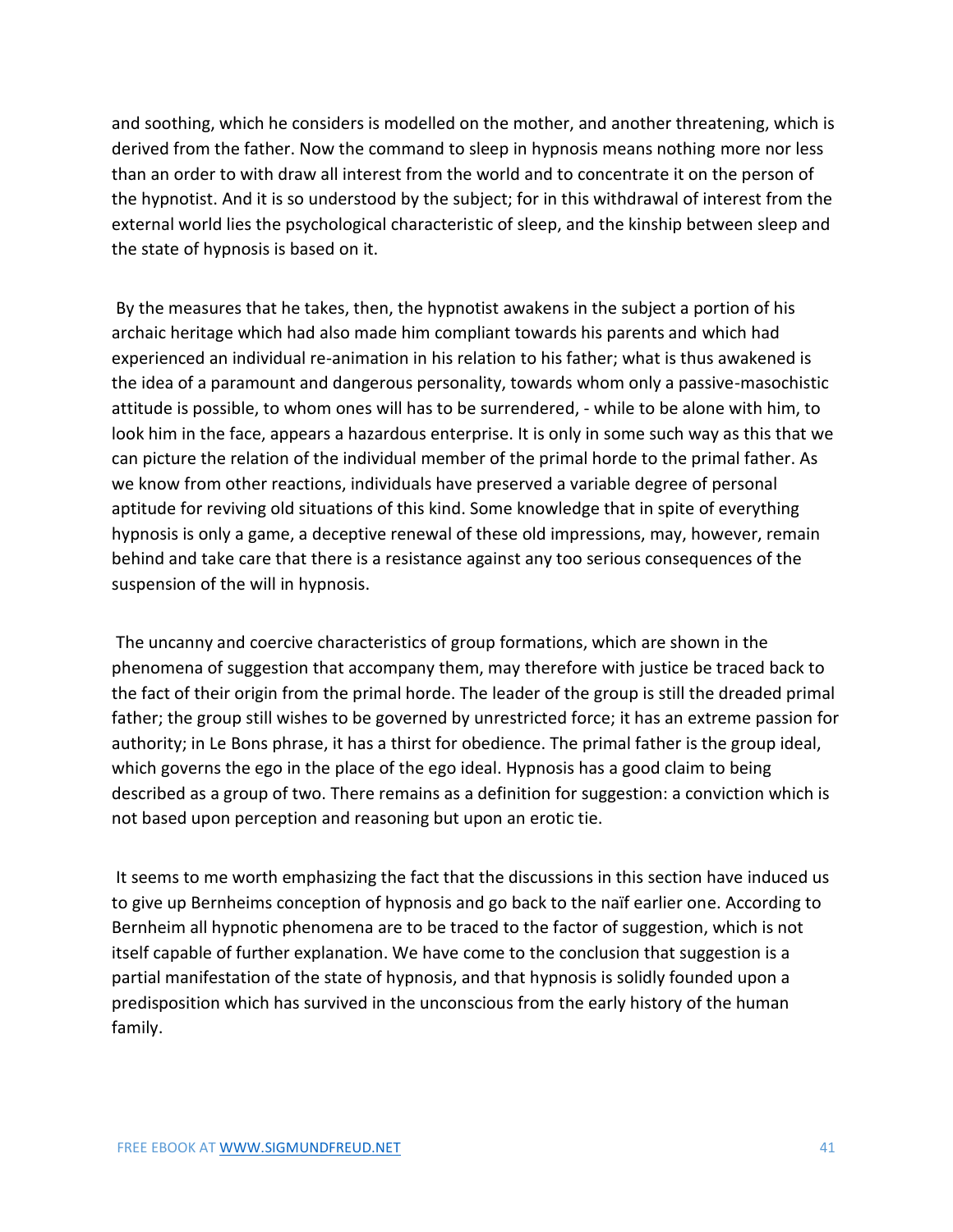### <span id="page-42-0"></span>XI. A DIFFERENTIATING GRADE IN THE EGO

If we survey the life of an individual man of to-day, bearing in mind the mutually complementary accounts of group psychology given by the authorities, we may lose the courage, in face of the complications that are revealed, to attempt a comprehensive exposition. Each individual is a component part of numerous groups, he is bound by ties of identification in many directions, and he has built up his ego ideal upon the most various models. Each individual therefore has a share in numerous group minds - those of his race, of his class, of his creed, of his nationality, etc. - and he can also raise himself above them to the extent of having a scrap of independence and originality. Such stable and lasting group formations, with their uniform and constant effects, are less striking to an observer than the rapidly formed and transient groups from which Le Bon has made his brilliant psychological character sketch of the group mind. And it is just in these noisy ephemeral groups, which are as it were superimposed upon the others, that we are met by the prodigy of the complete, even though only temporary, disappearance of exactly what we have recognized as individual acquirements.

We have interpreted this prodigy as meaning that the individual gives up his ego ideal and substitutes for it the group ideal as embodied in the leader. And we must add by way of correction that the prodigy is not equally great in every case. In many individuals the separation between the ego and the ego ideal is not very far advanced; the two still coincide readily; the ego has often preserved its earlier narcissistic self-complacency. The selection of the leader is very much facilitated by this circumstance. He need often only possess the typical qualities of the individuals concerned in a particularly clearly marked and pure form, and need only give an impression of greater force and of more freedom of libido; and in that case the need for a strong chief will often meet him half-way and invest him with a predominance to which he would otherwise perhaps have had no claim. The other members of the group, whose ego ideal would not, apart from this, have become embodied in his person without some correction, are then carried away with the rest by suggestion, that is to say, by means of identification.

We are aware that what we have been able to contribute towards the explanation of the libidinal structure of groups leads back to the distinction between the ego and the ego ideal and to the double kind of tie which this makes possible - identification, and putting the object in the place of the ego ideal. The assumption of this kind of differentiating grade in the ego as a first step in an analysis of the ego must gradually establish its justification in the most various regions of psychology. In my paper on narcissism I have put together all the pathological material that could at the moment be used in support of this differentiation. But it may be expected that when we penetrate deeper into the psychology of the psychoses its significance will be discovered to be far greater. Let us reflect that the ego now enters into the relation of an object to the ego ideal which has been developed out of it, and that all the interplay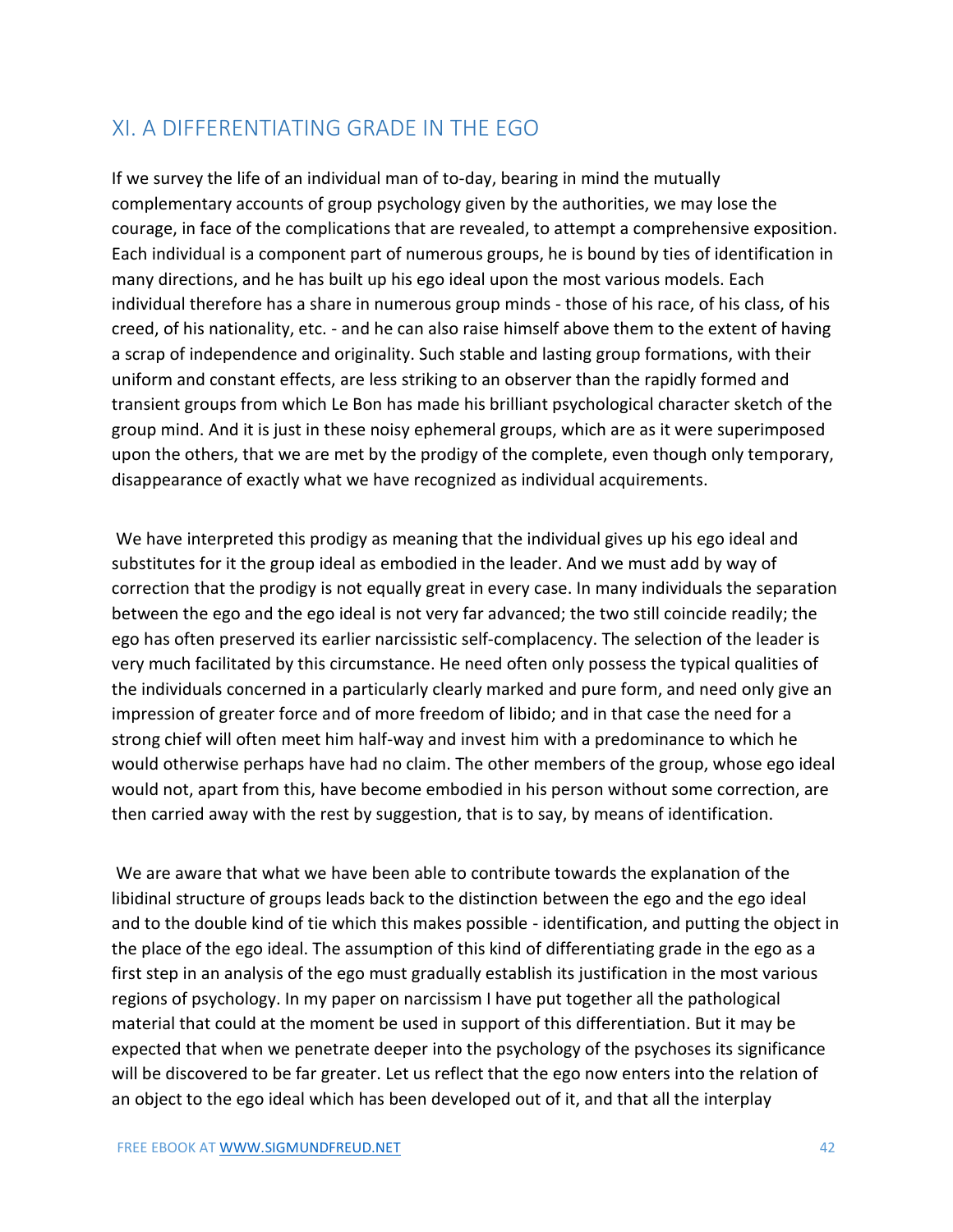between an external object and the ego as a whole, with which our study of the neuroses has made us acquainted, may possibly be repeated upon this new scene of action within the ego.

In this place I shall only follow up one of the consequences which seem possible from this point of view, thus resuming the discussion of a problem which I was obliged to leave unsolved elsewhere.<sup>1</sup> Each of the mental differentiations that we have become acquainted with represents a fresh aggravation of the difficulties of mental functioning, increases its instability, and may become the starting-point for its breakdown, that is, for the onset of a disease. Thus, by being born we have made the step from an absolutely self-sufficient narcissism to the perception of a changing external world and the beginnings of the discovery of objects. And with this is associated the fact that we cannot endure the new state of things for long, that we periodically revert from it, in our sleep, to our former condition of absence of stimulation and avoidance of objects. It is true, however, that in this we are following a hint from the external world, which, by means of the periodical change of day and night, temporarily withdraws the greater part of the stimuli that affect us. The second example of such a step, pathologically more important, is subject to no such qualification. In the course of development we have effected a separation of our mental existence into a coherent ego and into an unconscious and repressed portion which is left outside it; and we know that the stability of this new acquisition is exposed to constant shocks. In dreams and in neuroses what is thus excluded knocks for admission at the gates, guarded though they are by resistances; and in our waking health we make use of special artifices for allowing what is repressed to circumvent the resistances and for receiving it temporarily into our ego to the increase of our pleasure. Jokes and humour, and to some extent the comic in general, may be regarded in this light. Everyone acquainted with the psychology of the neuroses will think of similar examples of less importance; but I hasten on to the application I have in view.

It is quite conceivable that the separation of the ego ideal from the ego cannot be borne for long either, and has to be temporarily undone. In all renunciations and limitations imposed upon the ego a periodical infringement of the prohibition is the rule; this indeed is shown by the institution of festivals, which in origin are nothing less nor more than excesses provided by law and which owe their cheerful character to the release which they bring.<sup>1</sup> The Saturnalia of the Romans and our modern carnival agree in this essential feature with the festivals of primitive people, which usually end in debaucheries of every kind and the transgression of what are at other times the most sacred commandments. But the ego ideal comprises the sum of all the limitations in which the ego has to acquiesce, and for that reason the abrogation of the ideal would necessarily be a magnificent festival for the ego, which might then once again feel satisfied with itself.<sup>2</sup>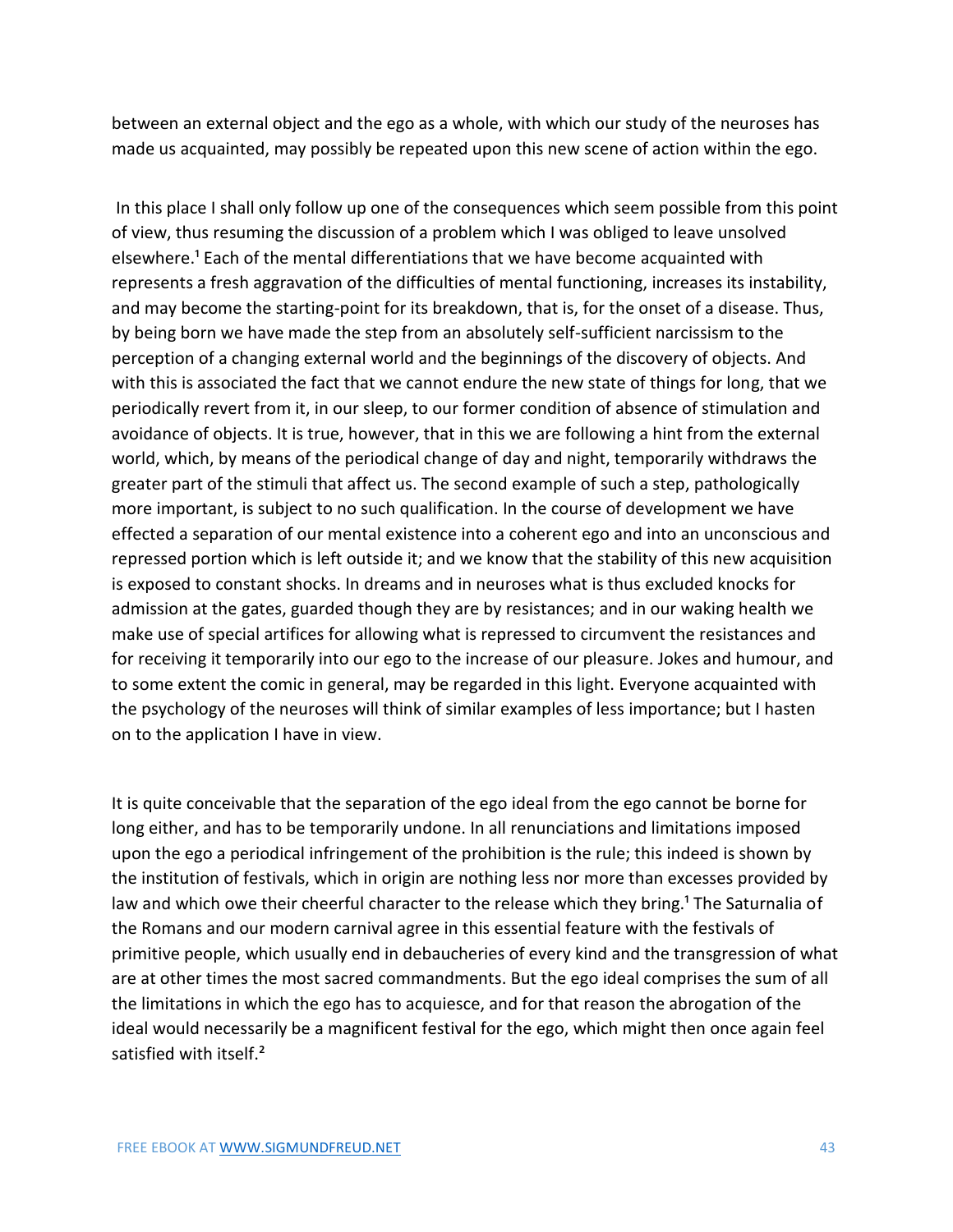There is always a feeling of triumph when something in the ego coincides with the ego ideal. And the sense of guilt (as well as the sense of inferiority) can also be understood as an expression of tension between the ego and the ego ideal.

It is well known that there are people the general colour of whose mood oscillates periodically from an excessive depression through some kind of intermediate state to an exalted sense of well-being. These oscillations appear in very different degrees of amplitude, from what is just noticeable to those extreme instances which, in the shape of melancholia and mania, make the most tormenting or disturbing inroads upon the life of the person concerned. In typical cases of this cyclical depression external precipitating causes do not seem to play any decisive part; as regards internal motives, nothing more, or nothing else is to be found in these patients than in all others. It has consequently become the custom to consider these cases as not being psychogenic. We shall refer presently to those other exactly similar cases of cyclical depression which can easily be traced back to mental traumas.

Thus the foundation of these spontaneous oscillations of mood is unknown; we are without insight into the mechanism of the displacement of a melancholia by a mania. So we are free to suppose that these patients are people in whom our conjecture might find an actual application - their ego ideal might be temporarily resolved into their ego after having previously ruled it with especial strictness.

Let us keep to what is clear: On the basis of our analysis of the ego it cannot be doubted that in cases of mania the ego and the ego ideal have fused together, so that the person, in a mood of triumph and self-satisfaction, disturbed by no self-criticism, can enjoy the abolition of his inhibitions, his feelings of consideration for others, and his selfreproaches. It is not so obvious, but nevertheless very probable, that the misery of the melancholic is the expression of a sharp conflict between the two agencies of his ego, a conflict in which the ideal, in an excess of sensitiveness, relentlessly exhibits its condemnation of the ego in delusions of inferiority and in self-depreciation. The only question is whether we are to look for the causes of these altered relations between the ego and the ego ideal in the periodic rebellions, which we have postulated above, against the new institution, or whether we are to make other circumstances responsible for them.

A change into mania is not an indispensable feature of the symptomatology of melancholic depression. There are simple melancholias, some in single and some in recurrent attacks, which never show this development.

On the other hand there are melancholias in which the precipitating cause clearly plays an aetiological part. They are those which occur after the loss of a loved object, whether by death or as the result of circumstances which have necessitated the withdrawal of the libido from the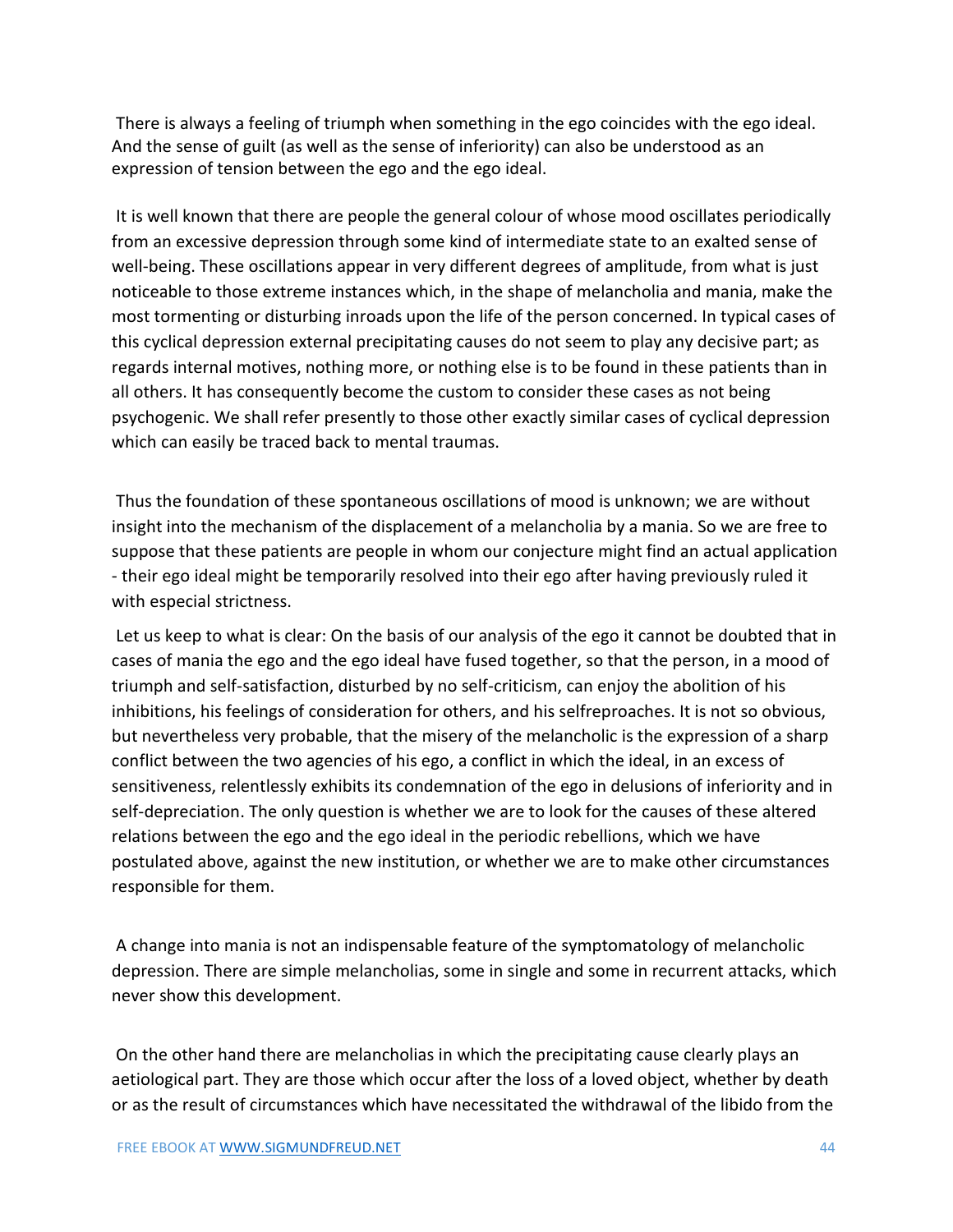object. A psychogenic melancholia of this sort can end in mania, and this cycle can be repeated several times, just as easily as in a case which appears to be spontaneous. Thus the state of things is somewhat obscure, especially as only a few forms and cases of melancholia have been submitted to psycho-analytic investigation.<sup>1</sup> So far we only understand those cases in which the object is given up because it has shown itself unworthy of love. It is then set up again inside the ego, by means of identification, and severely condemned by the ego ideal. The reproaches and attacks directed towards the object come to light in the shape of melancholic self-reproaches.<sup>2</sup>

A melancholia of this kind, too, may end in a change into mania; so that the possibility of this happening represents a feature which is independent of the other characteristics of the clinical picture.

Nevertheless I see no difficulty in assigning to the factor of the periodic rebellion of the ego against the ego ideal a share in both kinds of melancholia, the psychogenic as well as the spontaneous. In the spontaneous kind it may be supposed that the ego ideal is inclined to display a peculiar strictness, which then results automatically in its temporary suspension. In the psychogenic kind the ego would be incited to rebellion by ill-treatment on the part of its ideal - an ill-treatment which it encounters when there has been identification with a rejected object.

# <span id="page-45-0"></span>XII. POSTSCRIPT

In the course of the enquiry which has just been brought to a provisional end we came across a number of side-paths which we avoided pursuing in the first instance but in which there was much that offered us promises of insight. We propose now to take up a few of the points that have been left on one side in this way.

A. The distinction between identification of the ego with an object and replacement of the ego ideal by an object finds an interesting illustration in the two great artificial groups which we began by studying, the army and the Christian Church.

It is obvious that a soldier takes his superior, that is, in fact, the leader of the army, as his ideal, while he identifies himself with his equals, and derives from this community of their egos the obligations for giving mutual help and for sharing possessions which comradeship implies. But he becomes ridiculous if he tries to identify himself with the general. The soldier in Wallensteins Lager laughs at the sergeant for this very reason: Wie er räuspert und wie er spuckt,

Das habt ihr ihm glücklich abgeguckt!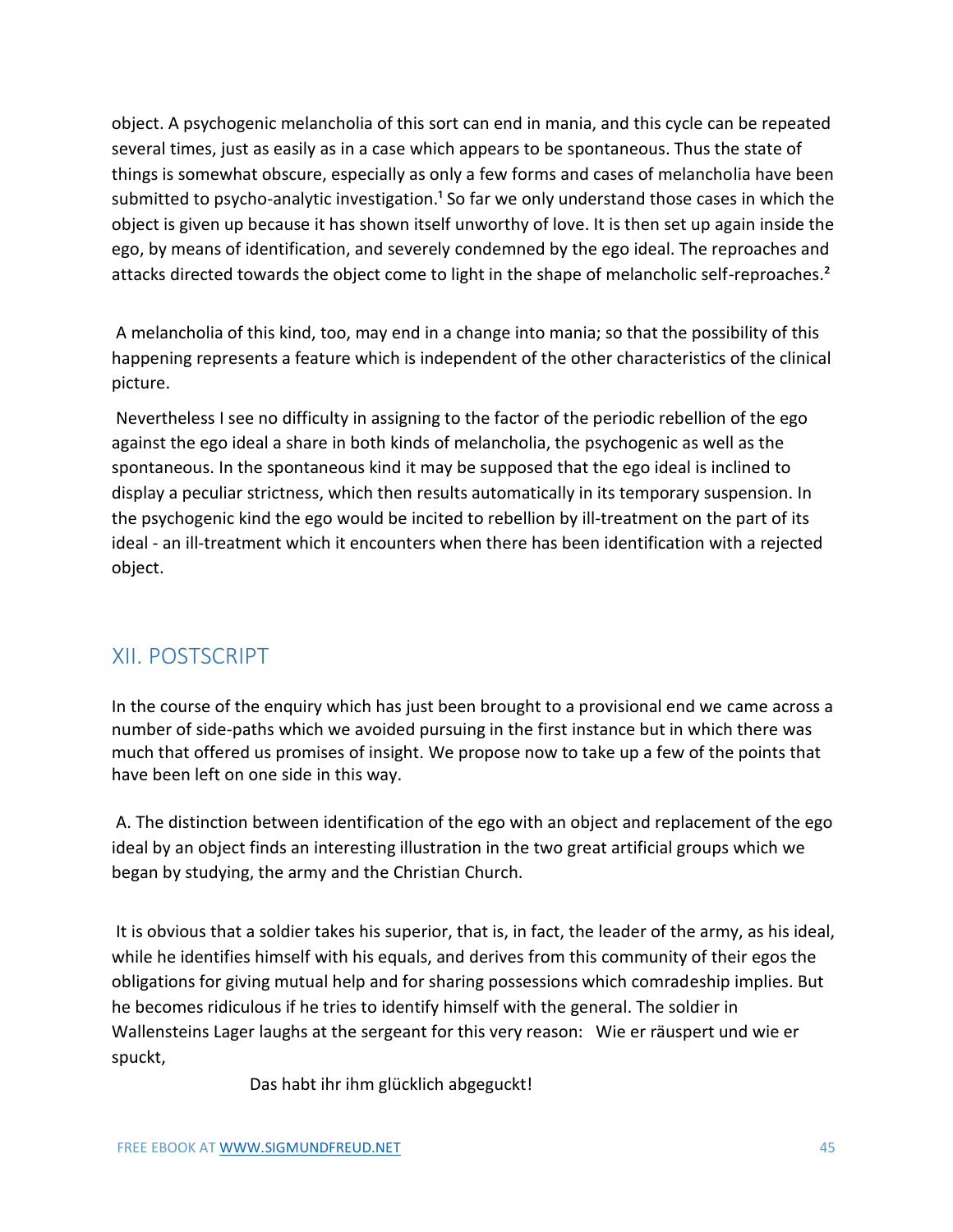It is otherwise in the Catholic Church. Every Christian loves Christ as his ideal and feels himself united with all other Christians by the tie of identification. But the Church requires more of him. He has also to identify himself with Christ and love all other Christians as Christ loved them. At both points, therefore, the Church requires that the position of the libido which is given by group formation should be supplemented. Identification has to be added where object-choice has taken place, and object-love where there is identification. This addition evidently goes beyond the constitution of the group. One can be a good Christian and yet be far from the idea of putting oneself in Christs place and of having like him an all-embracing love for mankind. One need not think oneself capable, weak mortal that one is, of the Saviours largeness of soul and strength of love. But this further development in the distribution of libido in the group is probably the factor upon which Christianity bases its claim to have reached a higher ethical level.

6 B. We have said that it would be possible to specify the point in the mental development of mankind at which the advance from group psychology to individual psychology was achieved also by the individual members of the group. For this purpose we must return for a moment to the scientific myth of the father of the primal horde. He was later on exalted into the creator of the world, and with justice, for he had produced all the sons who composed the first group. He was the ideal of each one of them, at once feared and honoured, a fact which led later to the idea of taboo. These many individuals eventually banded themselves together, killed him and cut him in pieces. None of the group of victors could take his place, or, if one of them did, the battles began afresh, until they understood that they must all renounce their fathers heritage. They then formed the totemic community of brothers, all with equal rights and united by the totem prohibitions which were to preserve and to expiate the memory of the murder. But the dissatisfaction with what had been achieved still remained, and it became the source of new developments. The persons who were united in this group of brothers gradually came towards a revival of the old state of things at a new level. The male became once more the chief of a family, and broke down the prerogatives of the gynaecocracy which had become established during the fatherless period. As a compensation for this he may at that time have acknowledged the mother deities, whose priests were castrated for the mothers protection, after the example that had been given by the father of the primal horde. And yet the new family was only a shadow of the old one; there were numbers of fathers and each one was limited by the rights of the others.

It was then, perhaps, that some individual, in the exigency of his longing, may have been moved to free himself from the group and take over the fathers part. He who did this was the first epic poet; and the advance was achieved in his imagination. This poet disguised the truth with lies in accordance with his longing. He invented the heroic myth. The hero was a man who by himself had slain the father - the father who still appeared in the myth as a totemic monster.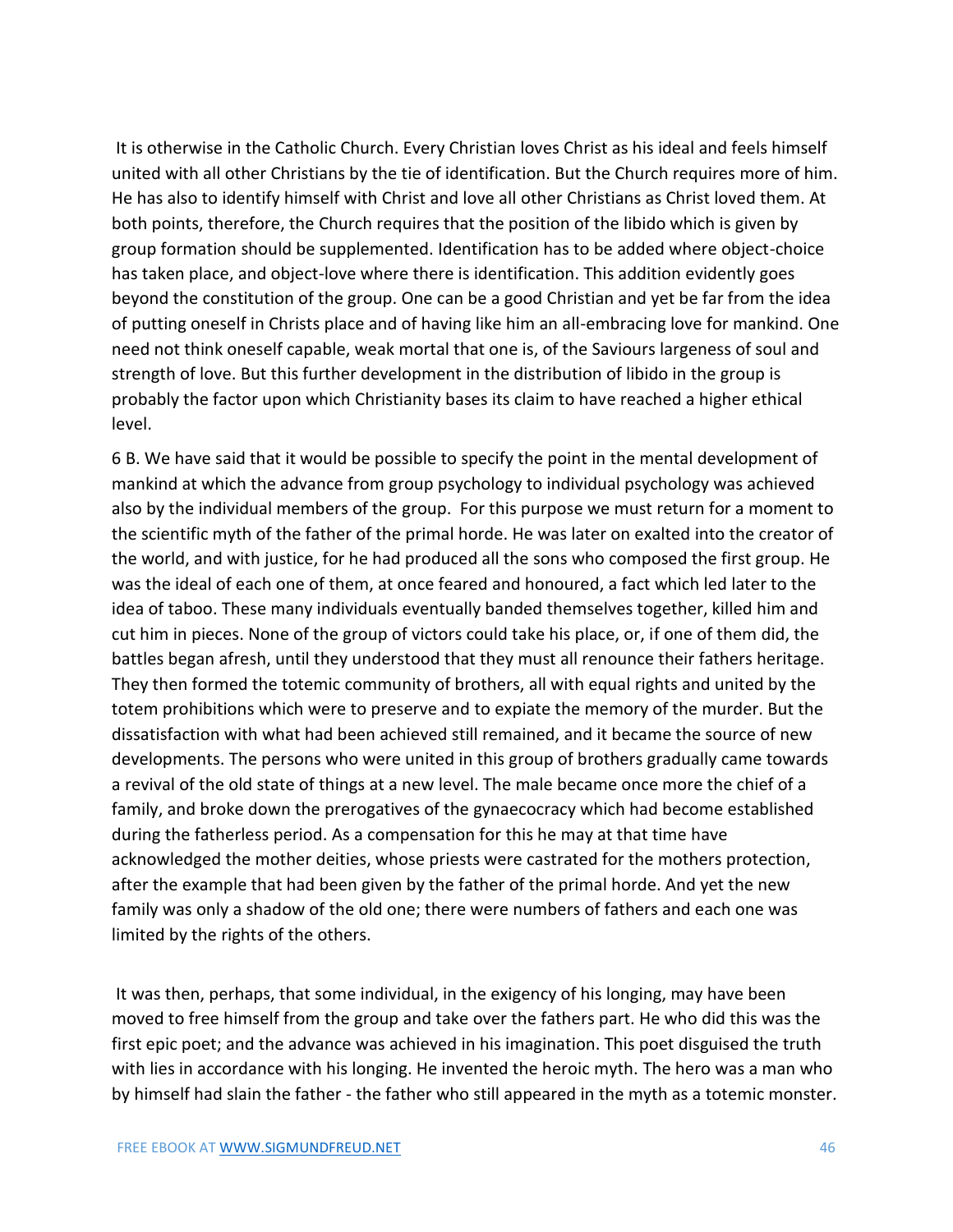Just as the father had been the boys first ideal, so in the hero who aspires to the fathers place the poet now created the first ego ideal. The transition to the hero was probably afforded by the youngest son, the mothers favourite, whom she had protected from paternal jealousy, and who, in the era of the primal horde, had been the fathers successor. In the lying poetic fancies of prehistoric times the woman, who had been the prize of battle and the temptation to murder, was probably turned into the active seducer and instigator to the crime.

The hero claims to have acted alone in accomplishing the deed, which certainly only the horde as a whole would have ventured upon. But, as Rank has observed, fairy tales have preserved clear traces of the facts which were disavowed. For we often find in them that the hero who has to carry out some difficult task (usually the youngest son, and not infrequently one who has represented himself to the father-substitute as being stupid, that is to say, harmless) - we often find, then, that this hero can carry out his task only by the help of a crowd of small animals, such as bees or ants. These would be the brothers in the primal horde, just as in the same way in dream symbolism insects or vermin signify brothers and sisters (contemptuously, considered as babies). Moreover every one of the tasks in myths and fairy tales is easily recognizable as a substitute for the heroic deed.

The myth, then, is the step by which the individual emerges from group psychology. The first myth was certainly the psychological, the hero myth; the explanatory nature myth must have followed much later. The poet who had taken this step and had in this way set himself free from the group in his imagination, is nevertheless able (as Rank has further observed) to find his way back to it in reality. For he goes and relates to the group his heros deeds which he has invented. At bottom this hero is no one but himself. Thus he lowers himself to the level of reality, and raises his hearers to the level of imagination. But his hearers understand the poet, and, in virtue of their having the same relation of longing towards the primal father, they can identify themselves with the hero.

The lie of the heroic myth culminates in the deification of the hero. Perhaps the deified hero may have been earlier than the Father God and may have been a precursor to the return of the primal father as a deity. The series of gods, then, would run chronologically: Mother Goddess-Hero-Father God. But it is only with the elevation of the neverforgotten primal father that the deity acquires the features that we still recognize in him to-day.

But a detailed discussion of the question will not be out of place, even if it only repeats what has to a great extent already been said before.

The development of the libido in children has made us acquainted with the first but also the best example of sexual instincts which are inhibited in their aims. All the feelings which a child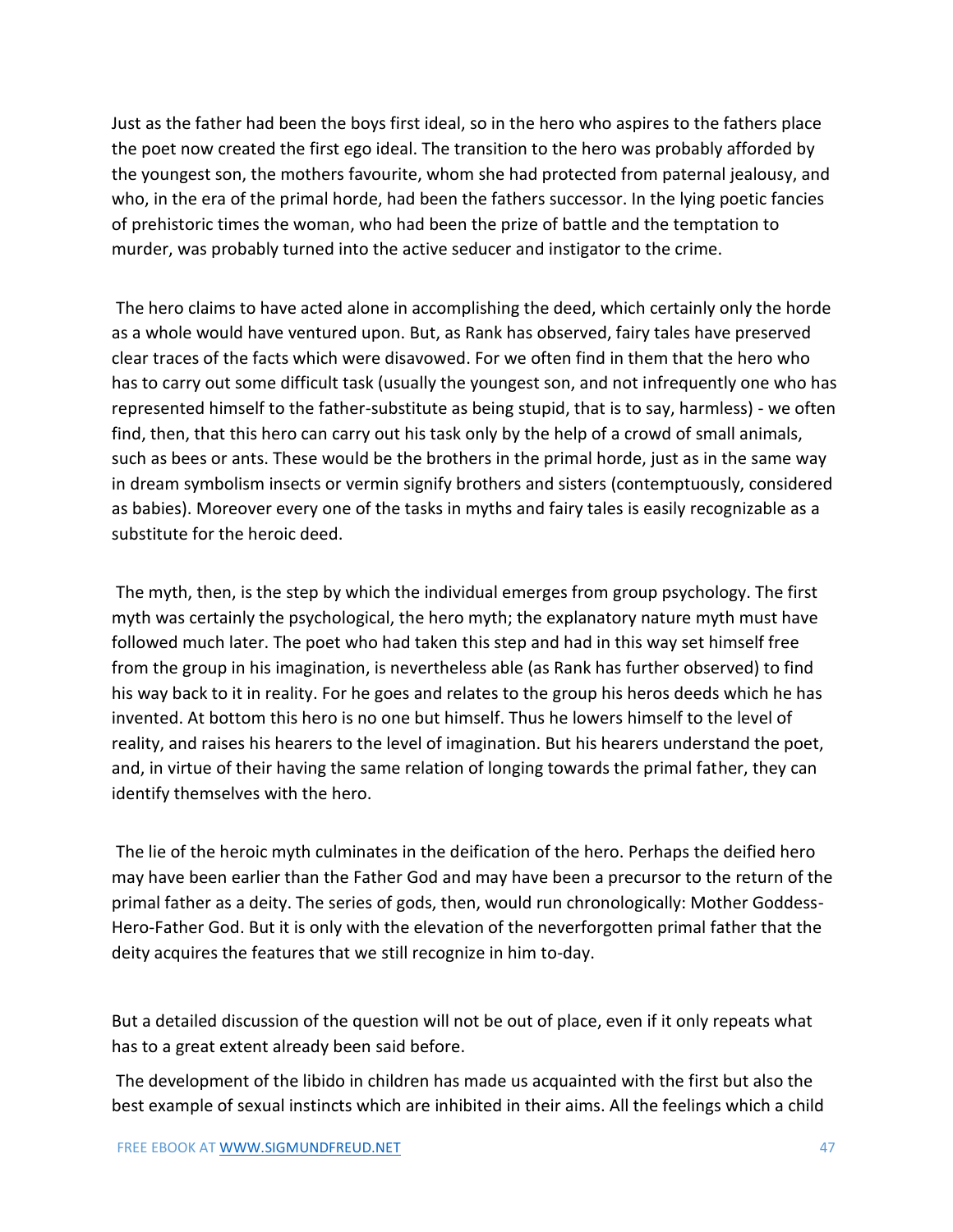has towards its parents and those who look after it pass by an easy transition into the wishes which give expression to the childs sexual impulsions. The child claims from these objects of its love all the signs of affection which it knows of; it wants to kiss them, touch them, and look at them; it is curious to see their genitals, and to be with them when they perform their intimate excretory functions; it promises to marry its mother or nurse - whatever it may understand by marriage; it proposes to itself to bear its father a child, etc. Direct observation, as well as the subsequent analytic investigation of the residues of childhood, leave no doubt as to the complete fusion of tender and jealous feelings and of sexual intentions, and show us in what a fundamental way the child makes the person it loves into the object of all its still not properly centred sexual trends.

This first configuration of the childs love, which in typical cases takes the shape of the Oedipus complex, succumbs, as we know, from the beginning of the period of latency onwards to a wave of repression. Such of it as is left over shows itself as a purely affectionate emotional tie, relating to the same people, but no longer to be described as sexual. Psycho-analysis, which illuminates the depths of mental life, has no difficulty in showing that the sexual ties of the earliest years of childhood also persist, though repressed and unconscious. It gives us courage to assert that wherever we come across an affectionate feeling it is successor to a completely sensual object-tie with the person in question or rather with that persons prototype (or imago). It cannot indeed disclose to us without a special investigation whether in a given case this former complete sexual current still exists under repression or whether it has already been exhausted. To speak still more precisely: it is quite certain that this current is still there as a form and possibility, and can always be cathected and put into activity again by means of regression; the only question is (and it cannot always be answered) what degree of cathexis and operative force it still has at the present moment. Equal care must be taken in this connection to avoid two sources of error - the Scylla of underestimating the importance of the repressed unconscious, and the Charybdis of judging the normal entirely by the standards of the pathological.

A psychology which will not or cannot penetrate the depths of what is repressed regards affectionate emotional ties as being invariably the expression of impulsions which have no sexual aim, even though they are derived from impulsions which have such an aim.

We are justified in saying that they have been diverted from these sexual aims, even though there is some difficulty in giving a description of such a diversion of aim which will conform to the requirements of metapsychology. Moreover, those instincts which are inhibited in their aims always preserve some few of their original sexual aims; even an affectionate devotee, even a friend or an admirer, desires the physical proximity and the sight of the person who is now loved only in the Pauline sense. If we choose, we may recognize in this diversion of aim a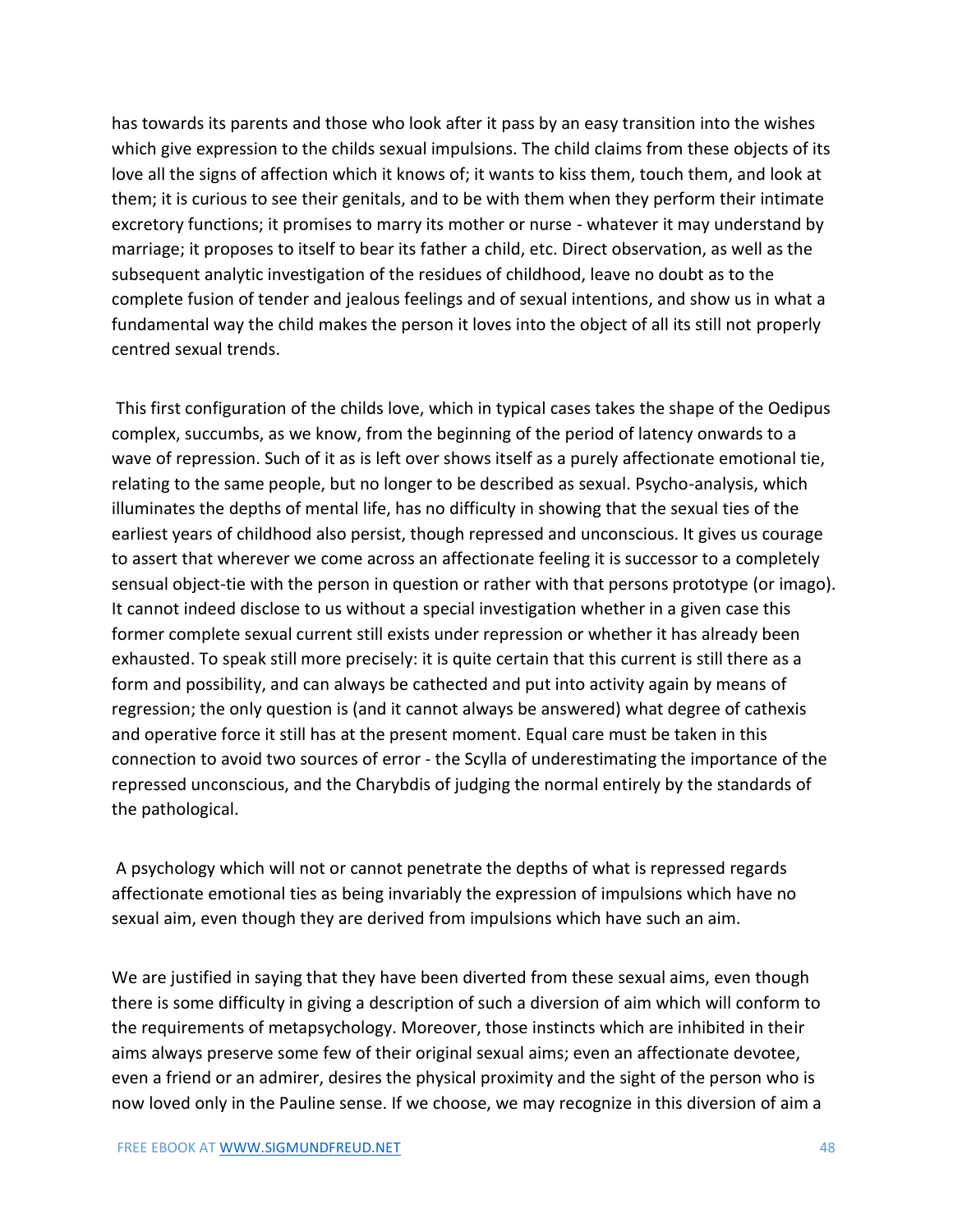beginning of the sublimation of the sexual instincts, or on the other hand we may fix the limits of sublimation at some more distant point. Those sexual instincts which are inhibited in their aims have a great functional advantage over those which are uninhibited. Since they are not capable of really complete satisfaction, they are especially adapted to create permanent ties; while those instincts which are directly sexual incur a loss of energy each time they are satisfied, and must wait to be renewed by a fresh accumulation of sexual libido, so that meanwhile the object may have been changed. The inhibited instincts are capable of any degree of admixture with the uninhibited; they can be transformed back into them, just as they arose out of them. It is well known how easily erotic wishes develop out of emotional relations of a friendly character, based upon appreciation and admiration (compare Molières Kiss me for the love of Greek), between a master and a pupil, between a performer and a delighted listener, and especially in the case of women. In fact the growth of emotional ties of this kind, with their purposeless beginnings, provides a much frequented pathway to sexual objectchoice. Pfister, in his Frömmigkeit des Grafen von Zinzendorf (1910), has given an extremely clear and certainly not an isolated example of how easily even an intense religious tie can revert to ardent sexual excitement. On the other hand it is also very usual for directly sexual impulsions, short-lived in themselves, to be transformed into a lasting and purely affectionate tie; and the consolidation of a passionate love marriage rests to a large extent upon this process.

We shall naturally not be surprised to hear that the sexual impulsions that are inhibited in their aims arise out of the directly sexual ones when internal or external obstacles make the sexual aims unattainable. The repression during the period of latency is an internal obstacle of this kind - or rather one which has become internal. We have assumed that the father of the primal horde owing to his sexual intolerance compelled all his sons to be abstinent, and thus forced them into ties that were inhibited in their aims, while he reserved for himself freedom of sexual enjoyment and in this way remained without ties. All the ties upon which a group depends are of the character of instincts that are inhibited in their aims. But here we have approached the discussion of a new subject, which deals with the relation between directly sexual instincts and the formation of groups.

The last two remarks will have prepared us for finding that directly sexual impulsions are unfavourable to the formation of groups. In the history of the development of the family there have also, it is true, been group relations of sexual love (group marriages); but the more important sexual love became for the ego, and the more it developed the characteristics of being in love, the more urgently it required to be limited to two people - una cum uno - as is prescribed by the nature of the genital aim. Polygamous inclinations had to be content to find satisfaction in a succession of changing objects.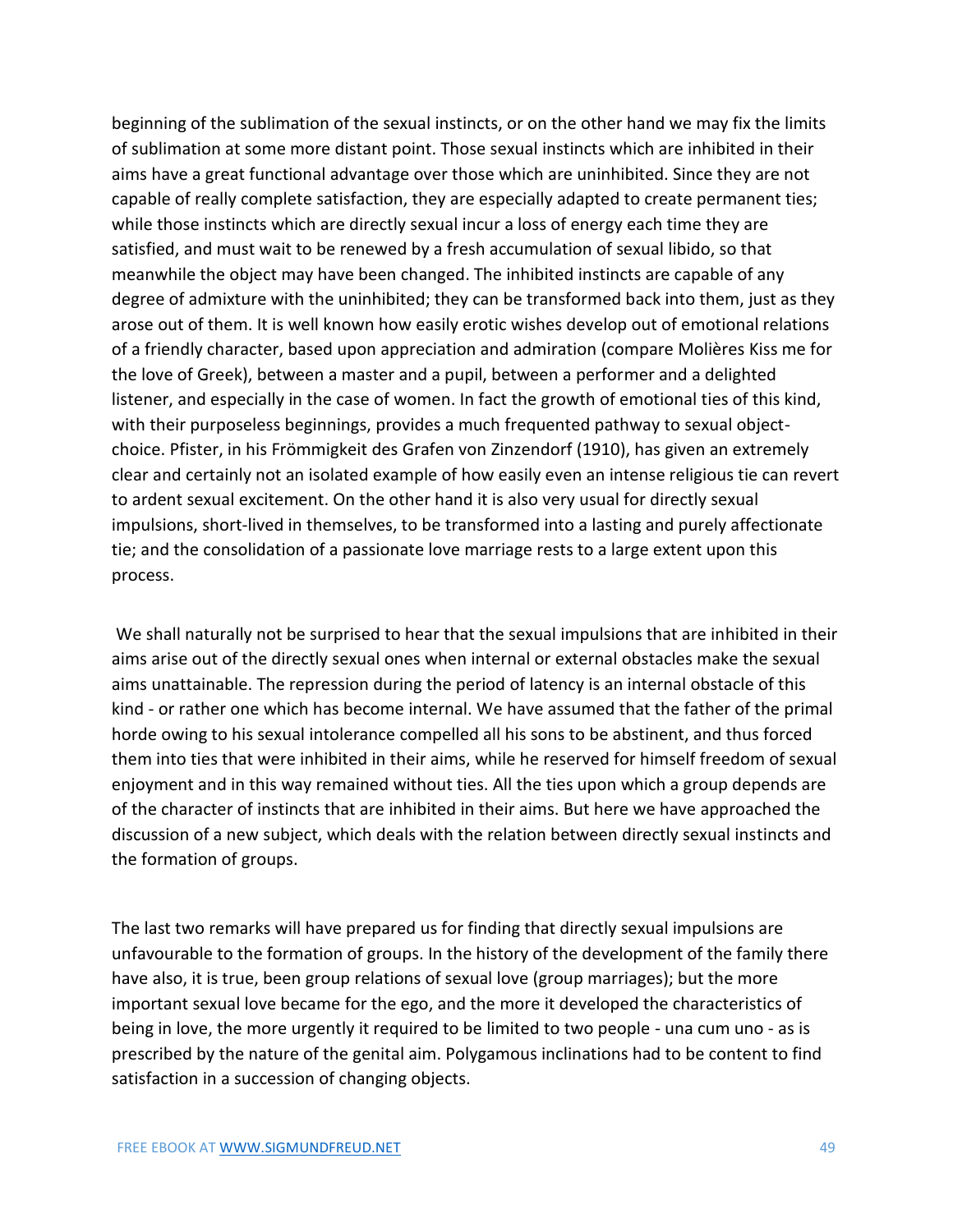Two people coming together for the purpose of sexual satisfaction, in so far as they seek for solitude, are making a demonstration against the herd instinct, the group feeling. The more they are in love, the more completely they suffice for each other. Their rejection of the groups influence is expressed in the shape of a sense of shame. Feelings of jealousy of the most extreme violence are summoned up in order to protect the choice of a sexual object from being encroached upon by a group tie. It is only when the affectionate, that is, personal, factor of a love relation gives place entirely to the sensual one, that it is possible for two people to have sexual intercourse in the presence of others or for there to be simultaneous sexual acts in a group, as occurs at an orgy. But at that point a regression has taken place to an early stage in sexual relations, at which being in love as yet played no part, and all sexual objects were judged to be of equal value, somewhat in the sense of Bernard Shaws malicious aphorism to the effect that being in love means greatly exaggerating the difference between one woman and another.

There are abundant indications that being in love only made its appearance late on in the sexual relations between men and women; so that the opposition between sexual love and group ties is also a late development. Now it may seem as though this assumption were incompatible with our myth of the primal family. For it was after all by their love for their mothers and sisters that the mob of brothers was, as we have supposed, driven to parricide; and it is difficult to imagine this love as being anything but undivided and primitive - that is, as an intimate union of the affectionate and sensual. But further consideration resolves this objection to our theory into a confirmation of it. One of the reactions to the parricide was after all the institution of totemic exogamy, the prohibition of any sexual relation with those women of the family who had been tenderly loved since childhood. In this way a wedge was driven in between a mans affectionate and sensual feelings, one still firmly fixed in his erotic life to-day.<sup>1</sup> As a result of this exogamy the sensual needs of men had to be satisfied with strange and unloved women.

In the great artificial groups, the Church and the army, there is no room for woman as a sexual object. The love relation between men and women remains outside these organizations. Even where groups are formed which are composed of both men and women the distinction between the sexes plays no part. There is scarcely any sense in asking whether the libido which keeps groups together is of a homosexual or of a heterosexual nature, for it is not differentiated according to the sexes, and particularly shows a complete disregard for the aims of the genital organization of the libido.

Even in a person who has in other respects become absorbed in a group, the directly sexual impulsions preserve a little of his individual activity. If they become too strong they disintegrate every group formation. The Catholic Church had the best of motives for recommending its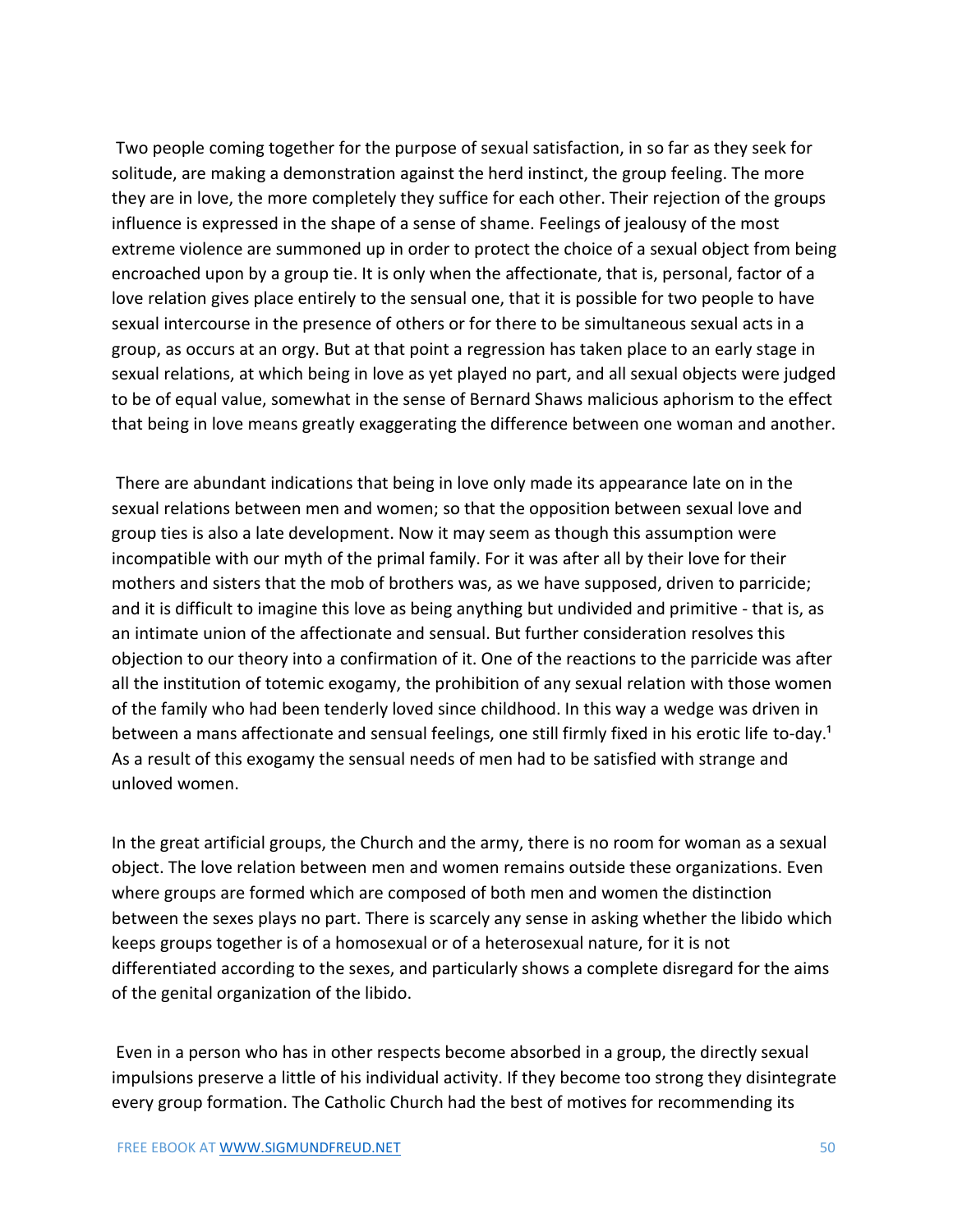followers to remain unmarried and for imposing celibacy upon its priests; but falling in love has often driven even priests to leave the Church. In the same way love for women breaks through the group ties of race, of national divisions, and of the social class system, and it thus produces important effects as a factor in civilization. It seems certain that homosexual love is far more compatible with group ties, even when it takes the shape of uninhibited sexual impulsions - a remarkable fact, the explanation of which might carry us far.

The psycho-analytic investigation of the psychoneuroses has taught us that their symptoms are to be traced back to directly sexual impulsions which are repressed but still remain active. We can complete this formula by adding - or, to aim-inhibited impulsions, whose inhibition has not been entirely successful or has made room for a return to the repressed sexual aim. It is in accordance with this that a neurosis should make its victim asocial and should remove him from the usual group formations. It may be said that a neurosis has the same disintegrating effect upon a group as being in love. On the other hand it appears that where a powerful impetus has been given to group formation neuroses may diminish and, at all events temporarily, disappear. Justifiable attempts have also been made to turn this antagonism between neuroses and group formation to therapeutic account. Even those who do not regret the disappearance of religious illusions from the civilized world of to-day will admit that so long as they were in force they offered those who were bound by them the most powerful protection against the danger of neurosis. Nor is it hard to discern that all the ties that bind people to mystico-religious or philosophico-religious sects and communities are expressions of crooked cures of all kinds of neuroses. All of this is correlated with the contrast between directly sexual impulsions and those which are inhibited in their aims.

If he is left to himself, a neurotic is obliged to replace by his own symptom formations the great group formations from which he is excluded. He creates his own world of imagination for himself, his own religion, his own system of delusions, and thus recapitulates the institutions of humanity in a distorted way which is clear evidence of the dominating part played by the directly sexual impulsions.

E. In conclusion, we will add a comparative estimate, from the standpoint of the libido theory, of the states with which we have been concerned, of being in love, of hypnosis, of group formation, and of neurosis.

Being in love is based on the simultaneous presence of directly sexual impulsions and of sexual impulsions that are inhibited in their aims, while the object draws a part of the subjects narcissistic ego-libido to itself. It is a condition in which there is only room for the ego and the object.